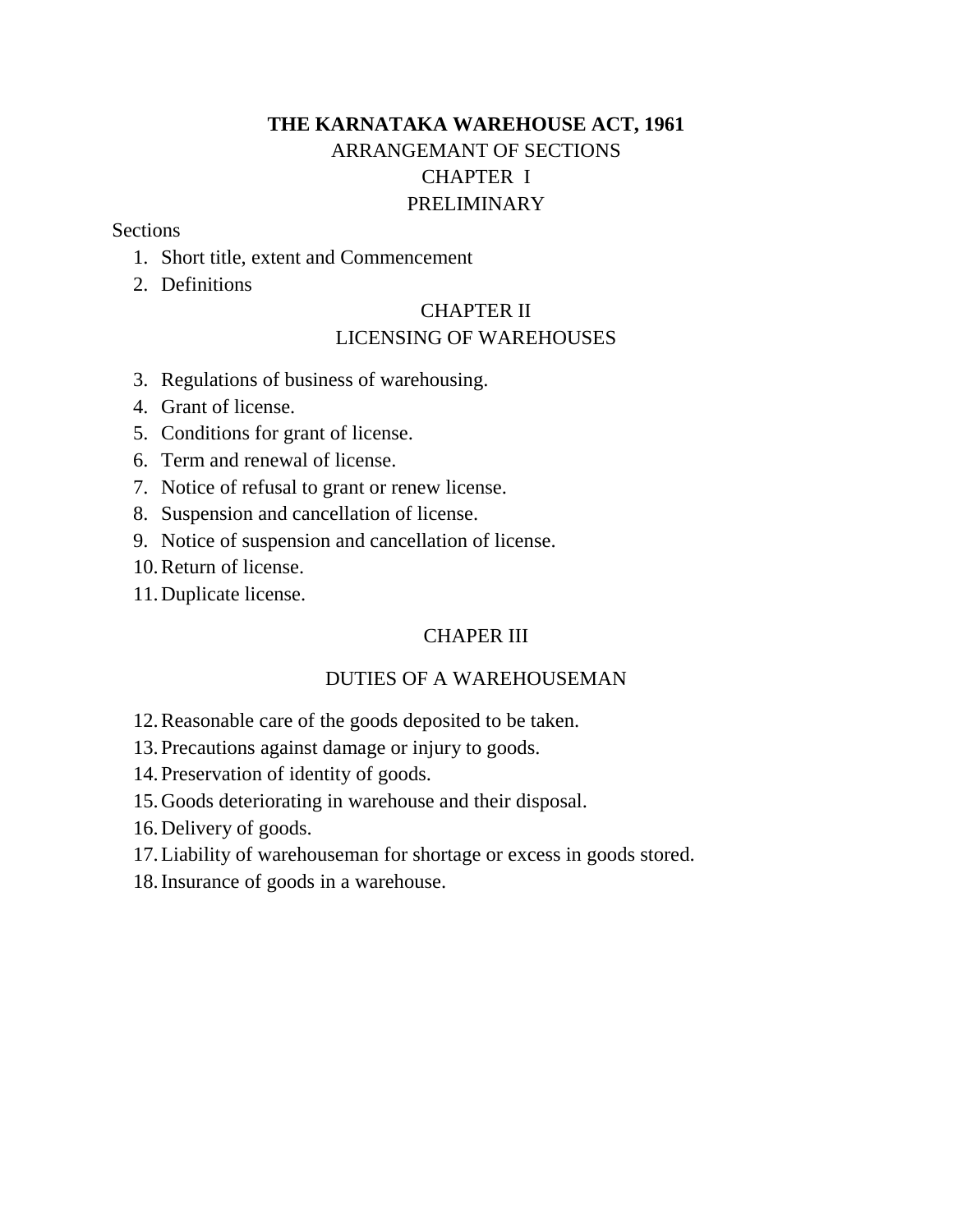#### Sections

- 19.Discrimination prohibited.
- 20.Warehouseman not to deal in or lend against goods in warehouse.
- 21.Accounts and books to be maintained by warehouseman.

#### CHAPTER IV

#### INSPECTION AND GRADING OF GOODS

- 22. Inspection
- 23. Weighers, samples and graders to obtain licences.
- 24. Provisions regarding licenses under section 23.
- 25. Facilities to be given for weighing goods, etc.

#### CHAPTER V

#### WAREHOUSE RECEIPTS

26. Receipts to be issued.

- 27. Receipts for deposits in warehouses.
- 28. Duplicate receipt

#### CHAPTER VI

#### **MISCELLANEOUS**

29. Decision of appeals, disputes and complaints.

- 30. No compensation for suspension or cancellation of licence.
- 31. Security amount to be forfeited and recovered as arrears of land revenue.
- 32. Contracts and agreements inconsistent with the Act to be void

32A. Warehouseman and depositors to comply with the provision of Central Act 1 of 1944.

- 33. Penalty.
- 34. Rules.
- 35. Act not to apply to certain warehouses.
- 36. Repeal and savings

#### **SCHEDULE**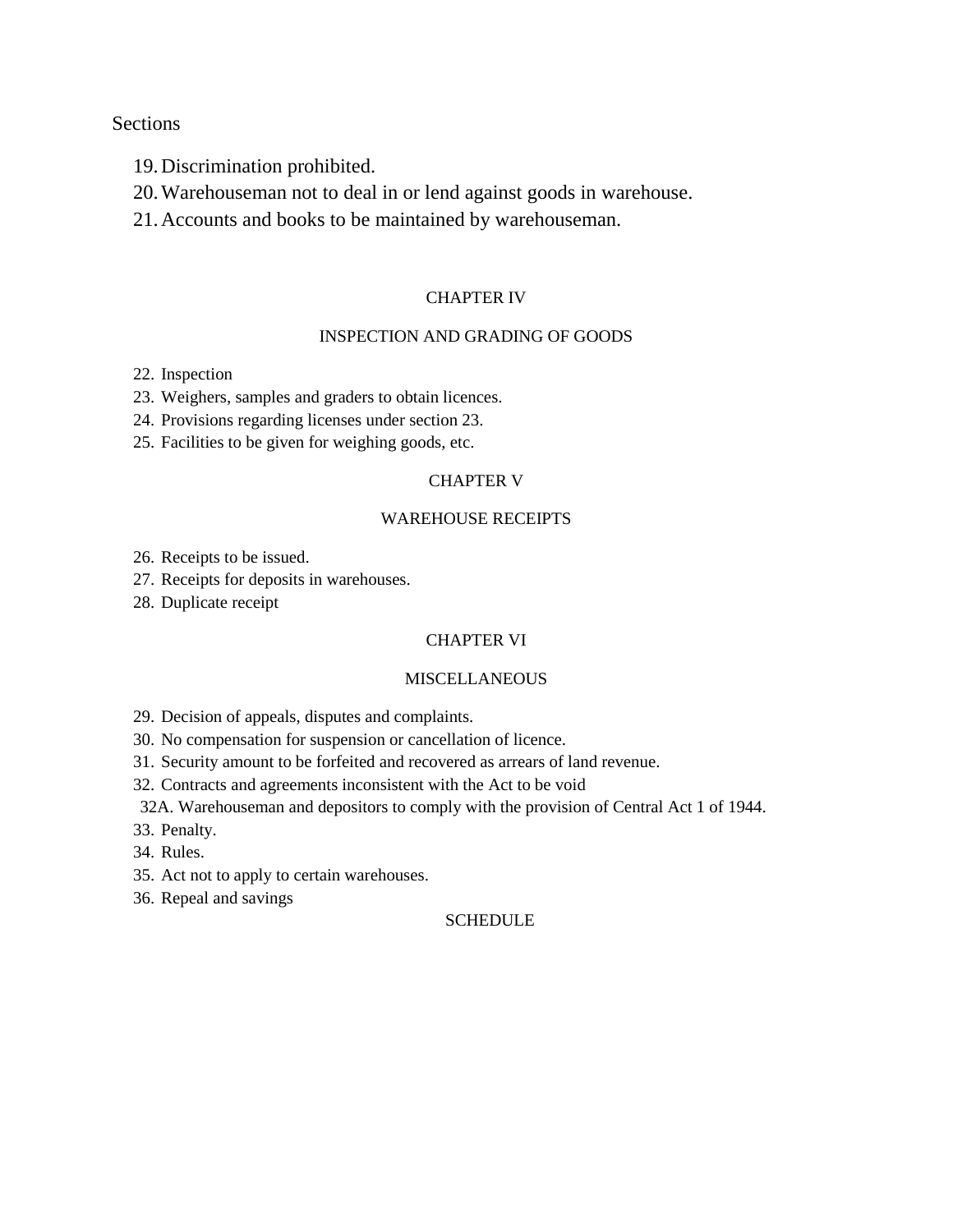# GOVERNMENT OF KARNATAKA

#### DEPARTMENT OF LAW AND PARLIMENTARY AFFAIRS

# KARNATAKA ACT No. 11 OF 1962

(**First published in the Karnataka Gazette on the Twenty ninth day of March 1962.)**

# THE KARNATAKA WAREHOUSES ACT, 1961

**(Received the assent of the President on the Seventh day of March 1962.)**

(Amended by Act 22 of 1965)

## AN ACT TO PROVIDE FOR THE REGULATION AND LICENSING OF WAREHOUSES IN THE STATE OF KARNATAKA

WHERAS it is expedient to encourage the establishment of independent warehouses and make provision for their supervision and control;

Be it enacted by the Karnataka State Legislature in the Twelth Year of the Republic of India as follows:-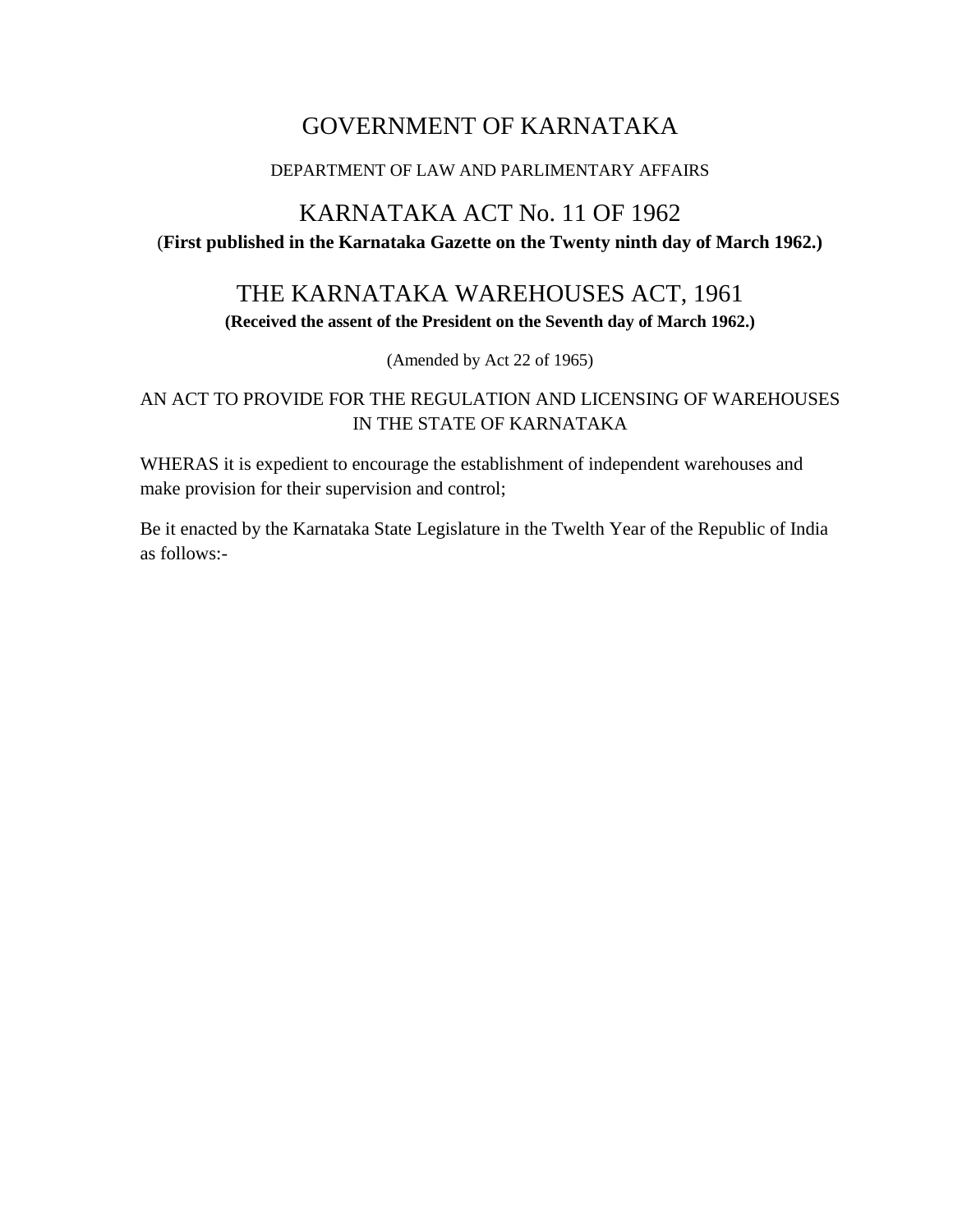# CHAPTER 1

## PRELIMINARY

- 1. **Short title, extent and commencement.**-(1) This Act may be called the Karnataka Warehouse Act, 1961
	- (2) It extends to the whole of the State of Karnataka.

 $1\frac{1}{3}$  It shall come into force on such date as the State Government may, by notification, appoint.]

- 2. **Definitions.-** In this Act, unless the context otherwise requires,-
	- (a) "co-operative society" means a society registered or deemed to be registered under Karnataka Co-operative Societies Act, 1959 (Karnataka Act 11 0f 1959);
	- (b) "depositor" means a person who tenders his goods to the warehouseman for storing in his warehousen and includes any person who lawfully holds the receipt issued by the warehouseman in respect of such goods and derives title there to by a proper endorsement or transfer there of to him by the depositor or the depositor's lawful transferee;
		- 1. This Act has come into force on 1<sup>st</sup> September 1969 (vide S.O No. 1683, dated  $6<sup>th</sup>$  August 1969)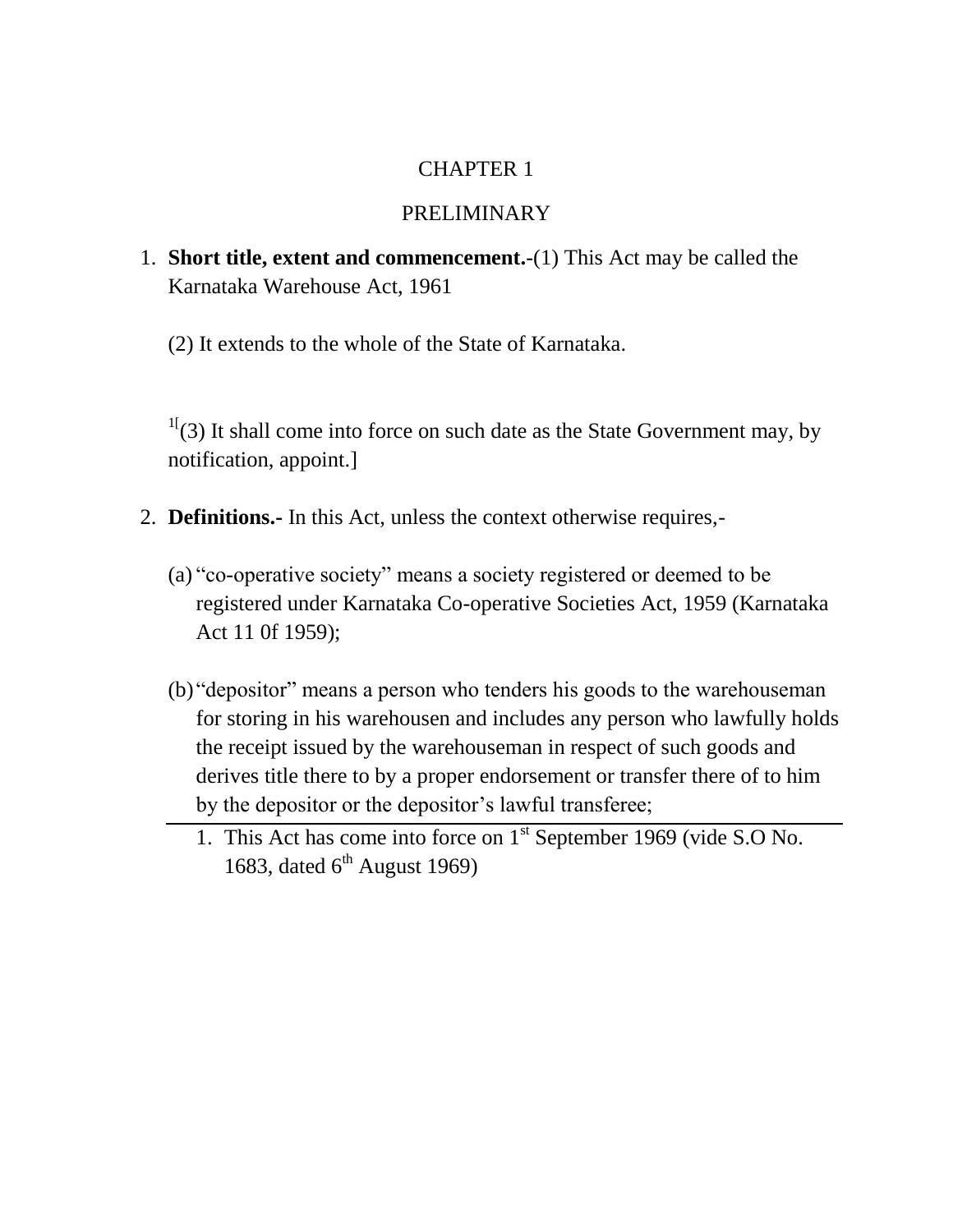- (c) "goods" means any of the articles specified in the schedule to this act;
- (d) "licensed warehouse" means a warehouse, licensed under this act;
- (e) "notification" means a notification published in the Official Gazette;
- (f) "person" includes any company or association or body corporate;
- (g) "prescribed" means prescribed by rules made under this Act;
- (h) "prescribed authority" means in relation to any provision of this Act, the authority prescribed by rules to carry out such provision;
- (i) "receipt" means a warehouse receipt in the prescribed form issued by a warehouseman to a person depositing goods in the warehouse;
- (j) "rules" means rules made by the State Government under this Act;
- (k) "warehouse" means any building, structure or other protected enclosure which is or may be used for the purpose of storing goods on behalf of depositors but does not include cloak rooms attached to hotels, railway stations, the pre3mises of other public carriers and like; and the expression 'warehousing' shall be construed accordingly;
- (l) "warehouseman" means a person, who has obtained license under this Act in respect of his warehouse.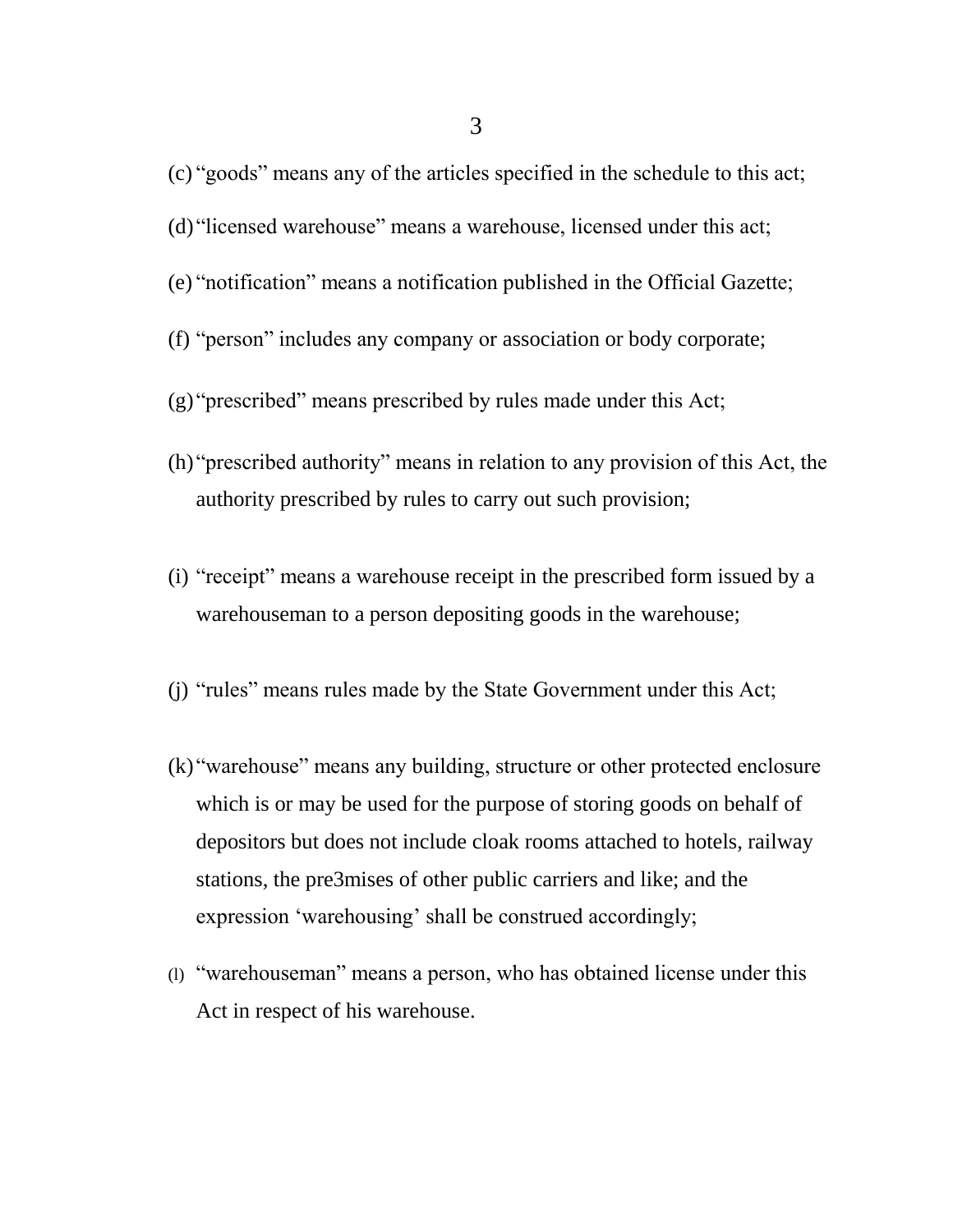# CHAPTER II LICENSING OF WAREHOUSES

**3. Regulation of business of warehousing**.-No person shall carry on the business of warehousing except under licence granted under this Act and in accordance with such terms and conditions therof as may from time to time be prescribed.

**4**. **Grant of Licence**.- (1) Every application for licence shall be made in the prescribes form to the prescribed authority.

(2) Subject to the provisions of section 5, the prescribed authority may, on receiving such application and on payment of such fees may be prescribed, grant a licence.

**5. Conditions for grant of licence**.- (1) Before granting a licence the pre3scribed authority shall satisfy itself-

(a) that the warehouse mentioned in the application is suitable for proper storage of the class or classes of goods in respect of which the licence has been applied for;

(b) that the applicant is competent to conduct such warehouse;

(c)that the applicant fulfils any other conditions notified by the State Government under such section (2);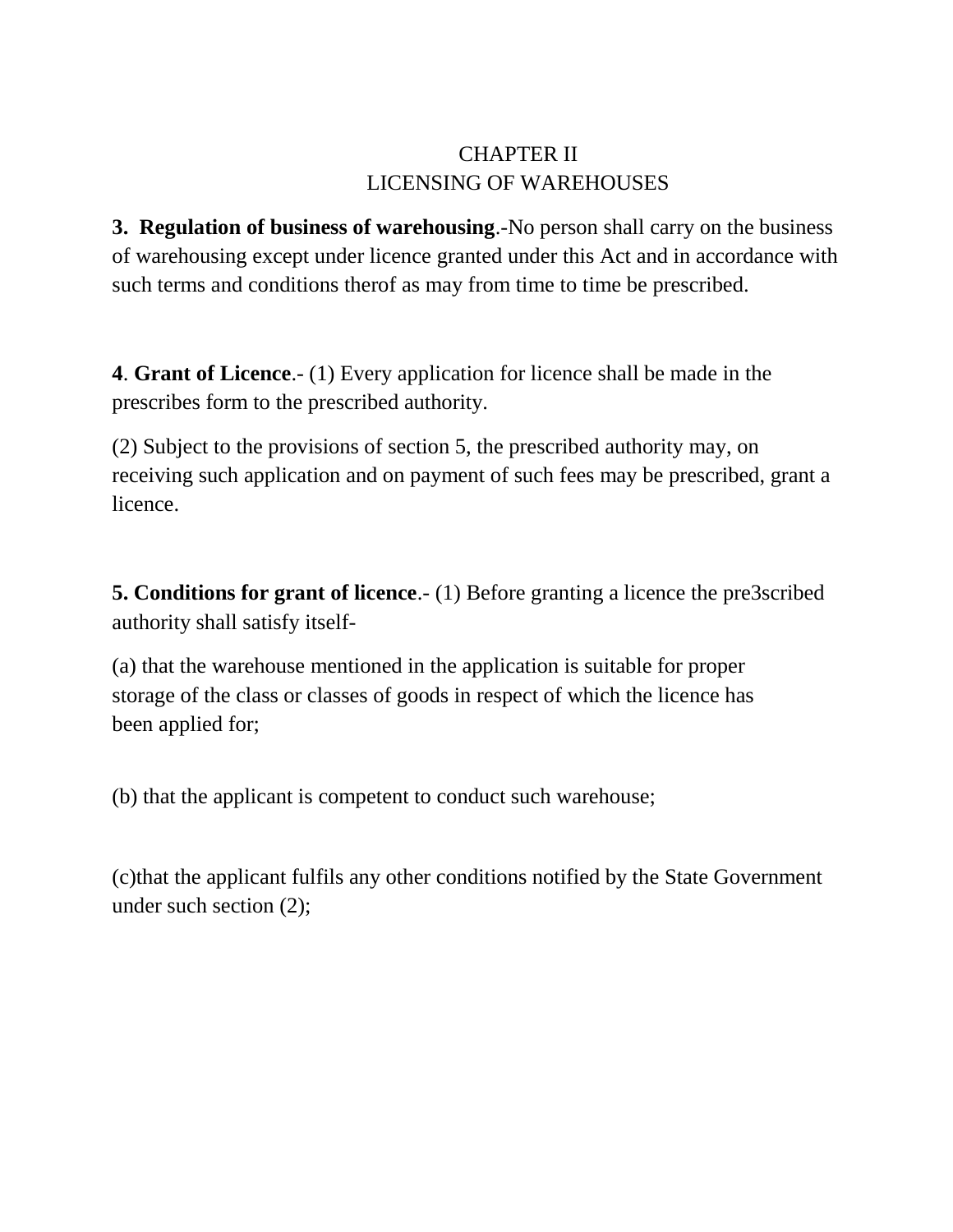(d) that the applicant has paid the fee prescribed for the licence and also furnished the prescribed security, if any:

 Provided that where the applicant is a corporation established under the Agricultural Produce (Development and Warehousing) Corporations Act, 1956, no security shall be required;

(e) that there is no other cause or reason for which the applicant for the licence may, in the opinion of the prescribed authority, be deemed to be disqualified.

(2) The State Government may, by notification add to or alter the conditions under which a licence is granted to a warehouseman under this section.

**6. Term and renewal of licence.-** Every licence granted under section 4 shall be valid for the prescribed period, and may, on application and payment of the prescribed fee, be renewed from time to time by the prescribed authority, and for the prescribed period, provided the other conditions referred to in section 5 continue to be fulfilled.

**7. Notice of refusal to grant or renew licence.** If the prescribed authority refuses to grant or renew a licence under section 4 or 6, it shall record its reasons for such refusal in writing and communicate a copy of its order to the applicant.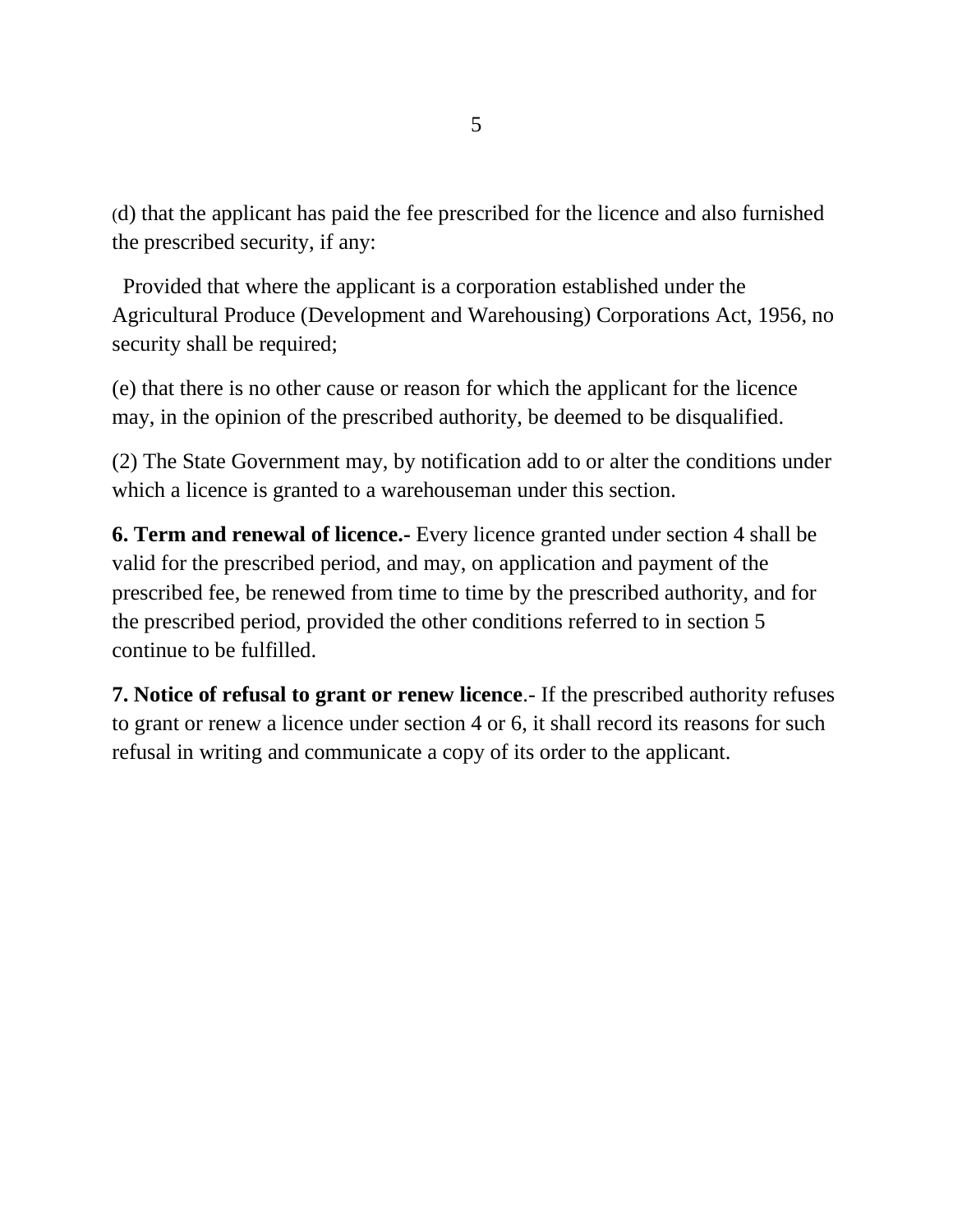**8. Suspension and cancellation of licence.-** (1) Every licence granted under section 4 or renewed under section 6 shall be liable to be suspended or cancelled either temporarily or permanently by the prescribed authority, for reasons to be recorded in writing if in its opinion the licence-

(a) has applied to be adjudicated or been adjudicated an insolvent; or

(b) has parted in whole or in part with his control over the warehouse; or

(c) has ceased to conduct such warehouse; or

(d) has made unreasonable charges for the services rendered by him; or

(e) has in any other manner become incompetent to conduct such warehouse; or

(f) has contravened or failed to comply with any of the terms of the licence or any of the provisions of this Act or of the rules.

(2) If a licence is suspended or cancelled, the prescribed authority shall make an entry to that effect in the licecne.

## **9. Notice of suspension and cancellation of licence.-**

(1) Before passing an order under section 8 the prescribed authority shall give notice to the warehouseman stating the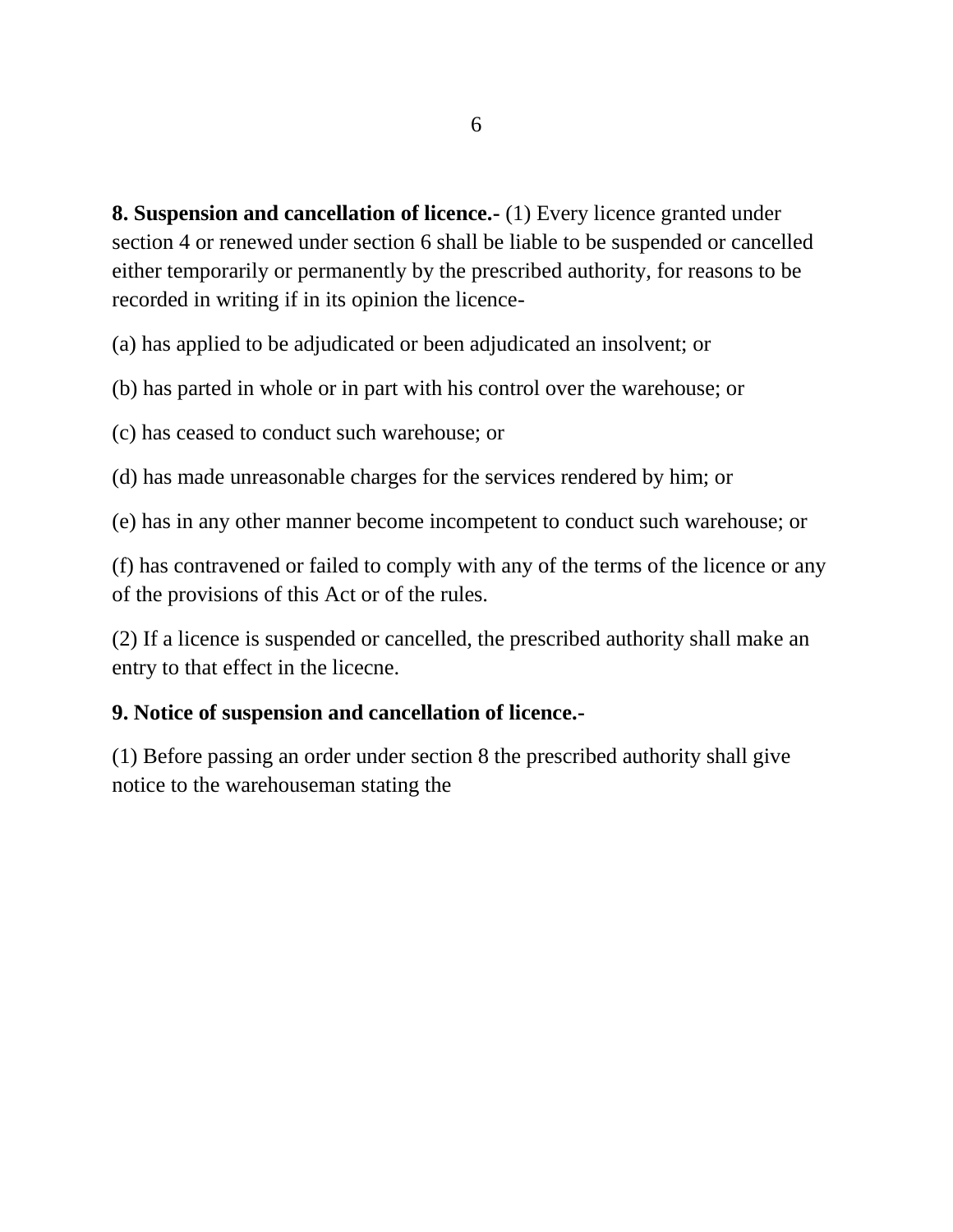grounds on which it is proposed to suspend or cancel his licence and give him a reasonable opportunity of showing cause against it.

(2) After considering the explanations, if any, of the warehouseman, the prescribed authority may pass such orders as it deems just.

**10. Return of licence.-** When a licecne expires or is suspended or cancelled, the warehouseman shall cease to work as such and shall, return the licence to the prescribed authority who shall give reasonable time to the warehouseman to enable him to wind up the business.

**11. Duplicate licence.-** (1) Where a licence granted to warehouseman is lost, destroyed, torn, defaced or otherwise becomes illegible, the prescribed authority shall issue a duplicate licence on the application of the warehouseman and on payment of the prescribed fee.

(2) When a duplicate licence is issued it shall be clearly stamped "Duplicate" and shall be marked with the date of issue of the duplicate and that of the original from record of the office issuing the licence.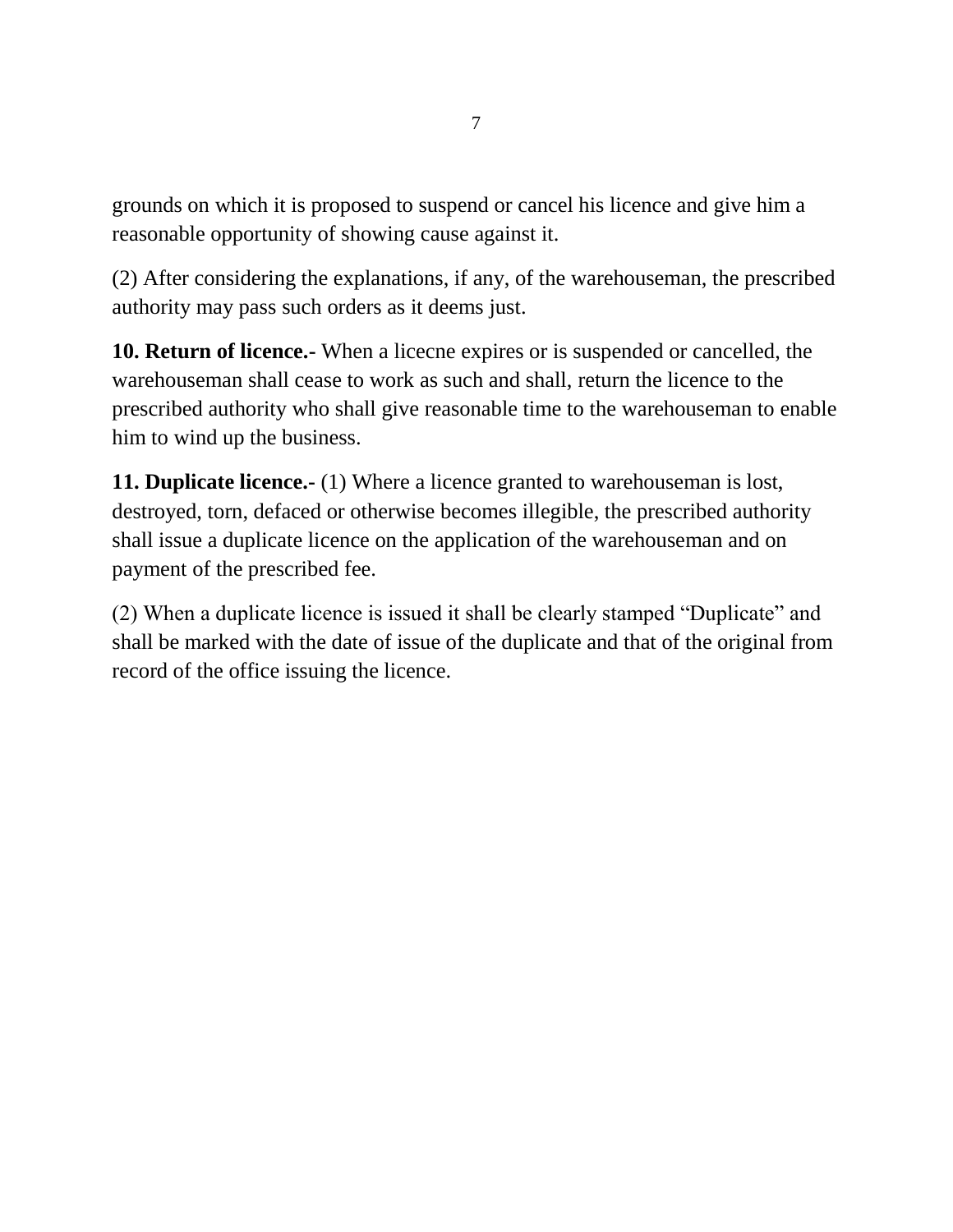## CHAPTER III

# DUTIES OF A WAREHOUSEMAN.

**12. Reasonable care of the goods deposited to be taken.-** Every warehouseman shall take such care of the goods deposited with him as a man of ordinary prudence would take of his own goods under similar circumstances and conditions.

## **13. Precautions against damage or injury to goods.-**

(1) Every warehouseman shall keep his warehouse clean and free from damp, take all necessary precautions against rats and other pests and fulfill such other conditions as may be prescribed.

(2) No warehouseman shall accept goods for deposits which are likely to cause damage to other goods which are or may be deposited in the warehouse.

**14. Preservation of Identity of goods.-** Every warehouseman shall keep the goods of one depositor separate from the goods of other depositors and from other goods of the same depositor for which a separate receipt has been issued in such a manner as to permit at all times of the identification and delivery of the goods deposited:

 Provided that where standardized and graded goods are stored in a warehouse, then subject to any agreement between the warehouseman and a depositor, the same variety of goods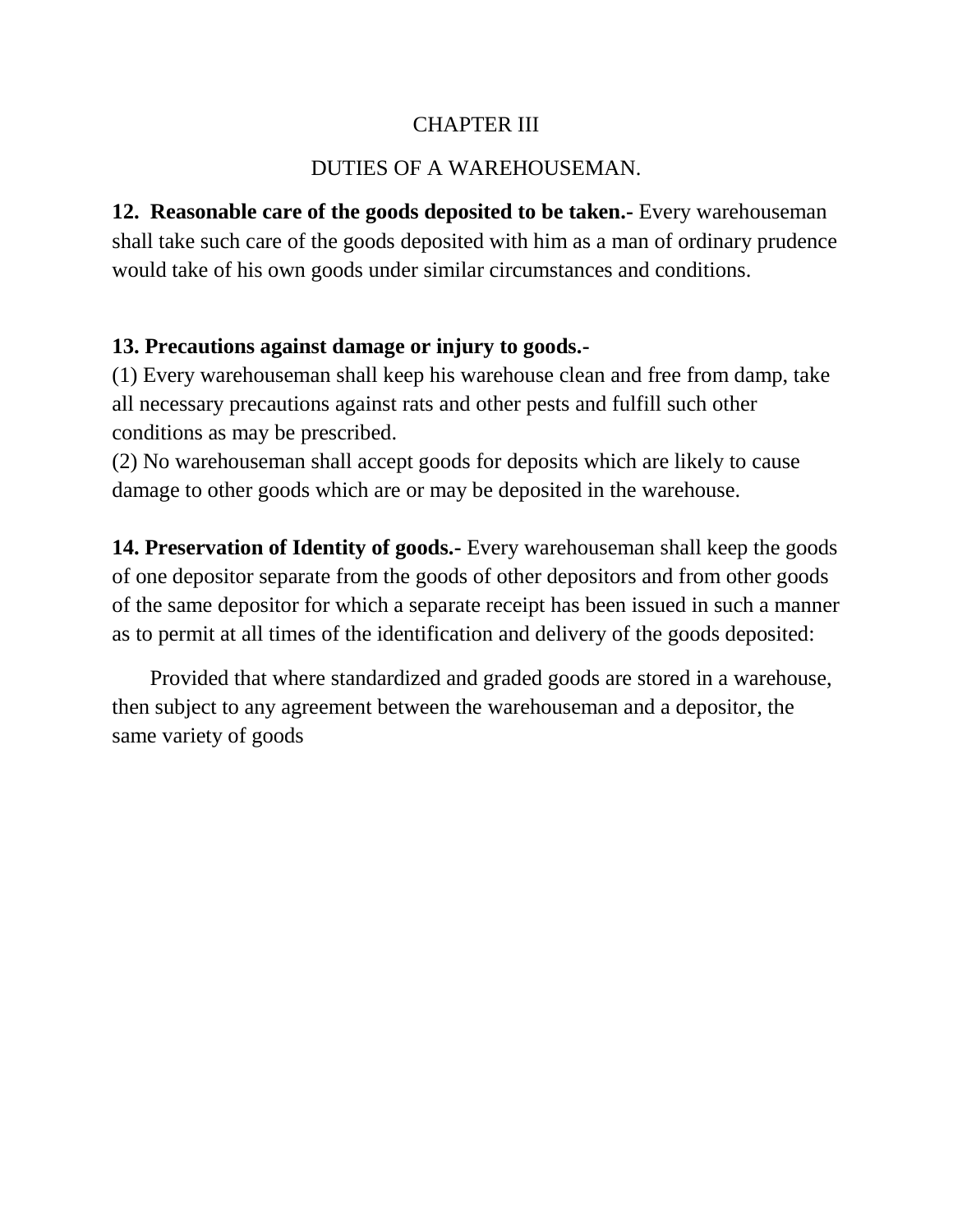belonging to different depositors may be pooled together and each depositor shall be entitled only to his portion of goods according to weight or quantity, as the case may be, as shown in his receipt.

**15. Goods deteriorating in warehouse and their disposal.-** (1) whenever goods deposited in a warehouse deteriorate from causes beyond the control of the warehouseman, he shall forthwith give notice of such deterioration to the depositor, requiring him to take delivery of the goods immediately, after surrendering the receipt duly discharged and paying all charges due to the warehouseman.

(2) If the depositor does not, within a reasonable time, comply with a notice given to him under sub-section (1), the warehouseman may cause the goods to be removed from the warehouse and sold by public auction at the cost of and risk of the depositor.

(3) Any person having an interest in any goods deposited in a warehouse or in the receipt of such goods may inform the warehouseman in writing of the fact and nature of his interest and the warehouseman shall keep a record thereof, and if such person requests in writing that intimation be given to him regarding the condition of the goods and agrees to pay the charges for giving such intimation the warehouseman shall give him intimation accordingly.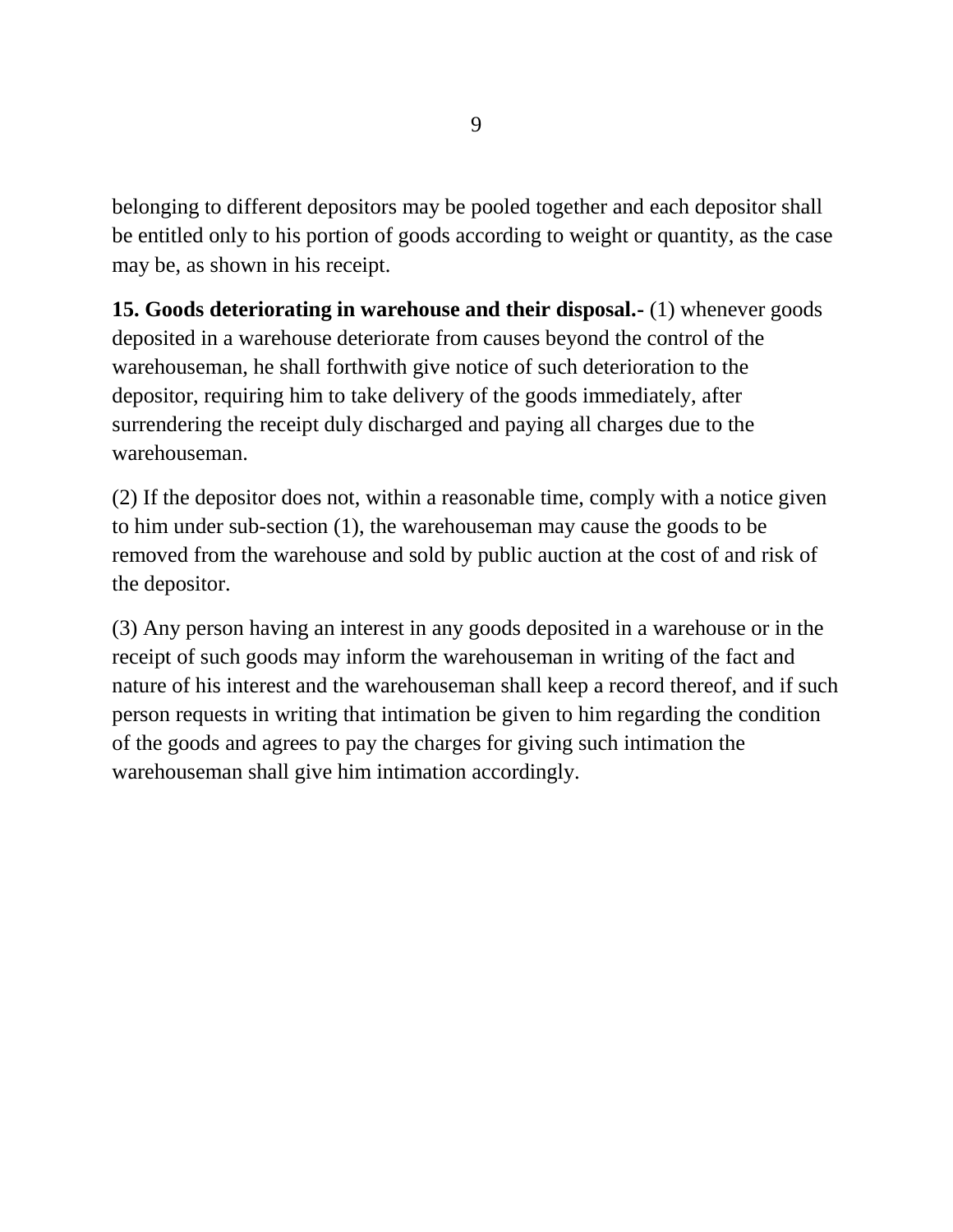**16. Delivery of goods.-** (1) Every warehouseman, in the absence of reasonable excuse, shall, without unnecessary delay, deliver the goods deposited in his warehouse without deterioration to the depositor on demand made by him and surrender of the receipt duly discharged and payment of all charges due to the warehouseman.

**Explanation.**- For the purpose of this sub-section deterioration from causes beyond the control of the warehouseman, shall not be deemed to amount to deterioration.

**17. Liability of warehouseman for shortage or excess in goods stored.-** (1) If there is any excess in the goods stored in a warehouse by absorption of moisture or other causes beyond the control of the warehouseman, the warehouseman shall not be entitled thereto.

(2) If there is any shortage in the goods stored in a warehouse be dryage or other causes beyond the control of the warehouseman, the warehouseman shall not be responsible therefor.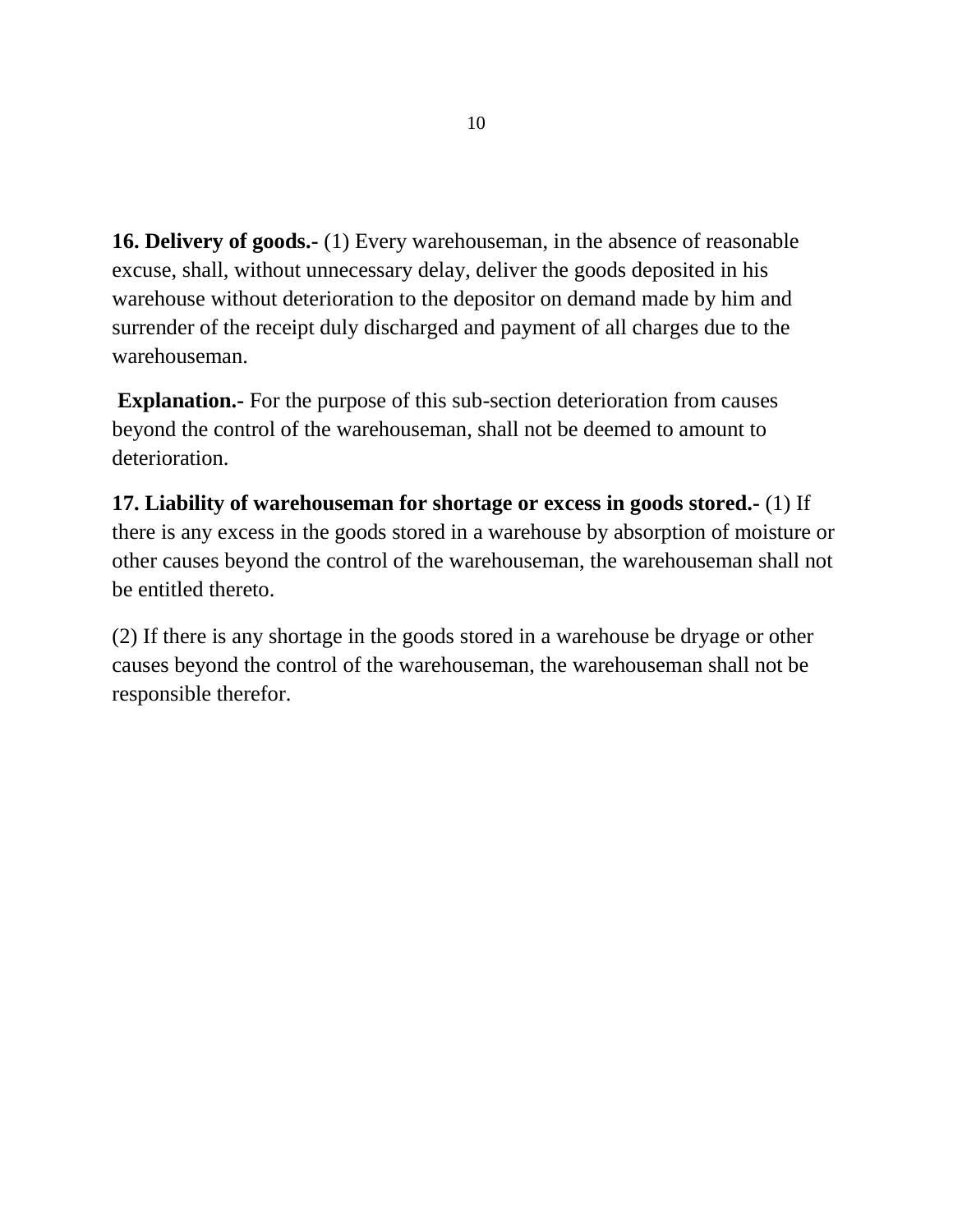(3) In the event of a dispute arising as to whether such shortage of excess is due to dryage or absorption of moisture or is due to other causes beyond the control of the warheouseman, the matter shall be referred in such manner and within such time as may be prescribed, to the appellate authority referred to in section 29 whose decision theron shall be final and binding.

18. **Insurance of goods in a warehouse**.- (1) Every warehouseman shall insure the goods stored in his warehouse against such events and in such manner as may be prescribed by rules, and such rules may provide that insurance against certain events shall be optional:

Provided that nothing in this section shall apply to goods deposited in a warehouse belonging to a corporation established under the Agriculture produce (Development and Warehousing) Corporation Act, 1956 (Central Act 28 of 1956), where such corporation has agreed, in the prescribed manner, to compensate the depositor against loss or damage arising from the prescribed events.

(2) Every warehouseman shall be entitled to recover from the depositor, at the rate prescribed if the insurance is obligatory, or at the rate agreed to if the insurance is optional, the charges for insurance in respect of the depositor's goods before delivery thereof and the warehouseman shall have a lien on the said goods in respect of such charges.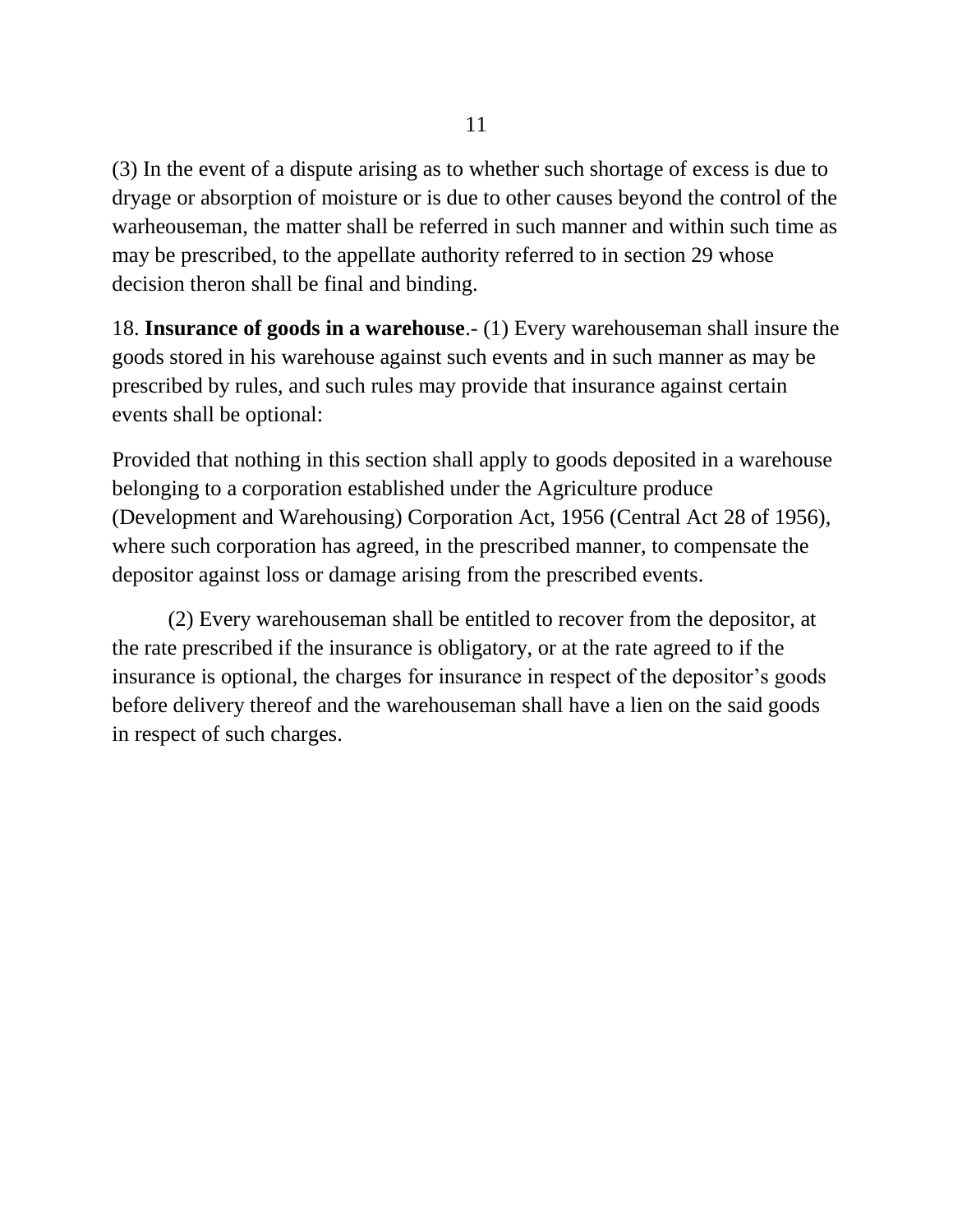#### 19. **Discrimination prohibited.-** No warehouseman

Shall, in the conduct of his business, discriminate between persons desiring to avail themselves of the facilities of his warehouse:

Provided that a warehouseman shall show such preference to co-operative societies in the state and allow them such concessional rates as may be prescribed.

**20.Warehosuse not to deal in or lend against goods in warehouse**.- Not withstanding anything contained in any other law, no warehouseman other than a co-operative society shall either on his own account or that of others, deal in, or lend money on goods received by him for deposit in his warehouse.

**21. Account and books to be maintained by warehouseman.-**A Warehouseman shall maintain accounts books and records in such form and manner as may be prescribed.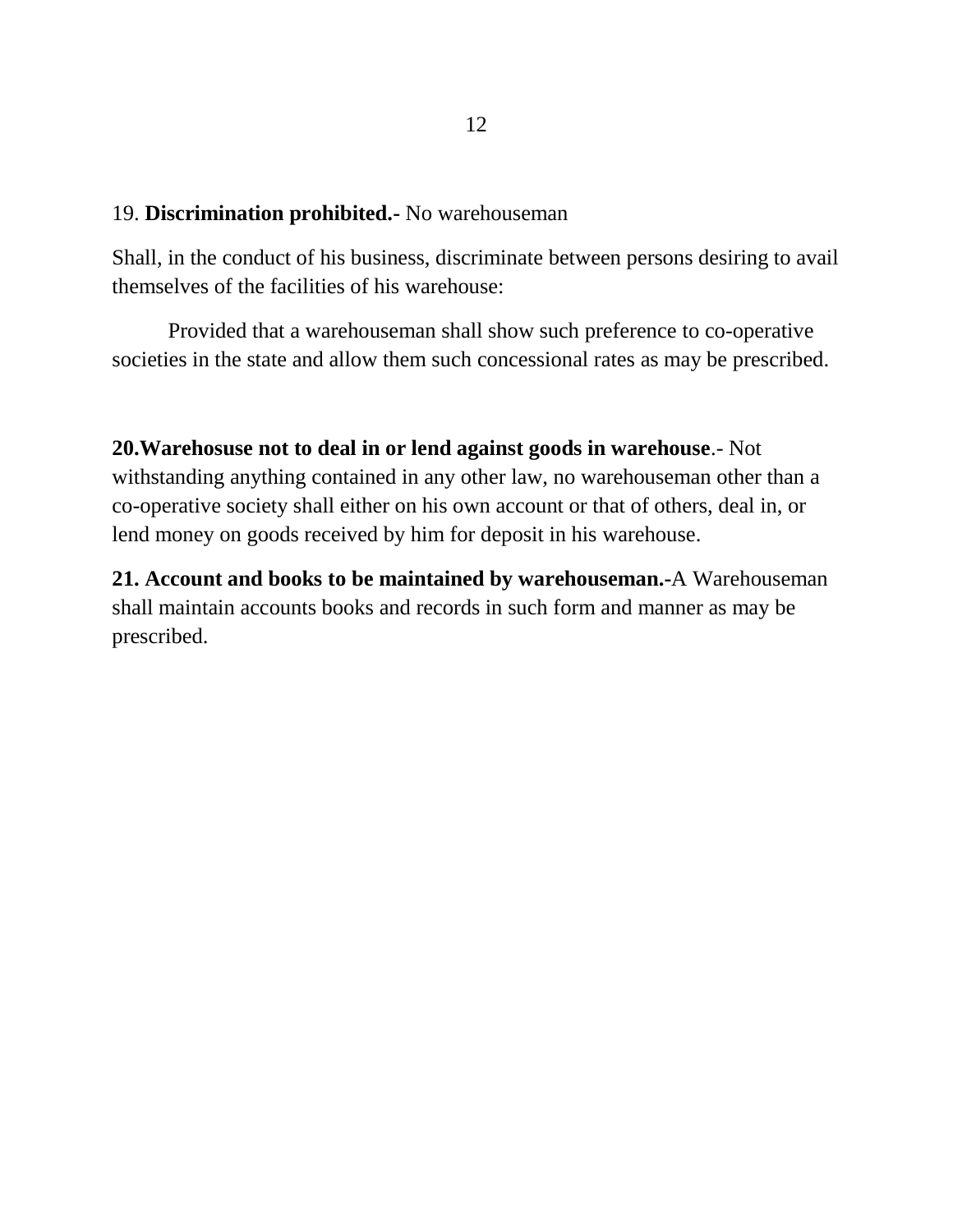#### **Chapter IV**

#### **INSPECTION AND GRADING OF GOODS.**

**22**. **INPECTION**. – The prescribed authority may, at any time time, during business hours, inspect, or examine or cause to be inspected or examned, any licensed warehouse, its machinery and equipment, goods deposited therein and the account books and records relating thereto for the purpose of satisfying itself that the requirements of this Act and the rules are being complied with.

**23. Weighers, samplers and graders to obtain licenses**. – (1) The prescribed authority may, on application made in the prescribed manner and on payment of the prescribed qualification entitling them to act as weighers, samplers and graders of any goods deposited or to be deposited in a licensed warehouse and to issue certificate as to the weight, bulk, quality or grade of the goods which they have examined.

(2) Any certificate so issued shall, subject to the provisions of section 24 be binding on the warehousemen and the depositor as to the weight, bulk, quality or grade of the goods so certified.

(3) No person who is not licensed under this section shall act, or hold himself out, as a weigher, sampler or grader.

13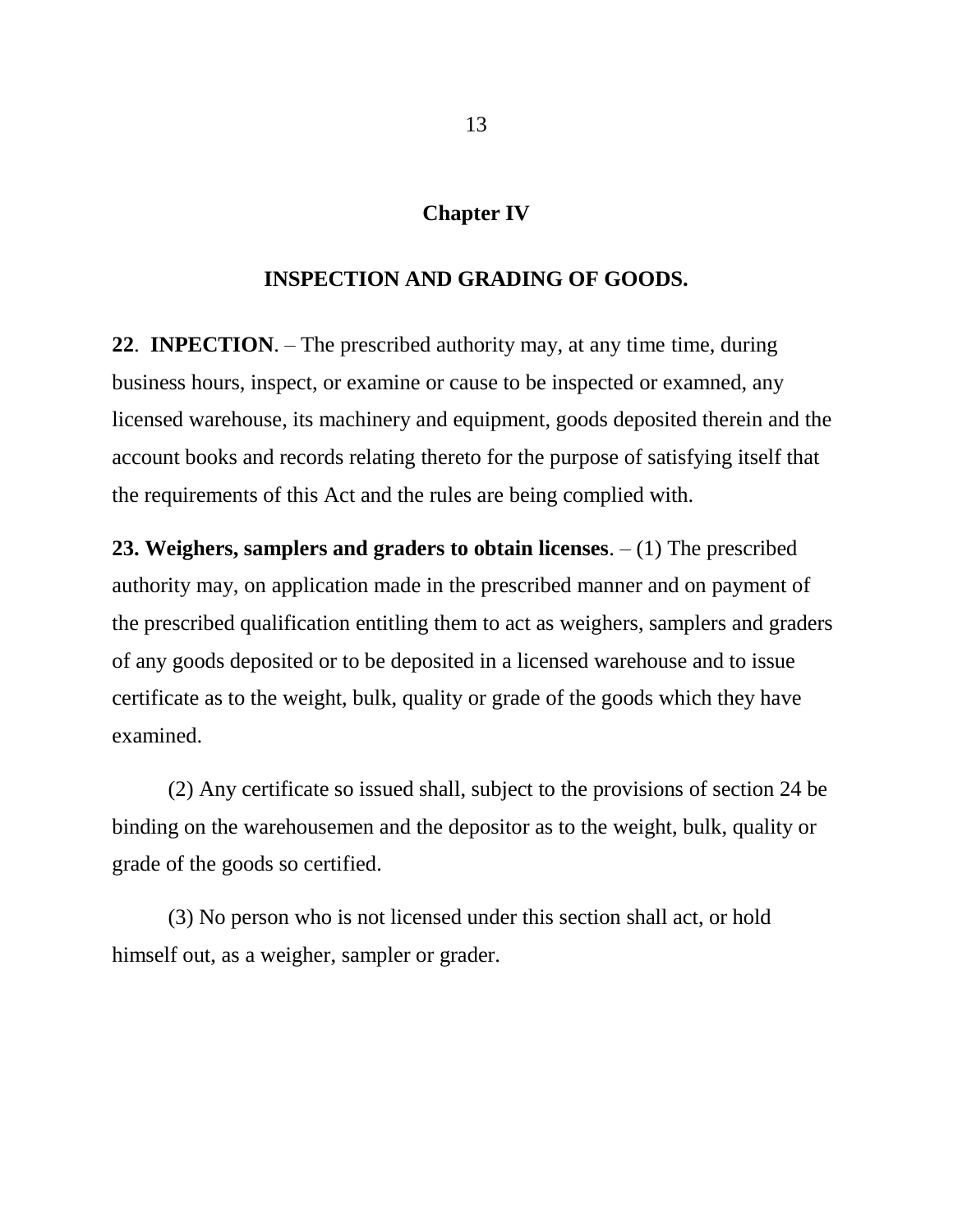#### **24. Provisions regarding licenses under section23**. –

(1) Every license granted to a weigher, sampler or grader under section 23, shall be valid for the prescribed period and may, on application and payment of the prescribed fee, be renewed from time to time for the prescribed period by the prescribed authority.

(2) The prescribed authority may for reasons to be recorded in writing suspend or cancel any such license.

(3) Before suspending or cancelling a license under subsection(2), the prescribed authority shall give notice to the licensee stating the grounds on which it is proposed to suspend or cancel his license and give him a reasonable opportunity of showing cause against it.

(4) After considering the explanations, if any, of the license, the prescribed authority may pass such orders as it deems just.

(5) The holder of any such license shall, on the expiry thereof or the receipt of an order suspending or cancelling it, return the license to the prescribed authority,

(6) Where a license granted to aweigher, sampler or grader is lost, destroyed torn, defaced or otherwise become illegible, the prescribed authority shall issue a duplicate license on the application of the weigher, sampler or grader as the case may be, and on payment of the prescribed fee.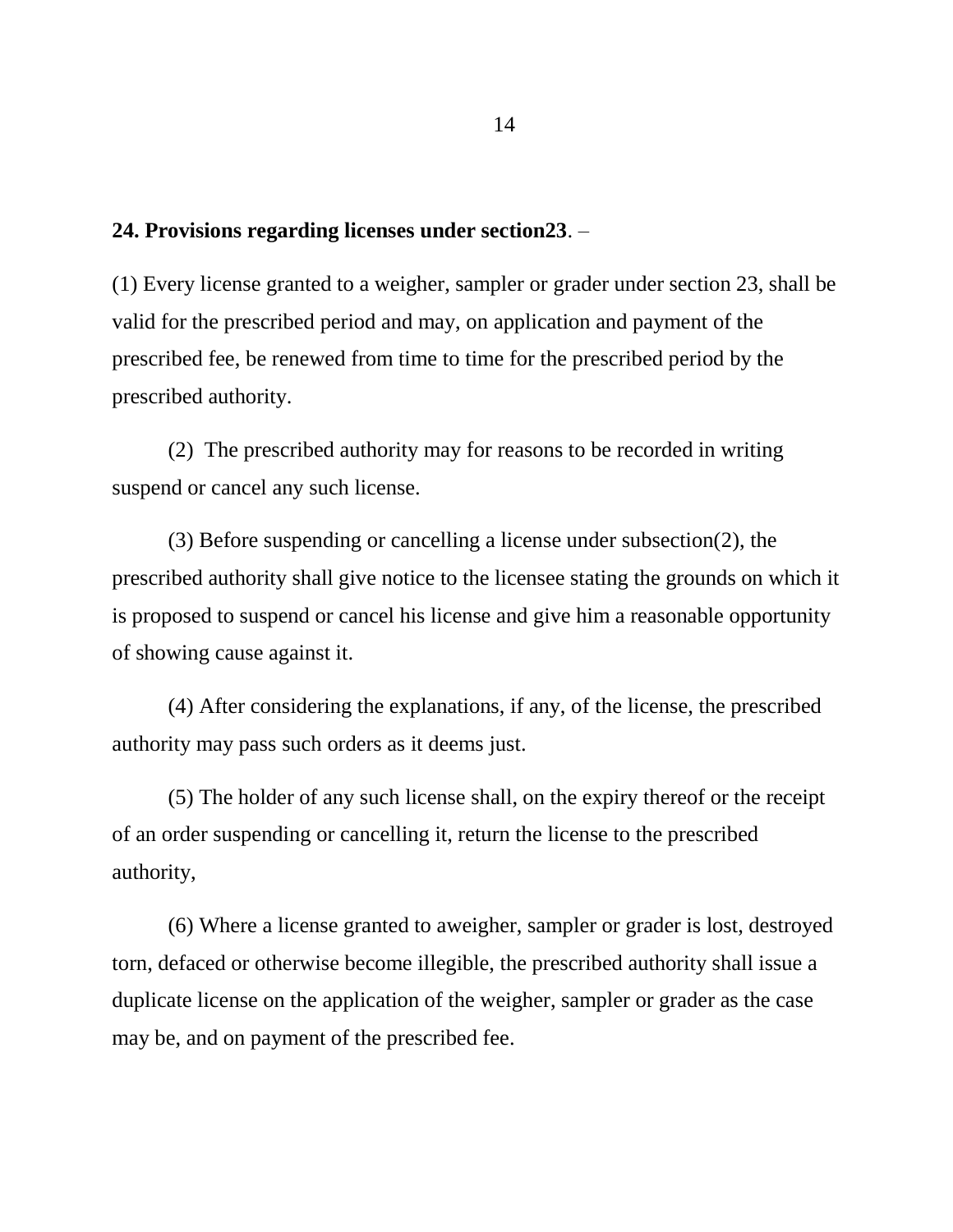# **25. Facilities to the given for weighing goods etc**. –

Every warehousemen shall provide facilities for weighing sampling and grading any goods deposited in his warhouse.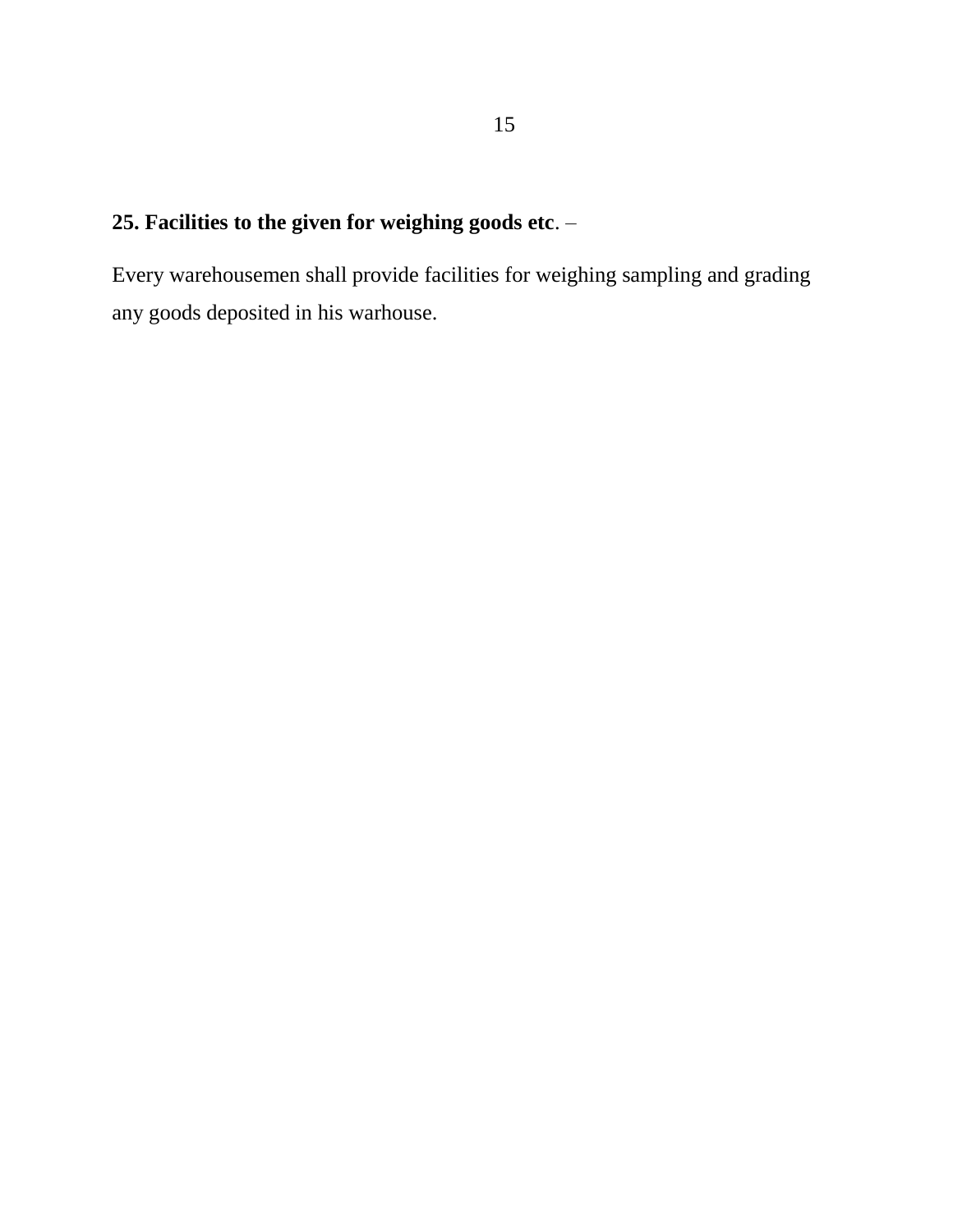### **Chapter V**

#### **WARHOUSE RECEIPTS**

**26. Receipt to be issued.-**For the goods deposited in his warehouse by each depositor, the warehousemen shall issue a receipt which shall contain full particulars of the goods and be in the prescribed form.

**27. Receipt for deposits in warhouse. –** The receipt issued by a warehousemenshall, unless it is otherwise specified thereon, be transferable by endorsement and shall entitle the lawful holder thereof to receive the goods specified in it on the same terms and conditions he may think fit to impose, being conditions included in rules prescribed for the purpose.

**28. Duplicate receipt. –** If a receipt is lost, destroyed or damaged, the warehousemen shall, on application by the depositor and payment by him of the prescribed fee issue a duplicate receipt on such conditions he may think fit to impose, being conditions included in rules prescribed for the purpose,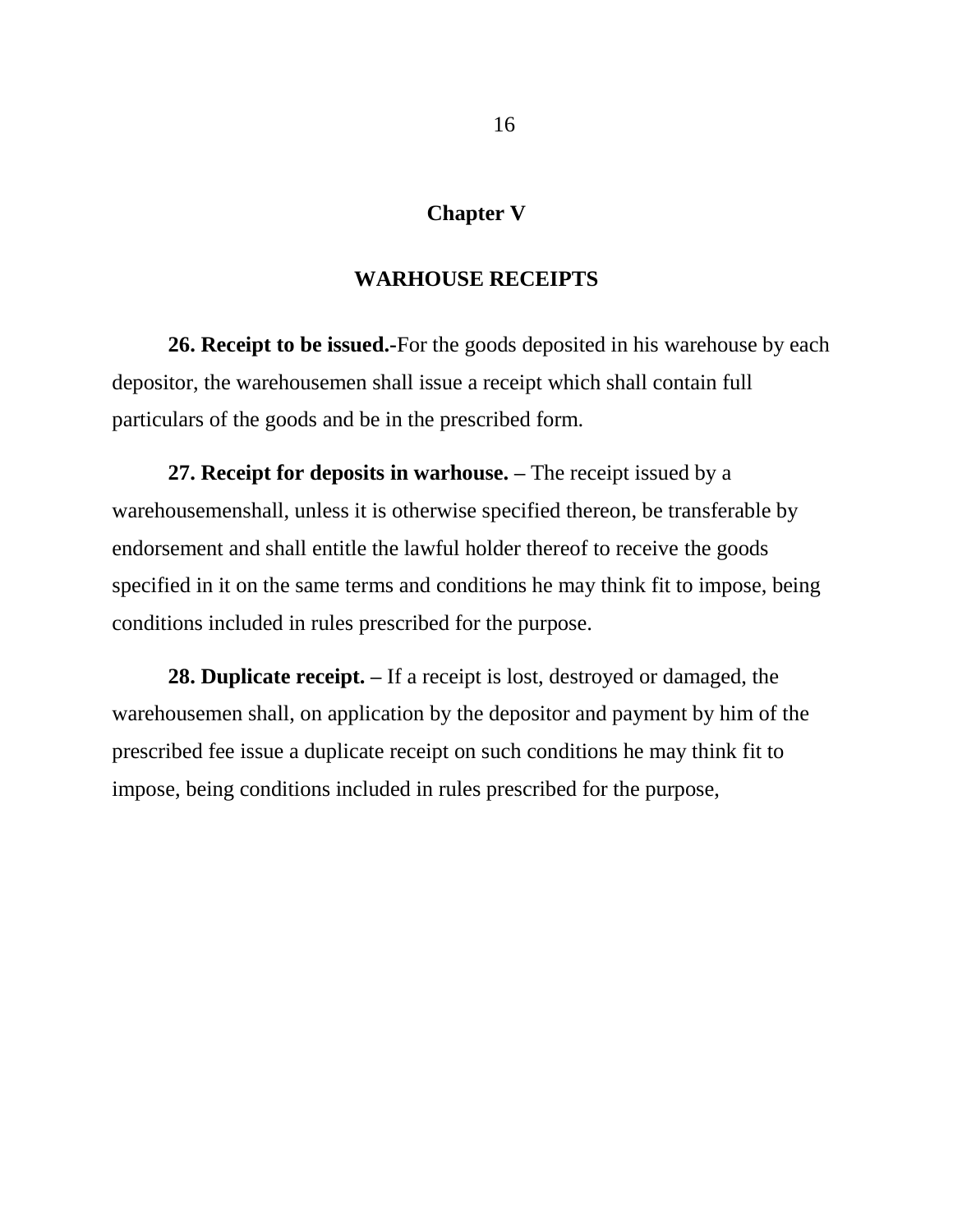#### **Chapter VI**

#### **MISCELLANEOUS**

#### **29. Decision of appeals, dispute and complaints.–**

1) An appeal against any order of the prescribed authority refusing to grant or renew a license or suspending or cancelling any such license in respect of a warhouseman or weigher, sampler or grader or against any other order of the prescribed authority shall be made to such authority and within such time as may be prescribed.

(2) The decision of such appellate authority shall be final.

#### **30 .NO complesation for suspension or cancellation of license. –**

Where any license is suspended or cancelled under this Act, the licensee shall not be entitled to any compensation therefor, nor shall be entitled to the refund of any fee paid by him for the license.

 **31. Security amount to be forfeited and recovered as arrears of land revenue.** –(1) If a warehousemen fails comply with, or contravenes any of the terms or conditions of his license or of any provision of this Act, then without prejudice to any other penalty to which he may be subject, the amount of security deposited by him under a bond executed by him under the provisions of this Act shall be liable to be forfeited, and the amount due under such bond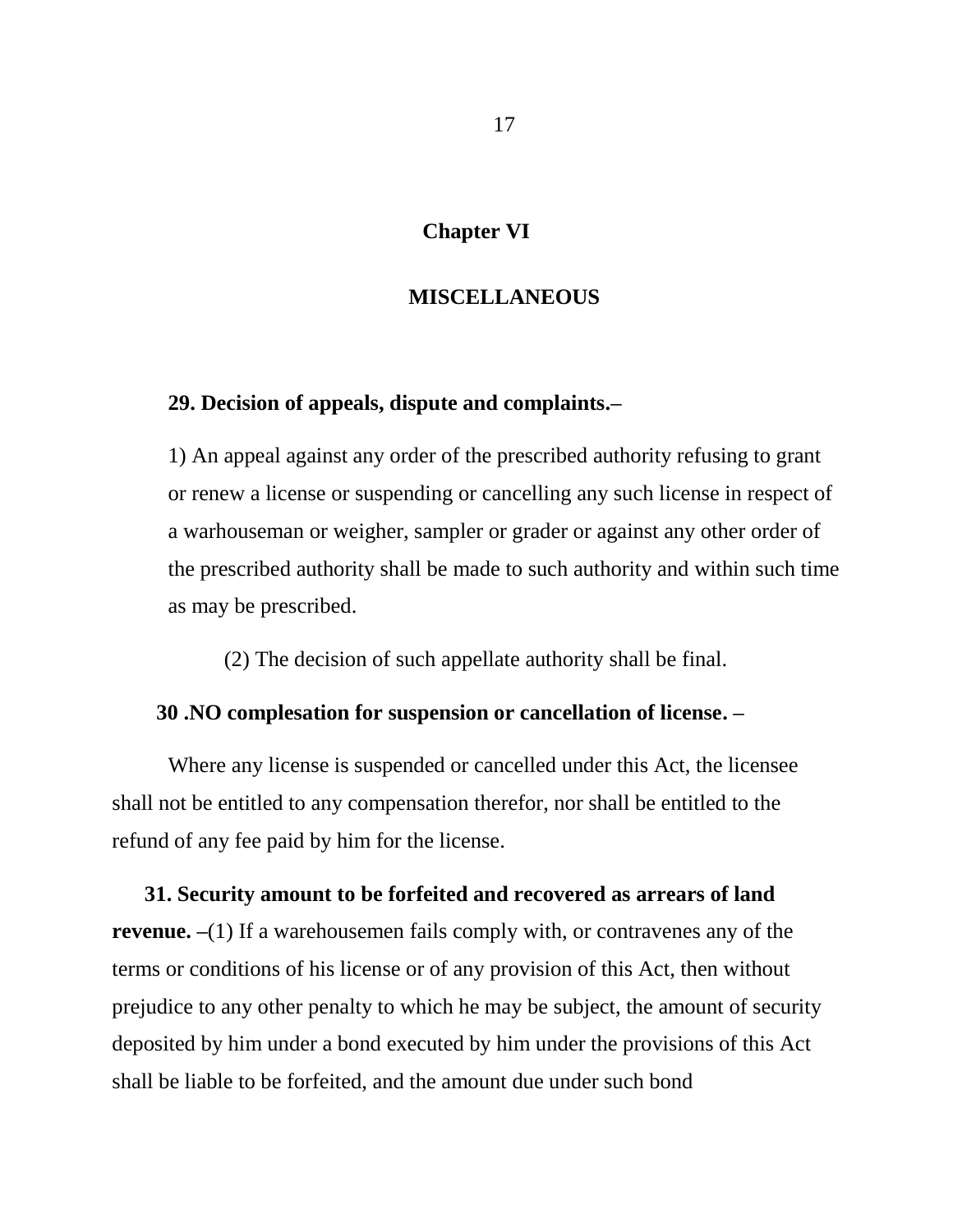shall be recoverable from him, or from his sureties or their heirs or legal representatives, as an arrears of land revenue.

(2) The State Government may make payment out of the amount so forfeited or recovered, to any person who may have sustained loss by reason of the Warehousemen failing to comply with, or acting in contravention of, any terms on conditions of his license or of any provision of this Act.

 **32. Contracts and agreements inconsistent with Act to be void.-**Every contract or agreement which is inconsistent with provisions of this Act or the rules shall, to the extent of such inconsistency, be void.

[32A. Warehousemen and depositors to comply with the provisions of Central Act 1 of 1944.- In respect of goods warehoused under this Act to which the provisions of the Central Exercise and sales Act, 1944 are applicable every warehousemen or depositor shall comply with the provisions of the said Act and rules and notifications issued thereunder in so far as they are applicable to such goods.]

**33. Penalty.-** (1) Whoever, fails to comply with, or acts in contravention of, any provision of this Act shall be deemed to commit an offence under this Act shall, on conviction, be punished,-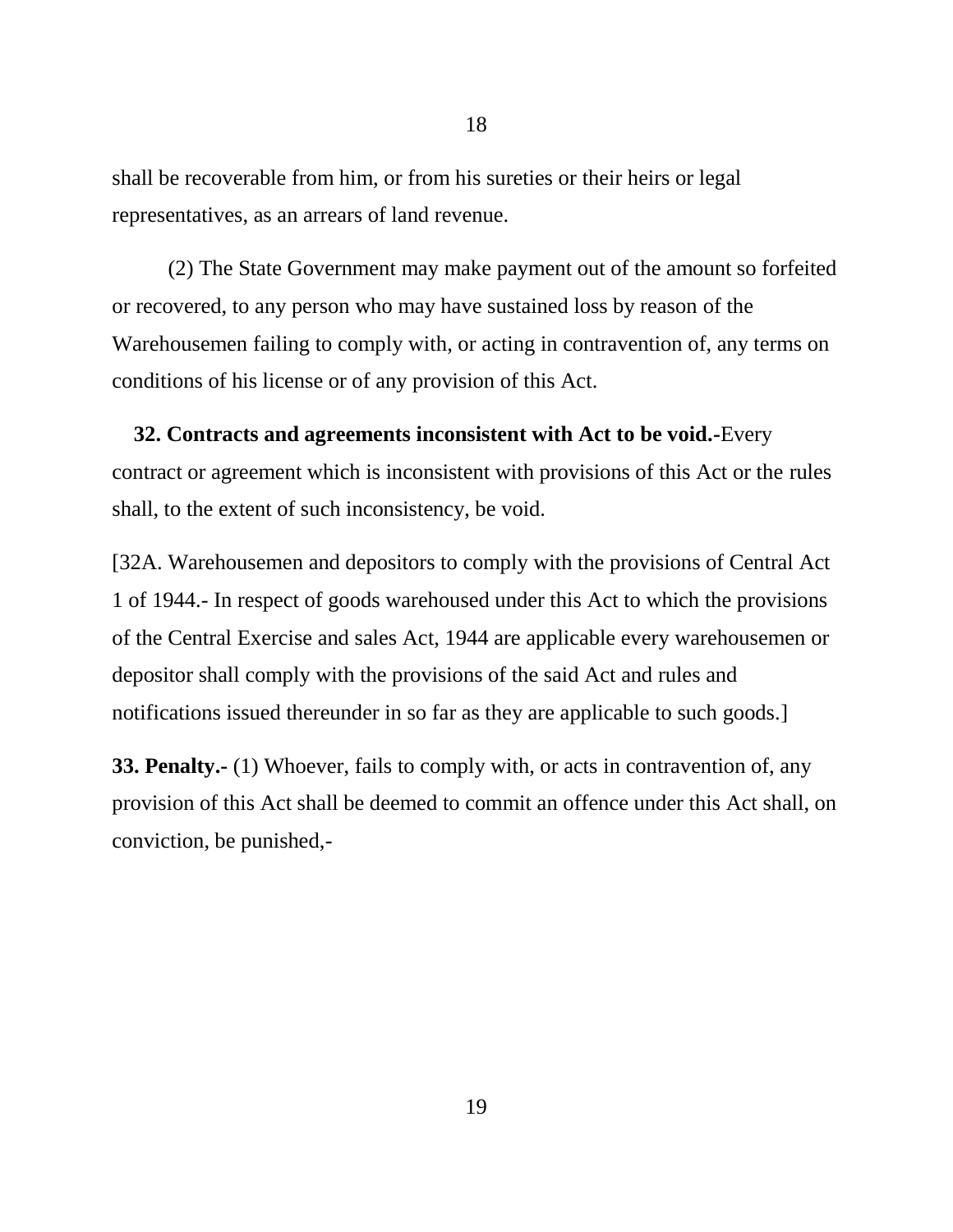a) In the case of a contravention of the provisions of section 3 or 20 with simple imprisonment which may extend to six months, or with fine which may extend to one thousand rupees, or with both;

(b) In any other case with fine which may extend to one thousand rupees.

(2) (a) Where an offence under sub-section (1) is committed by a company, the company, as well as every person in charge of, and responsible to, the company for the offence shall be deemed to be guilty of the offence and shall be liable to be proceeded against punished accordingly:

 Provided that, nothing contained in this clause shall render any such person liable to any punishment if he proves that the offence was committed without his knowledge or that he exercised due diligence to prevent the commission of such offence.

(b) Notwithstanding anything contained in clause (a), where an offence under subsection (1) has been committed by a company and it is proved that the offence has been committed with the consent or connivance of or that the commission of the offence is attributable to any neglect on the part of any Director, Manager, Secretary or other officer of the company, such Director, Manager, Secretary or other officer shall also be deemed to be guilty of that offence and shall be liable to be proceeded against and punished accordingly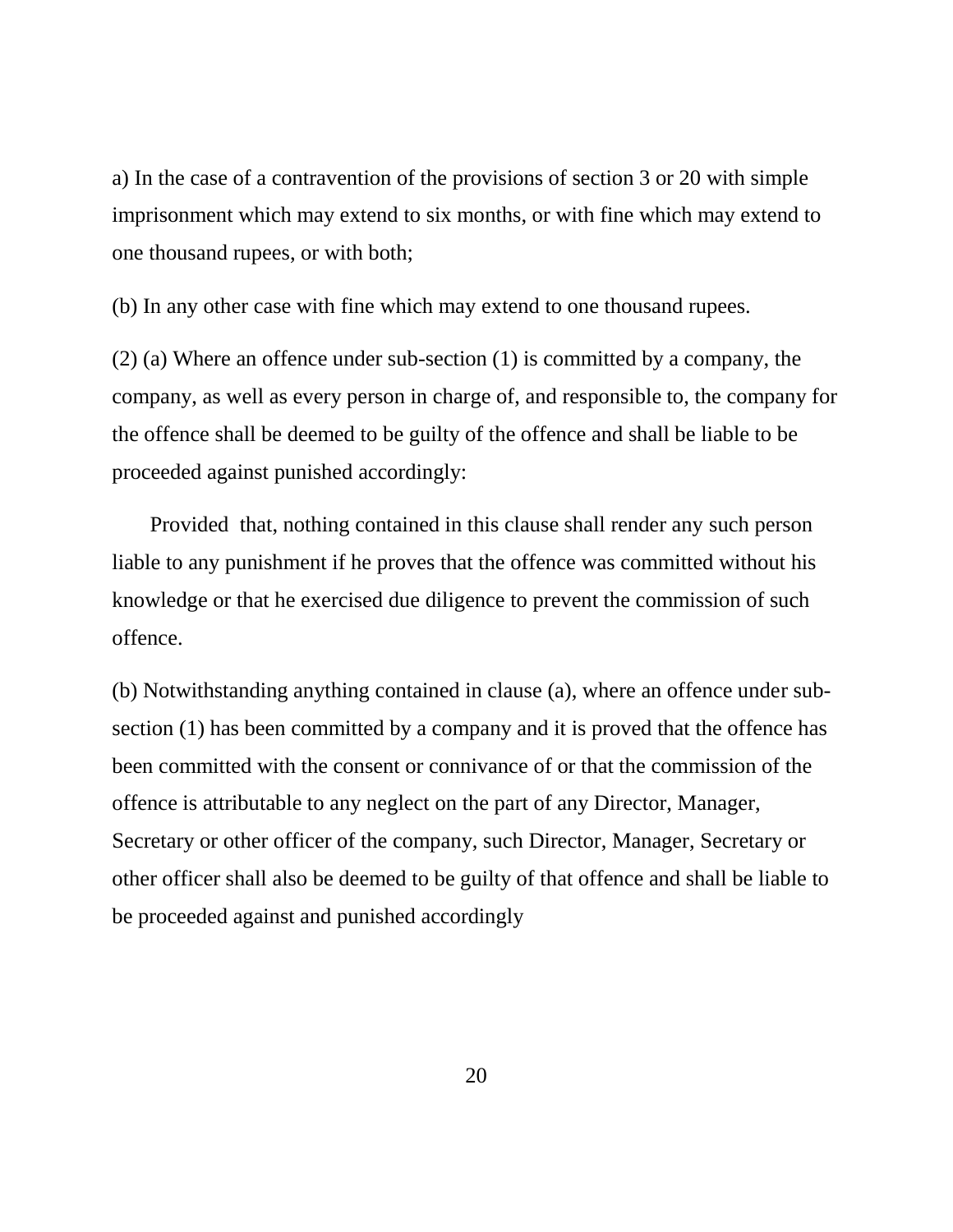**Explanation**.- For the purposes of this sub-section-

(a) a company means anybody corporate and include a firm or other association of individual; and

(ii) " director" in relation to a firm means a partner in the firm.

**34. Rules.-**(1) The State Government may, by notification, and after previous publication, make rules to carry out the purpose of this Act.

(2) In particular and without prejudice to the generality of the foregoing power, such rules may add any article to, or omit any article from the schedule, or provide for-

(a) the matters expressly required or allowed by the Act to be prescribed;

(b) the conditions to be inserted in licenses to be granted to warehousemen and the form of such licenses;

("c) the publications of the grant, suspension or cancellation of licenses to warehousemen and of consolidated lists of warehousemen and licensed warehouses;

(d) the charges to be levied by the warehousemen for their service;

(e) the books, accounts and records to be maintained by warehousemen;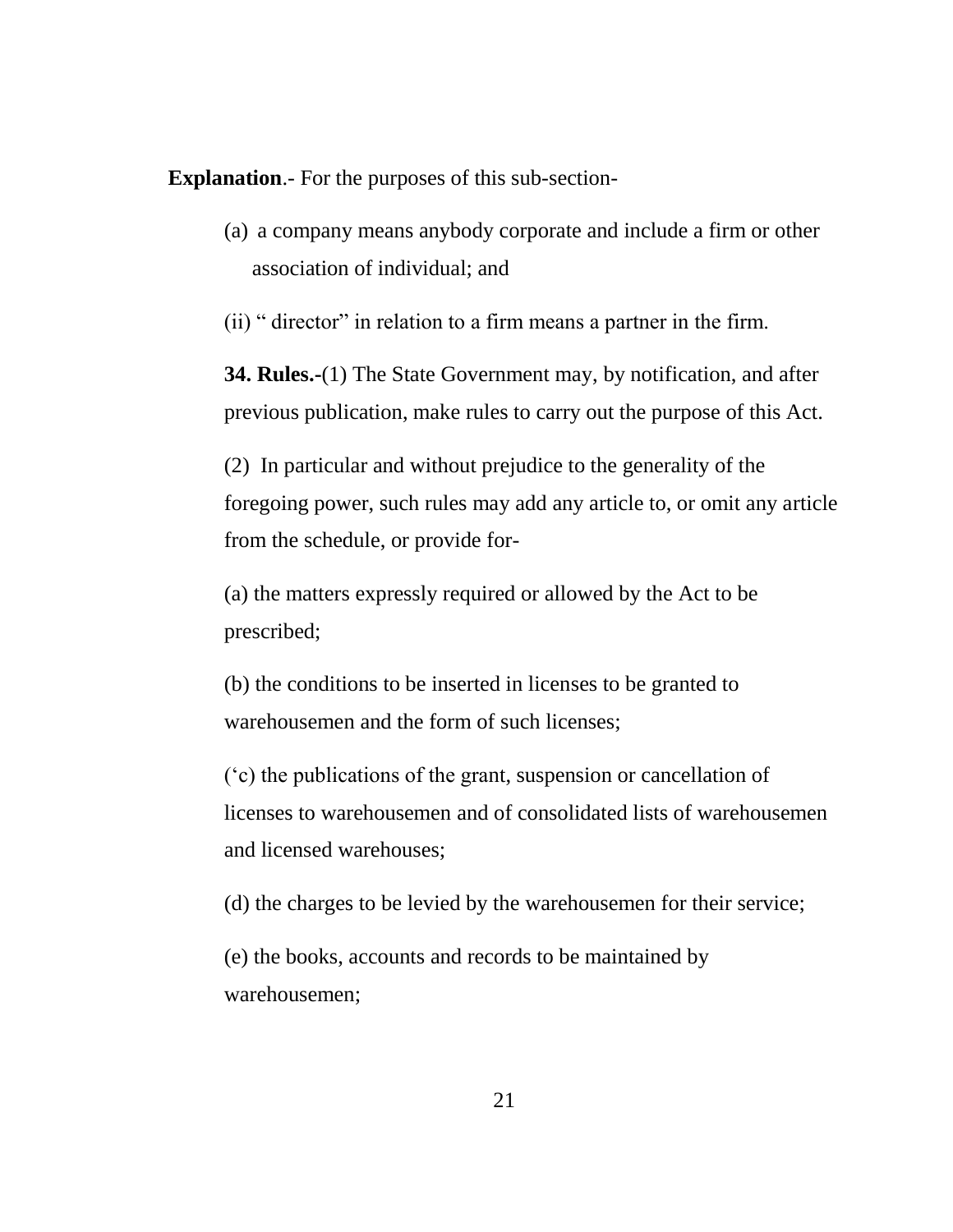(f) the conduct of public auctions for the sale of goods deteriorating or

about to deteriorate in licensed warehouses and the manner in which the proceeds of such sales shall be accounted for;

(g) the sales of losses and gains of weight or bulk which may be sustained by goods owing to shrinkage or dryage in the one case and owing to absorption of moisture in the other;

(h) the disinfection of licensed warehouses and the disinfection of goods stored therein;

(i) the efficient conduct generally of this business of warheousemen;

(j) the qualification to be possessed by persons applying for grant of licenses

asweighers samplers or graders; the conditions to be inserted in their

license; the form of the certificate to be issued by them and the grounds on

which the licenses may be suspended or cancelled;

(k) the standards weights, measures and gradations of goods to be used in licensed warehouses;

(l) the authority to which and the time within which an appeal under section 29 should be made;

(m) the manner of giving notices under this Act.

22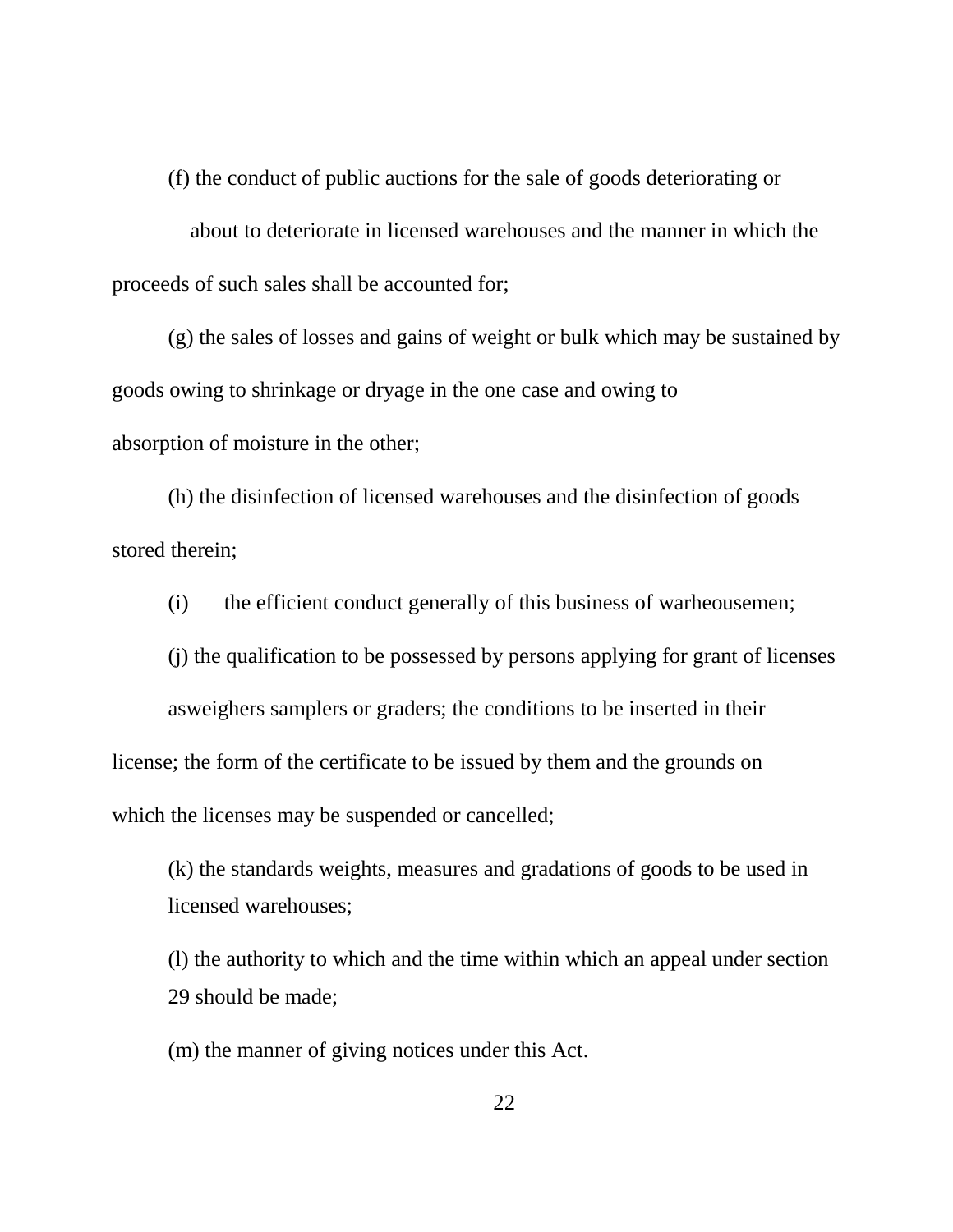(3) Every rule made under this Act, shall be laid, as soon as may be after it is made before each House of State Legislature whicle it is in session for a total period of thirty days which may be comprised in one session or in two successive sessions, and if before the expiry of the session in which it is so laid or the session immediately following, both Houses agree that the rule should not be made, the rule shall thereafter have effect only in such modified form or be of no effect, as the case may be; so however that any such modification or annulment shall be without prejudice to the validity of anything previously done under that rule.

### **35. Act not to apply to certain warehouses.-**Nothing

Contained in this Act shall apply to any warehouse appointed

Or licensed under the provisions of the Sea Customs Act, 1878

(Central Act VIII of 1878), the inland Bonded Warehouses Act, 1896(Central Act VIII of 1896), the CentalExcerises and Sales Act, 1944 (Central Act 1 of 1944), or the rules made thereunder.

**36. Repeal and savings.-** The Bombay Warehouses Act, 1947 (Bombay Act LVI of 1947),as in force in the Belgaum Area, the Coorg Warehouses Act, 1956 ( Coorg Act V of 1956), as in force in the Coorg District, the Hyderabad Warehouses Regulation of 1358 F (Hyderabad Regulation of 1358 Fasli), as in force in the Gulbarga Area, the Madras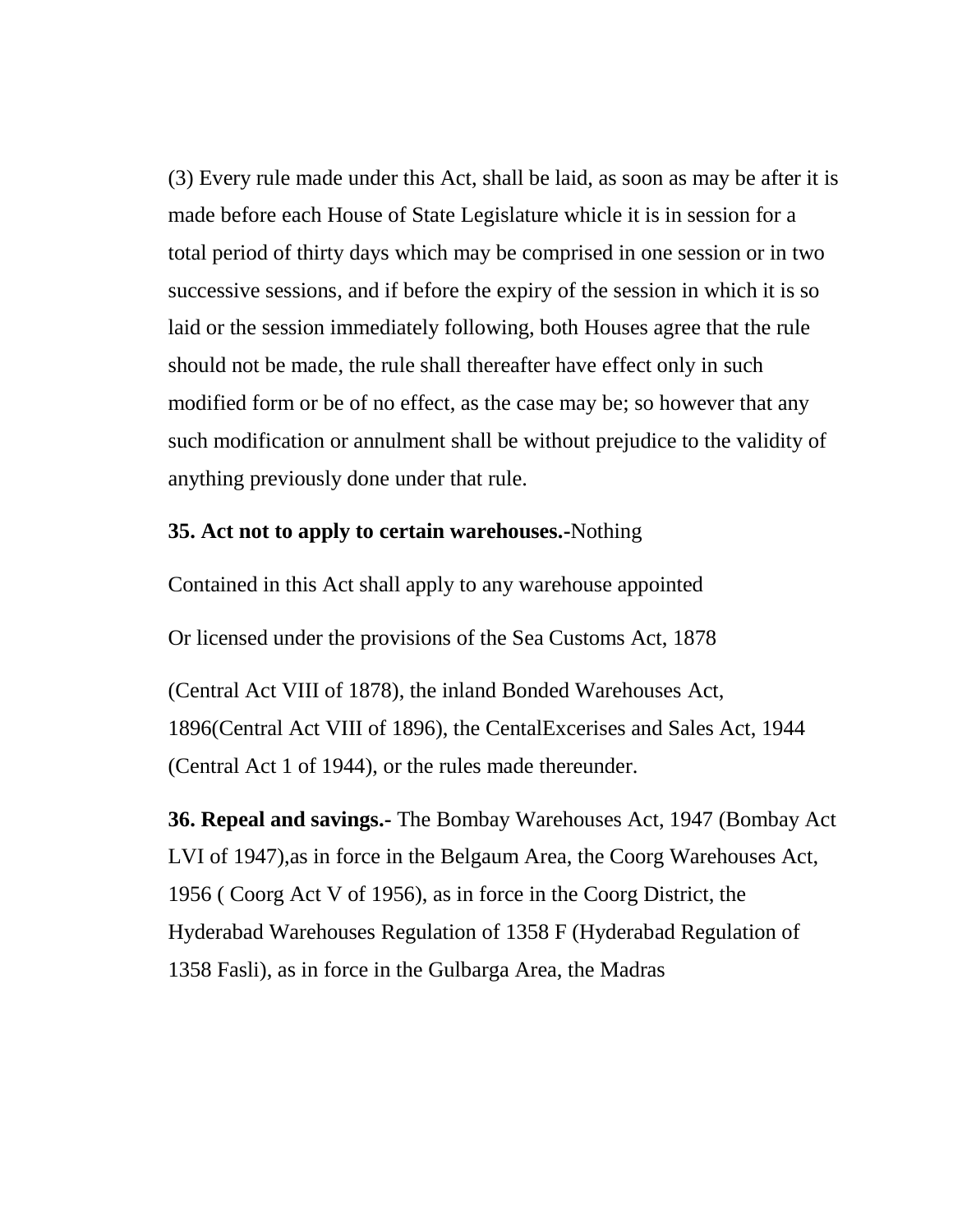Warehouses Act, 1951 (Madras Act XV of 1951), as in force in the Mangalore and Kollegal Area the Madras Warehouses Act, 1951 ( Madras Act XV of 1951), as in force in the Bellary District and the Mysore Warehouses Act, 1951 (Mysore Act XXIX of 1951), as in force in the Mysore Area are hereby repealed

Provided that section 6 of the Mysore General clauses Acr, 1899 (Mysore Act III of 1899), shall be applicable in respect of the repeal of the said enactments and section 8 and 24 of the said Act shall be applicable as if the repealed enactments had been repealed and re-enacted by the Act.

#### **SCHEDULE**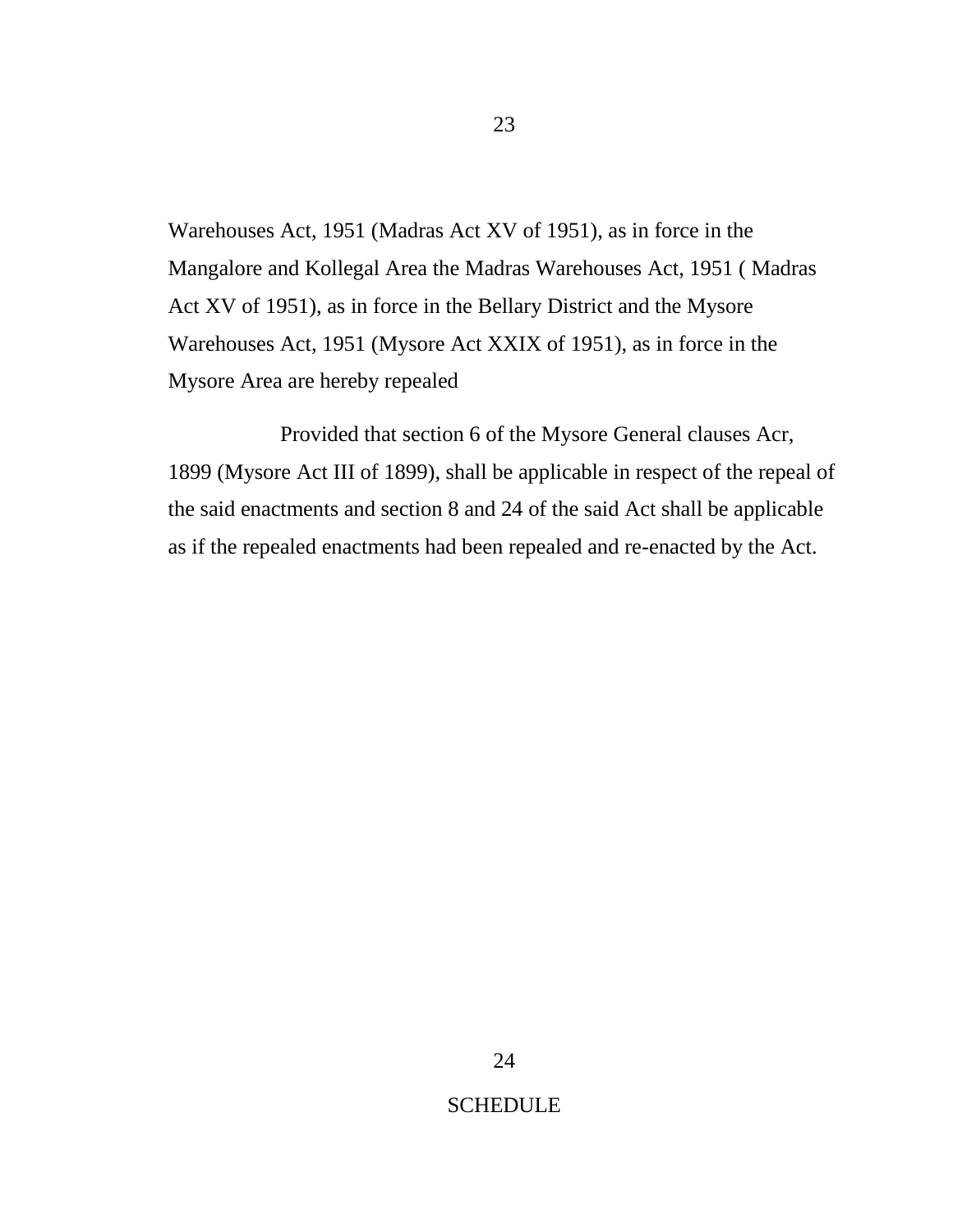## [See section 2 (.c).]

(Goods to which this Act applies)

1. Fibres.-

- (1) Cotton ginned and unginned
- (2) San hemp
- (3)Agave, coir and their products.

II. Cereals.

III. Pulses.

IV. Oilseeds including copra and their products.

V. Cashewnuts, Coconuts.

VI. Jaggery, Sugar and Khandasari.

VII. Fruits.

VIII. Vegetables, potatoes, onions.

IX. Animal Husbandry products-

 $(1)$ Wool,  $()$  Butter,  $(3)$  Ghee,  $(4)$  Milk,  $(5)$  Eggs.

X. Fish

XI. Condiments, spices and others,-

(1)Coriander, (2) Chillies, (3) Turmeric, (4)Garlic, (5) Ginger, (6) Cummin, (7) Tamarind, (8) Cardamom, (9) Pepper, (10) Soapnut, (11) Areca, (12) Coffee.

XII. Cattle fodder

XIII. Tobacco.

XIV. Fertilizers.

## KARNATAKA ACT NO. 2 OF 1965.

(First published in the Karnataka Gazette on the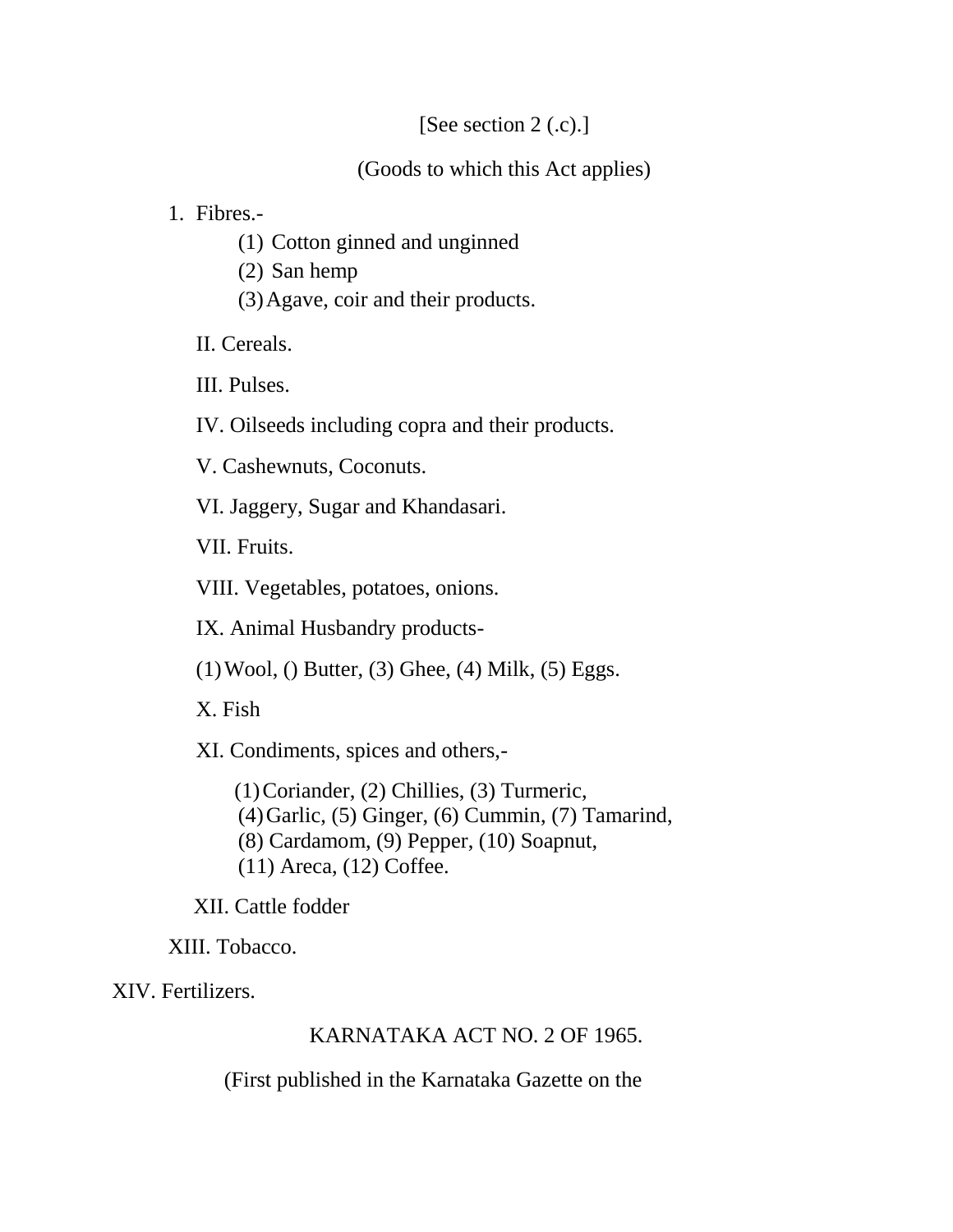Eighteenth day of Noverber, 1965)

# THE KARNATAKA WAREHOUSES (AMENDMENT) ACT, 1965.

(Received the assent of the Governor on the Ninth day of November 1965).

An Act to amend the Karnataka Warehouses Act,

## 1961.

WHEREAS it is expedient to amend the Karnataka Ware houses Act, 1961 (Karnataka Act 11 of 1962);

BE it enacted by the Karnataka State Legislature in the

Sixteenth year of the Republic of India, as follows:-

(Section 2 incorporated in the Principal Act)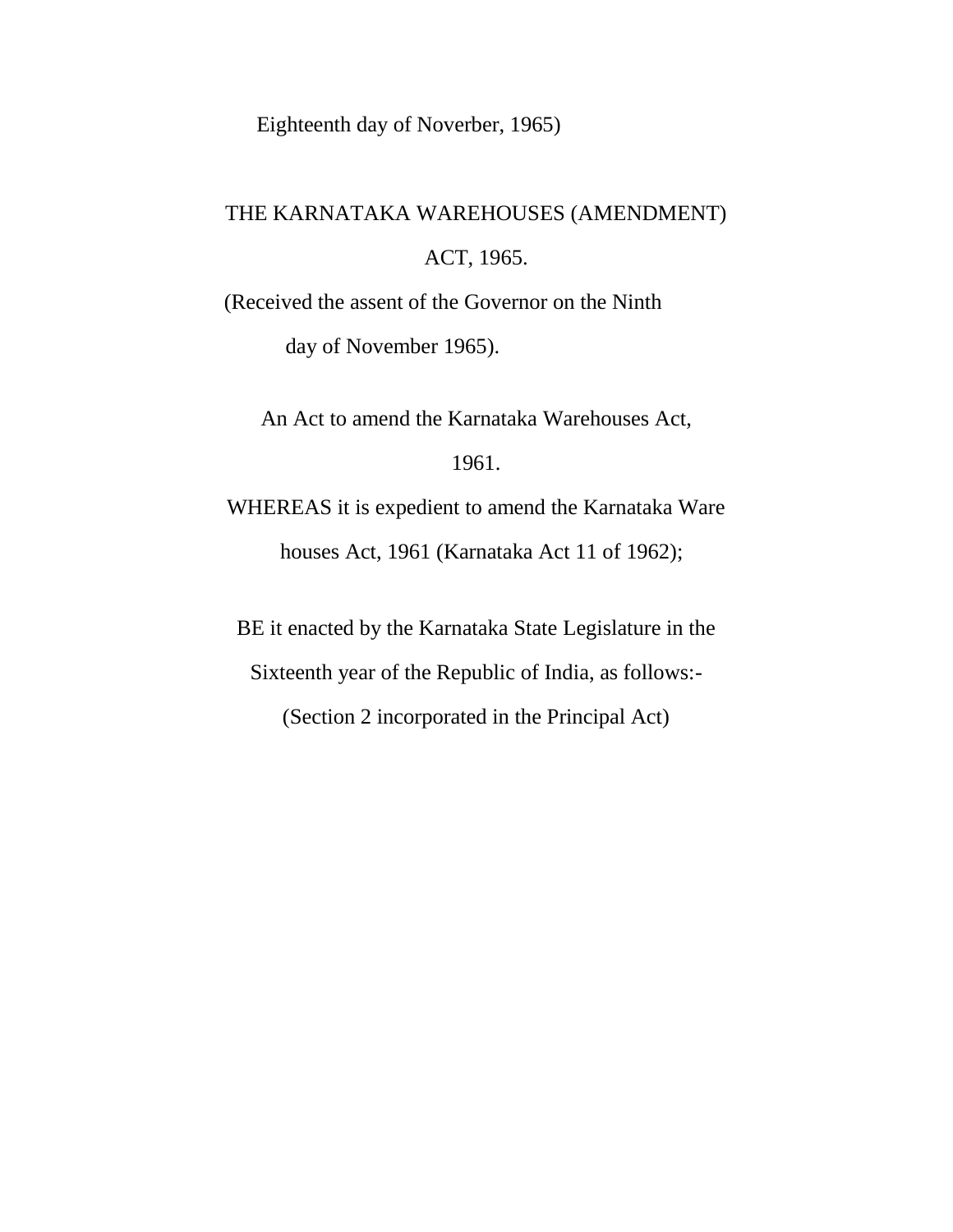THE KARNATAKA WAREHOUSES RULES. 1969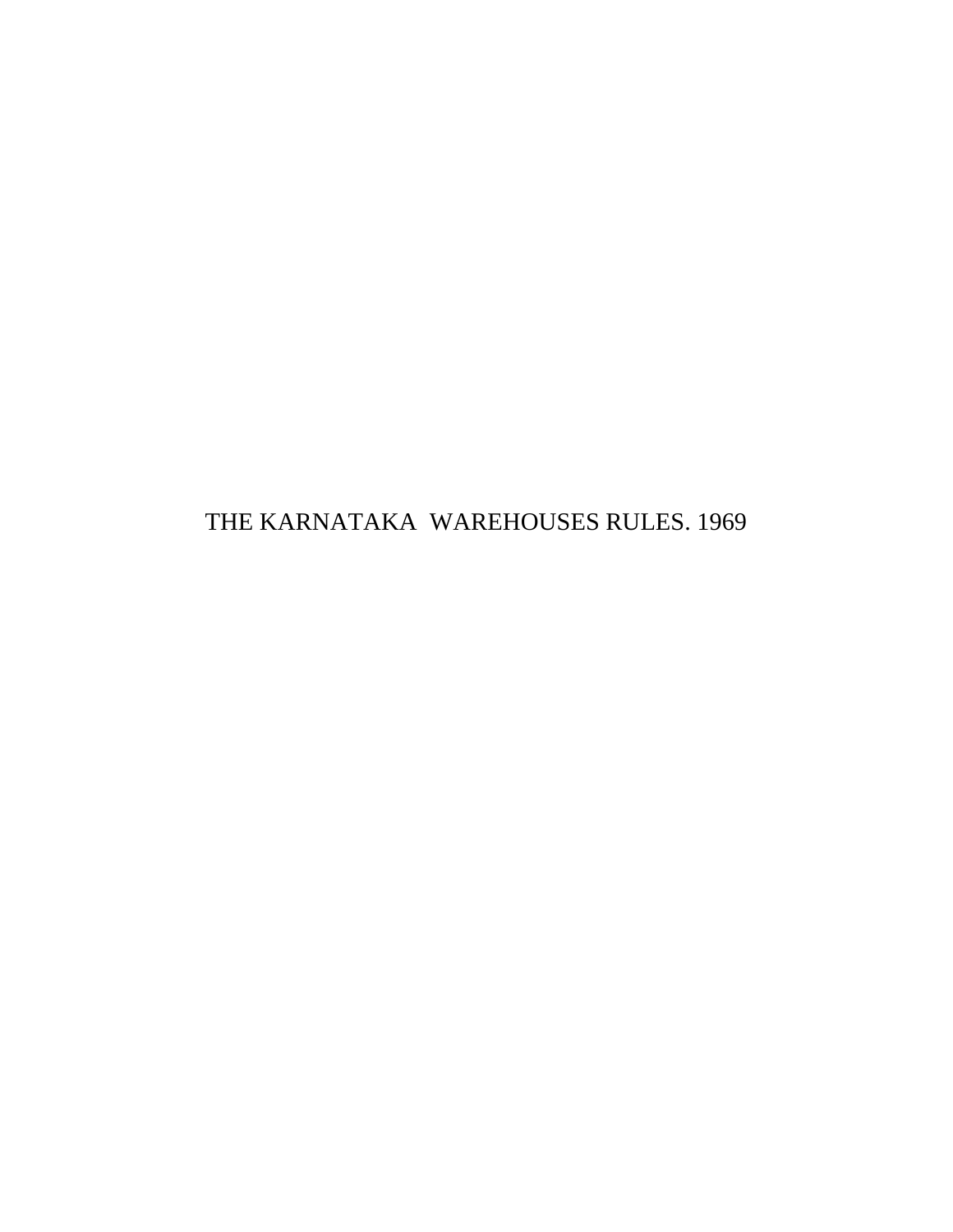# The KANATAKA WAREHOUSES RULES, 1969

# ARRANGEMENT OF RULES

# CHAPTER I

## PRELIMNARY

#### Rules

- 1. Title
- 2. Defination

## CHAPTER II

- 3. Application for Licences.
- 4. Scales of fee for grant of Licence
- 5. Term of Licence.
- 6. Period of Licence.
- 7. Security
- 8. Fee for renewal and issue of licence
- 9. Renewal and issue of duplicate licences
- 10.Publication of suspension or cancellation of licenses and list of Warehousemen and their Warehouses.

## CHAPTER III

## DEPOSIT AND MAINTENANCE OF GOODS, etc.

- 11.Application for deposit and delivery of goods to Warehouseman.
- 12.Receipts.
- 13.Information regarding persons authorized to sign receipts.
- 14.Non-Negotiable Receipts.
- 15.Issue of Duplicate receipts
- 16.Depositors to supply information regarding transfer of receipts.
- 17.Charges to be made by the warehouseman
- 18.Maintenance of a warehouse.
- 19.Precaution against injury to goods.
- 20.Insurance of goods against certain events and the manner of Insurance.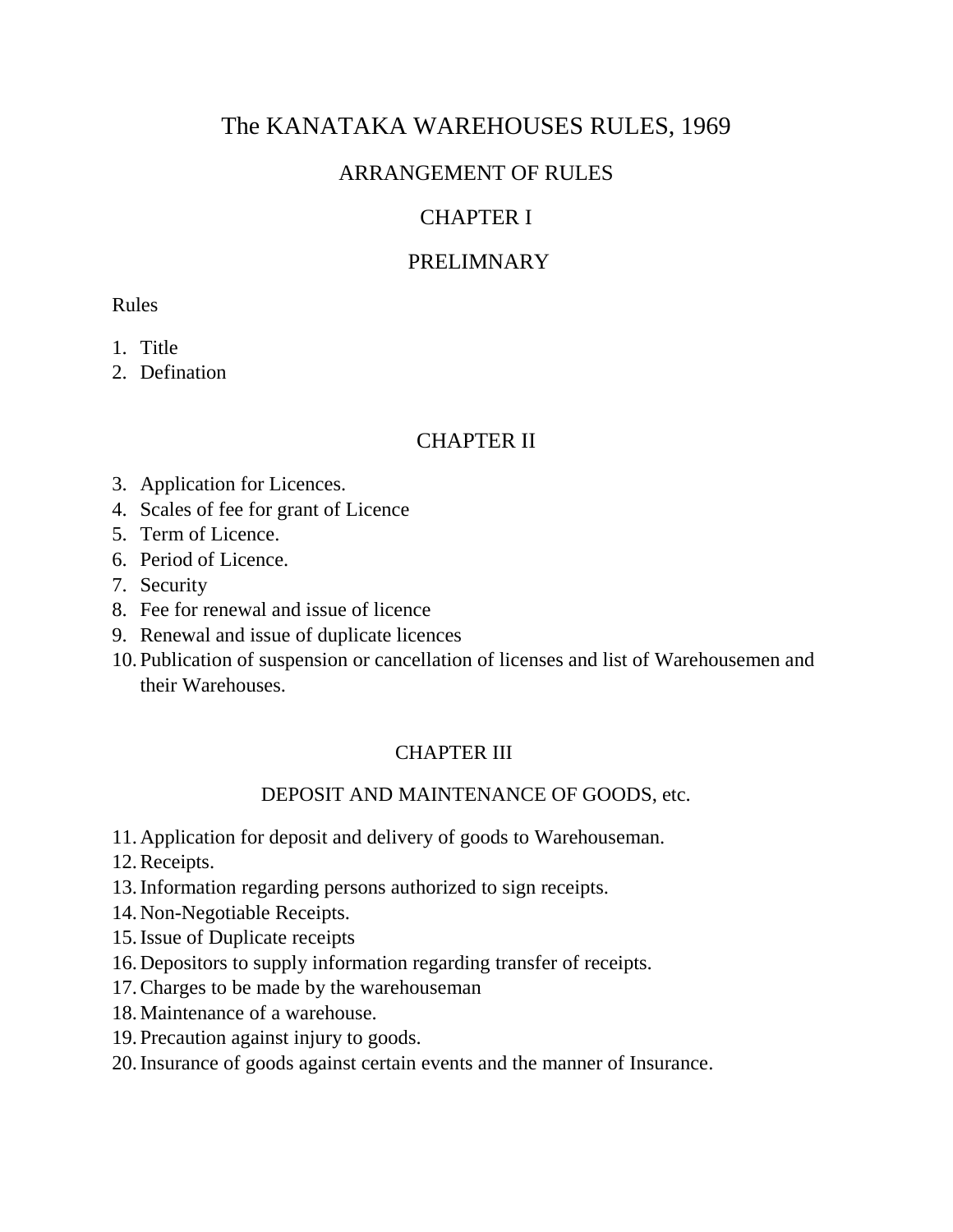- 21.Warehouseman to report loss or damage
- 22.Classification of goods
- 23. Notice of loss or damage to goods
- 24.Part delivery of goods
- 25. Maintenance of books, records, etc.
- 26.Dispute regarding shortage or excess
- 27.Auction sale of goods deteriorating or about to deteriorate in a Warehouse.
- 28.Accounting of proceeds of auction sale
- 29.Removal or transfer of goods by Warehouseman

#### CHAPTER IV

#### WEIGHERS, SAMPLERS AND GRADERS

- 30.Application for Licences by Weighers, Samplers and Graders
- 31.Period of licences granted to Weighers, Samplers and Graders
- 32. Certificate to be issued by the Weighers, Samplers and Graders
- 33.Renewal of Licence of Weighers, Samplers and Graders
- 34.Fee for issue of duplicate licence of Weighers, Samplers and Graders
- 35.Suspension or cancellation of licence to Weighers, Samplers and Graders
- 36.When a Warehouseman may determinate weight, grade or class of goods
- 37.Authority to whom appeal lies
- 38. Manner of giving notices
- 39.Use of standard weights and measures by warehouseman
- 40.Hours of business of warehouses.
- 41.Supply of reports by warehouseman.

Form No.1 to Form No. 12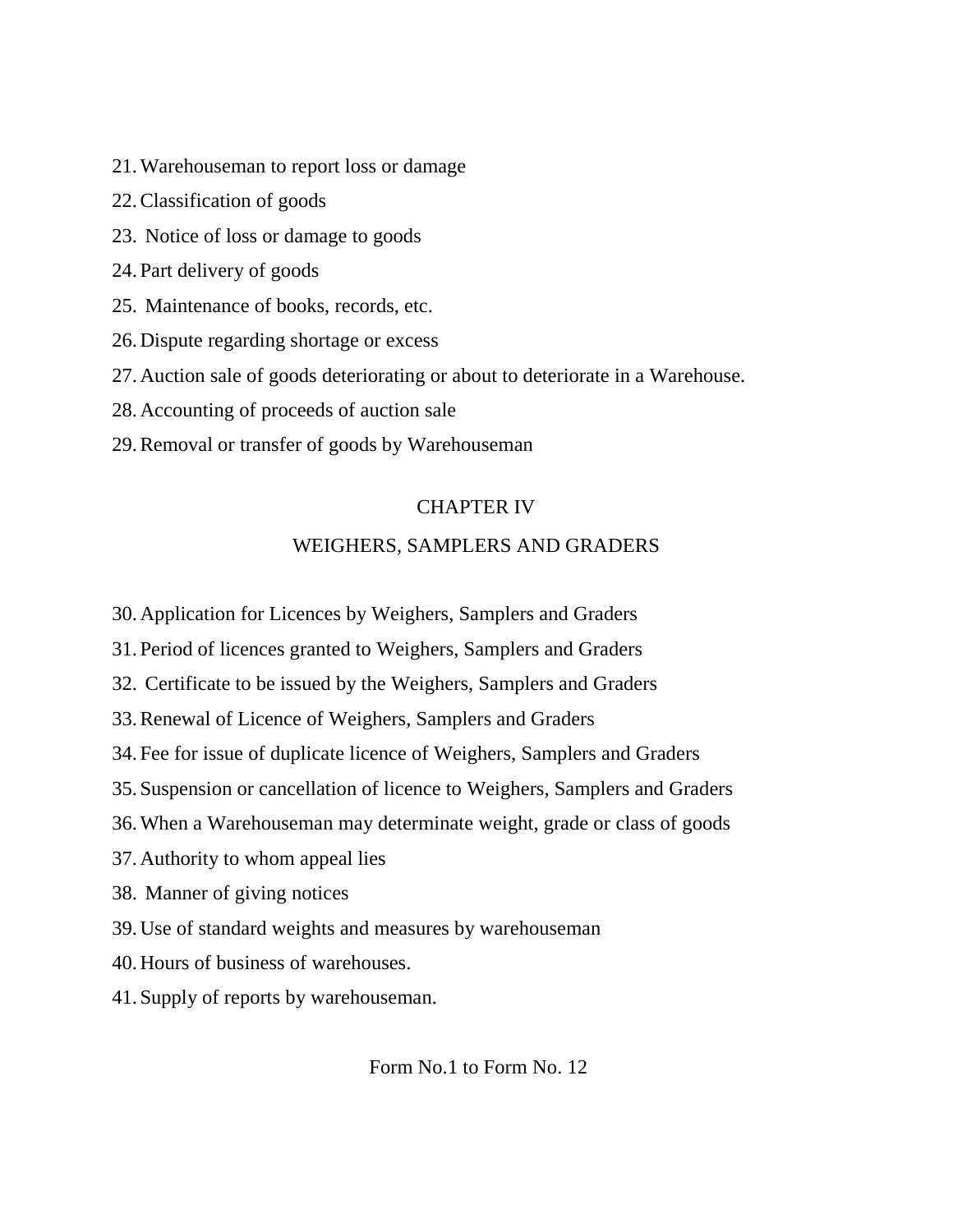# DEVELOPMENT, HOUSING, PANCHAYAT RAJ AND CO-OPERATION SECRETARIAT

#### **NOTIFICATION**

Bangalore, dated  $26<sup>th</sup>$  June1969.

D.S.R.241.- In exercise of the powers conferred by Section 34 of the Karnataka Warehouses Act, 1961(Karnataka Act No.11 of 1962), The Government of Karnataka hereby makes the following rules, the draft of the same having been previously published as required by sub-section(1), of Section 34 of the said Act, in Notification No. G.S.R.574( DPC 2 CWH 64, dated the  $9<sup>th</sup>$  March 1965), published in part IV Section 2- $C(i)$ of the Karnataka Gazette, dated the  $8<sup>th</sup>$  July 1965, namely.-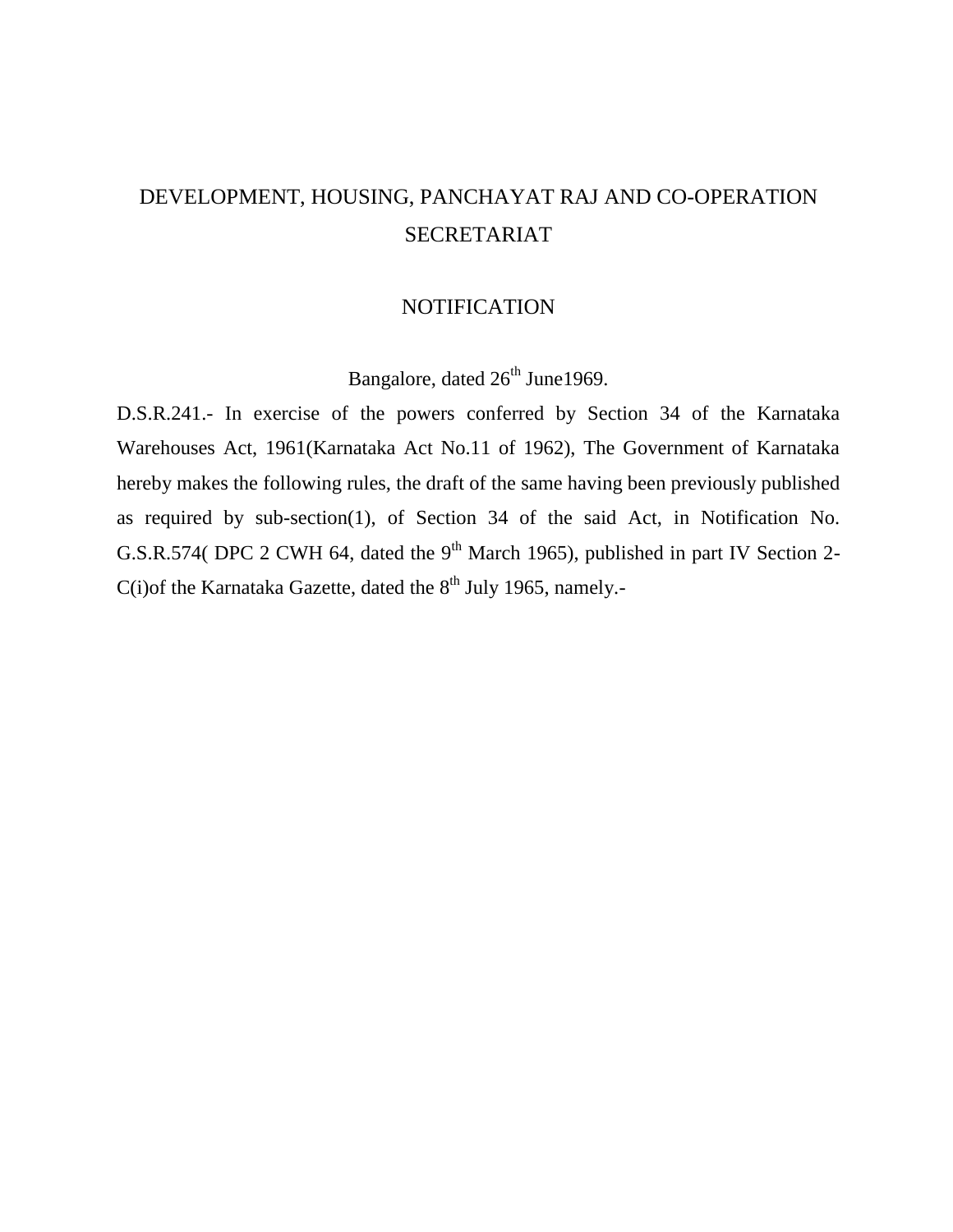#### CHAPTER I

#### **Preliminary**

- **1.** Title.-(1) These rules may be called the Karnataka Warehouses Rules,1969
- **2.** They shall extend to the whole of the State of Karnataka

Defination:- In these rules, unless the context otherwise requires,-

- (1) "Act" means the Karnataka Warehouses Act,1961;
- (2) "Form" means a form appended to these rules;
- (3) "Grader" means a person licensed under the Act to classify the goods according to grade or otherwise and issue a certificate ;
- (4) "Licence" means a licence issued under the Act by the prescribed Authority;
- (5) " Negotiable Reciept" means a receipt in which it is stated that the goods therin specified will be delivered to the bearer or to the orer of the named person;
- (6) " Non- Negotiable Receipt" means a receipt in which it is stated that the goods therein specified will be delivered to the person who tender the goods to the warehouseman for storing in the warehouses;
- (7) "Prescribed Authority" means the Additional Director of Agricultural marketing in Karnataka, Bangalore.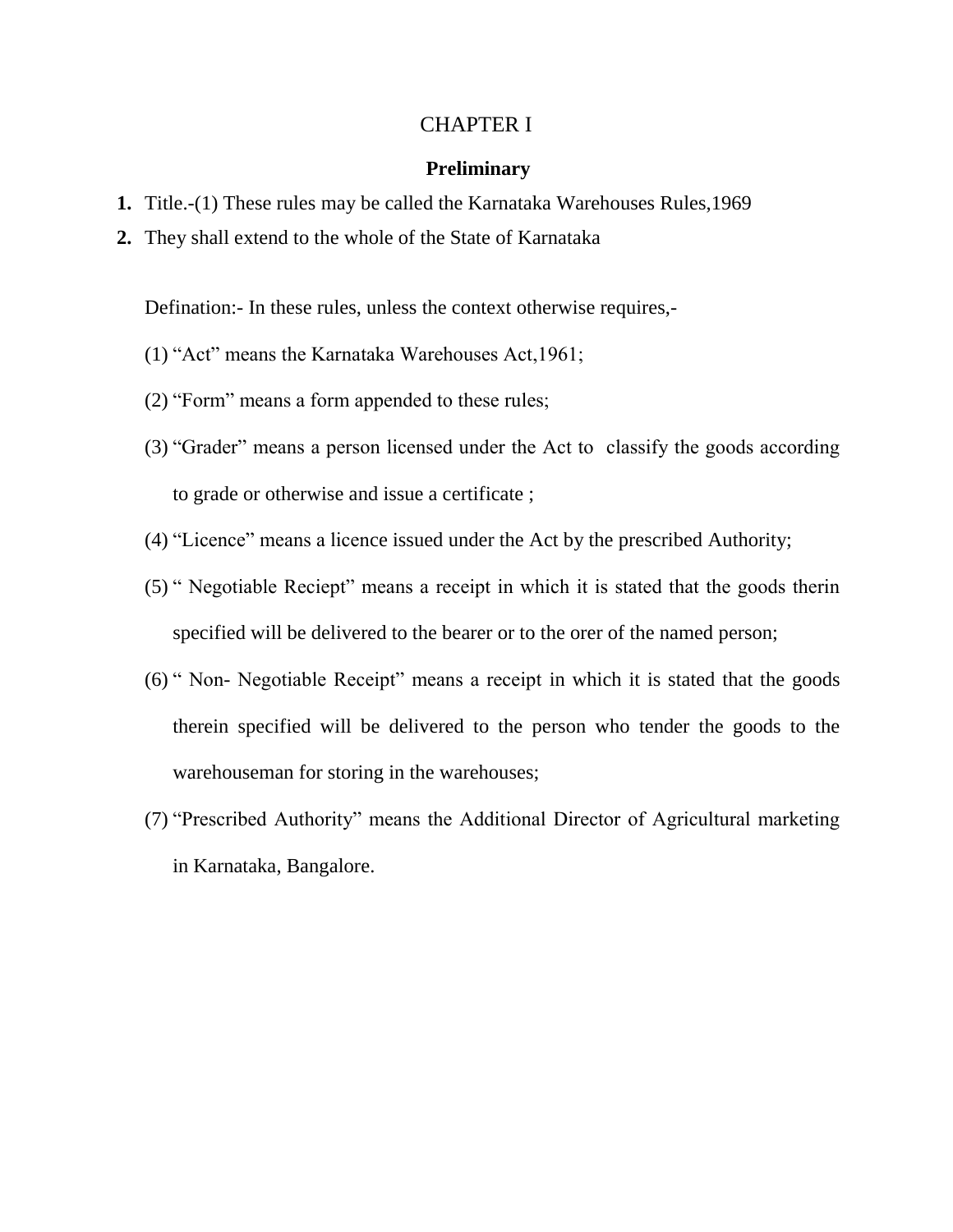- (8) " sampler" means the person licenced under Act to sample the goods and issue a certificate thereof ;
- (9) "Section" means a section of the Act;
- (10) "Weigher" means a person licenced under the Act to weigh goods and issue

certificate of weighment;

(11) "year" means the official year commencing from the first day of March next following.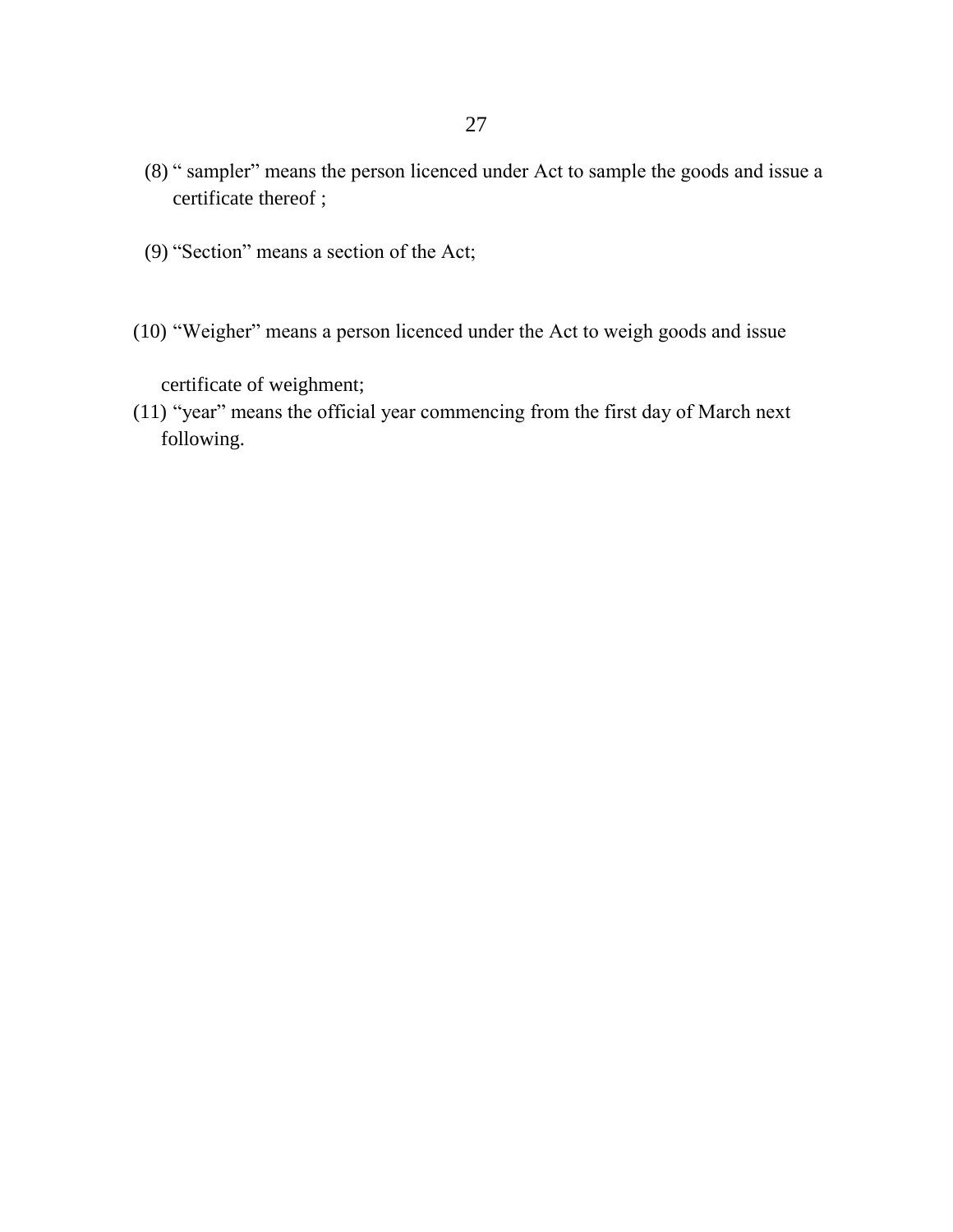## CHAPTER II

## **3. Application for Licence**.-

- (1) Application for grant of a licence under Section 4 and for its renewal under Section 6 shall be made to the prescribed authority in form No.1 and an application for issue of a duplicate licence under Section 11 shall be made in Form No.2. The application shall be signed by the applicants who shall furnish such additional information as may be required by the prescribed authority for the purpose of ascertaining whether the conditions specified in Section 5 are satisfied.
- (2) The application for license for the first time shall be made at any time during the year and shall be accompanied by the fee specified in rule 4. The renewal of license shall be made every yer at least one month prior to the commencement of the year for which it is required and shall be accompanied by the fee specified in rule 8.
- (3) A person desiring to conduct the business of a warehouseman in more than one village or town. Shall submit separate applications for licenses in respect of his business in each such village or town. In case he has more than one place of business in the same village or town, he may apply for only one license in respect of all such places of business and specify which of them will be his principal place of business:

Provided that in the case of Warehouses run by the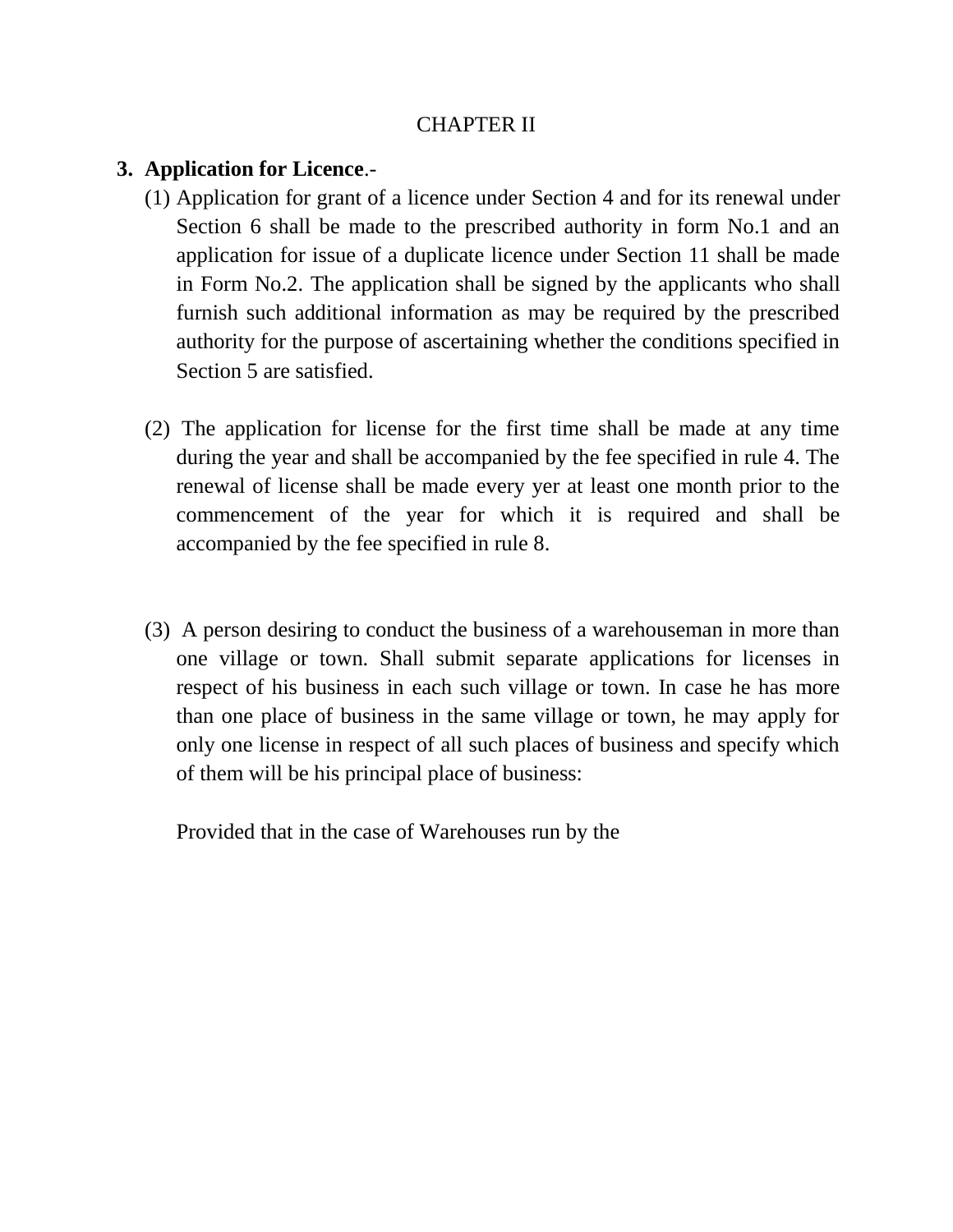Corporation established under the Agricultural produce(Development and Warehouseing) Corporation Act, 1956 or the Warehousing Corporation Act,1962, no separate license shall be necessary for godowns opened with in a radious of four miles of a licensed warehouse center or within the municipal limits of the center.

#### **4. Scales of fee for grant of license.-**

(1)The scale of annual fees payable for the grant of a license under section 4 to a warehouseman for the conduct of his business shall be as follows:

| (i)  | Warehouses having a storage capacity up to<br>seven hundred Cubic meters;                    | Thirty rupees      | (2)<br>f |  |
|------|----------------------------------------------------------------------------------------------|--------------------|----------|--|
|      | And for every additional twenty five cubic<br>meters or fraction thereof of storage capacity | One Rupee.         | dur      |  |
|      |                                                                                              |                    | ing      |  |
| (ii) | The fee payable for the grant of duplicate<br>licence under section 11                       | <b>Five Rupees</b> | the      |  |
|      |                                                                                              |                    | per      |  |
|      |                                                                                              |                    | iod      |  |
|      |                                                                                              |                    |          |  |

of license the storage capacity is increased to exceed seven hundred cubic meters, the licencee shall pay the additional fee specified in sub-rule(1).

**5. Terms of licence.-** A license under Section5 shall be granted subject to the following conditions: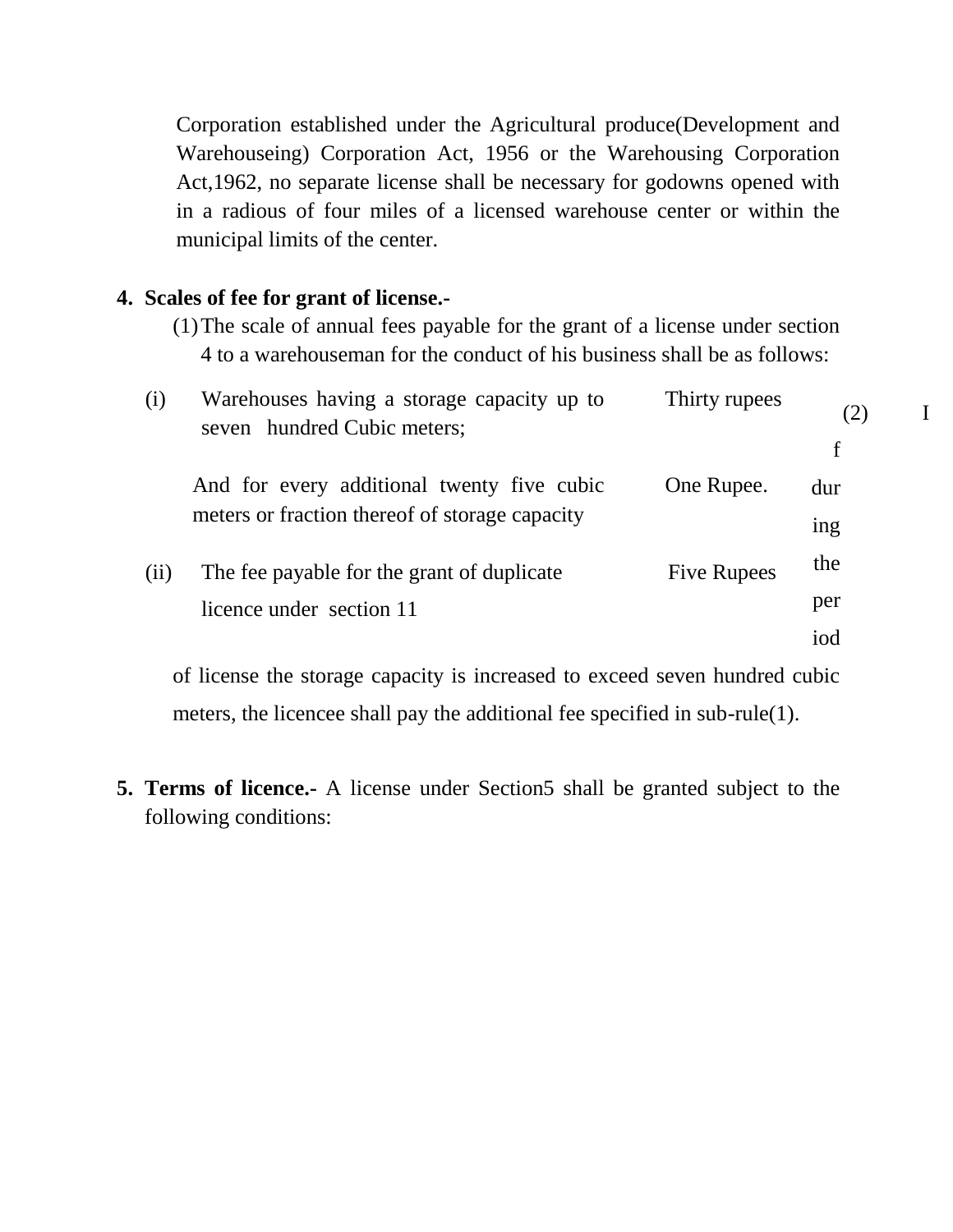- (i) Every Warehouseman shall have and maintain in respect of each Warehouse for which the application for license has been made, net assets liable for the payment of any indebtedness arising from the conduct of the warehouse at the rate of ten rupees for five cubic meters of storage capacity of the licensed Warehouse. Such assets may also consists of movable or immovable property of the required valuation. In case building, machinery or merchandise are included among such assets, the warehouseman shall keep them insured against loss or damage by fire with a company or companies approved by the prescribed authority ;
- (ii) Immediately upon the receipt of the license the warehouseman shall post the same and keep it posted until suspended or revoked, in a conspicuous place in the principal office where receipts issued by such Warehouseman are delivered to the depositors;
- (iii) Whenever any of the circumstances mentioned in clause(c) or (e) of sub-section (1) of section 8 shall come into existence, it shall be the duty of the warehouseman to notify immediately the authority granting the licence of the circumstances to the best of his ability;
- (iv) Every Warehouseman shall permit and accord facilities to the prescribed Authority or any officer deputed by it to inspect and examine a licensed warehouse, its machinery and equipment, the goods deposited therin and the Account books and records relating thereto during the usual hours of business.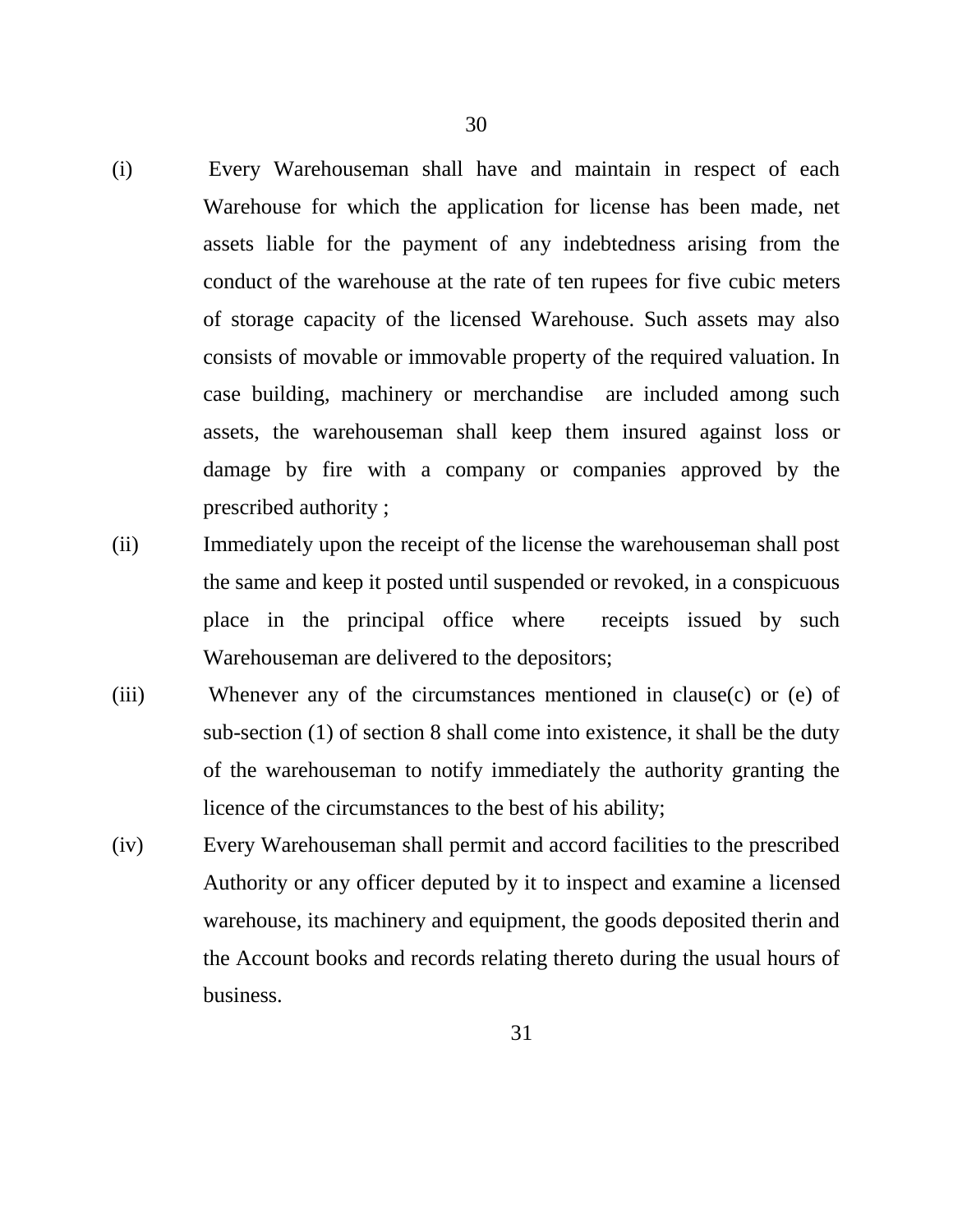- **6.** Period of licence.- A license granted under rule 5 shall be valid with effect from the date on which it is granted for the period ending on the  $31<sup>st</sup>$  March, following.
- **7.** Security.- Every warehouseman other than the Corporation referred to in the proviso to clause(b) of sub- section (1) of Section5, Shall, at the time of application for license either,
	- (a) Furnish to the prescribed Authority , Security deposit in cash or Government securities assessed at the rate of five Rupees for every three cubic meters of storage capacity subject to a minimum of one thousand rupees and execute a bond in Form no.3 for the observance of the conditions and obligations arising out of his business as a warehouseman or
	- (b)Execute a bond with two sureties to the satisfaction of the prescribed Authority for a like amount.
- **8.** Fee for renewal and issue of license.- The fee for renewal of license under section 6 shall be the same as that payable for the grant of a license specified in rule 4.
- **9.** Renewable and issue of duplicate licenses.- The conditions for renewal of license or issue of a duplicate license shall be the same as those prescribed for grant of a license. The duplicate license shall be granted on an indemnity bond being executed by the applicant indemnifying Government against any loss or damage which may be caused by any one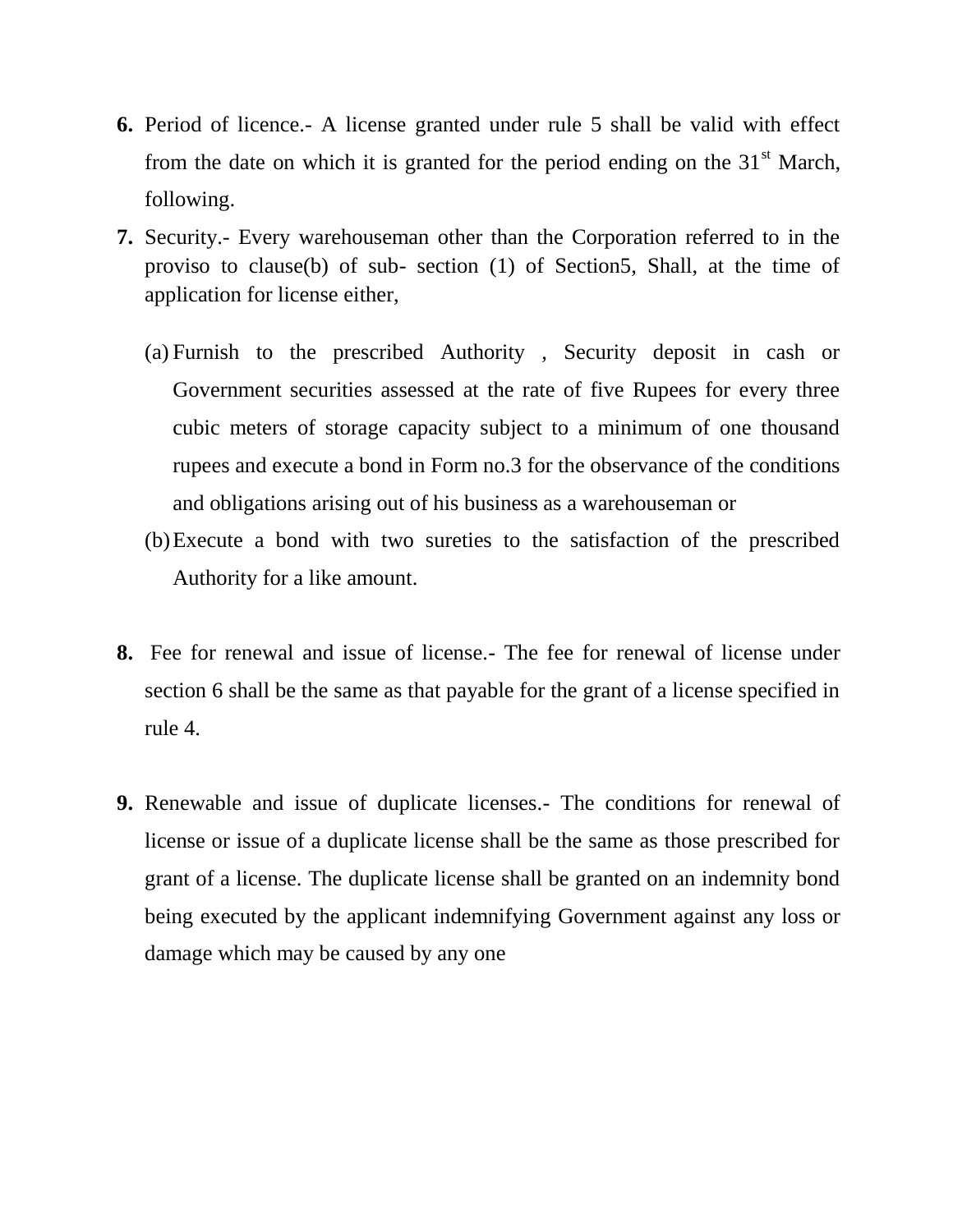Using the license lost by the applicant and shall bear on its face the number and date of the original license in lieu of which it is issued and shall be stamped 'Duplicate'

**10.Publication of the grant, suspension or cancellation of license and list of warehousemen and their Warehouses.-** The Names and location of warehouses and the names and address of warehousemen licensed under the Act as on the first day of April every year shall be published in the Karnataka Gazette before the fifteenth day of the May of the same Year. Subsequent suspension or cancellation of any licence shall also be published in the Karnataka Gazette.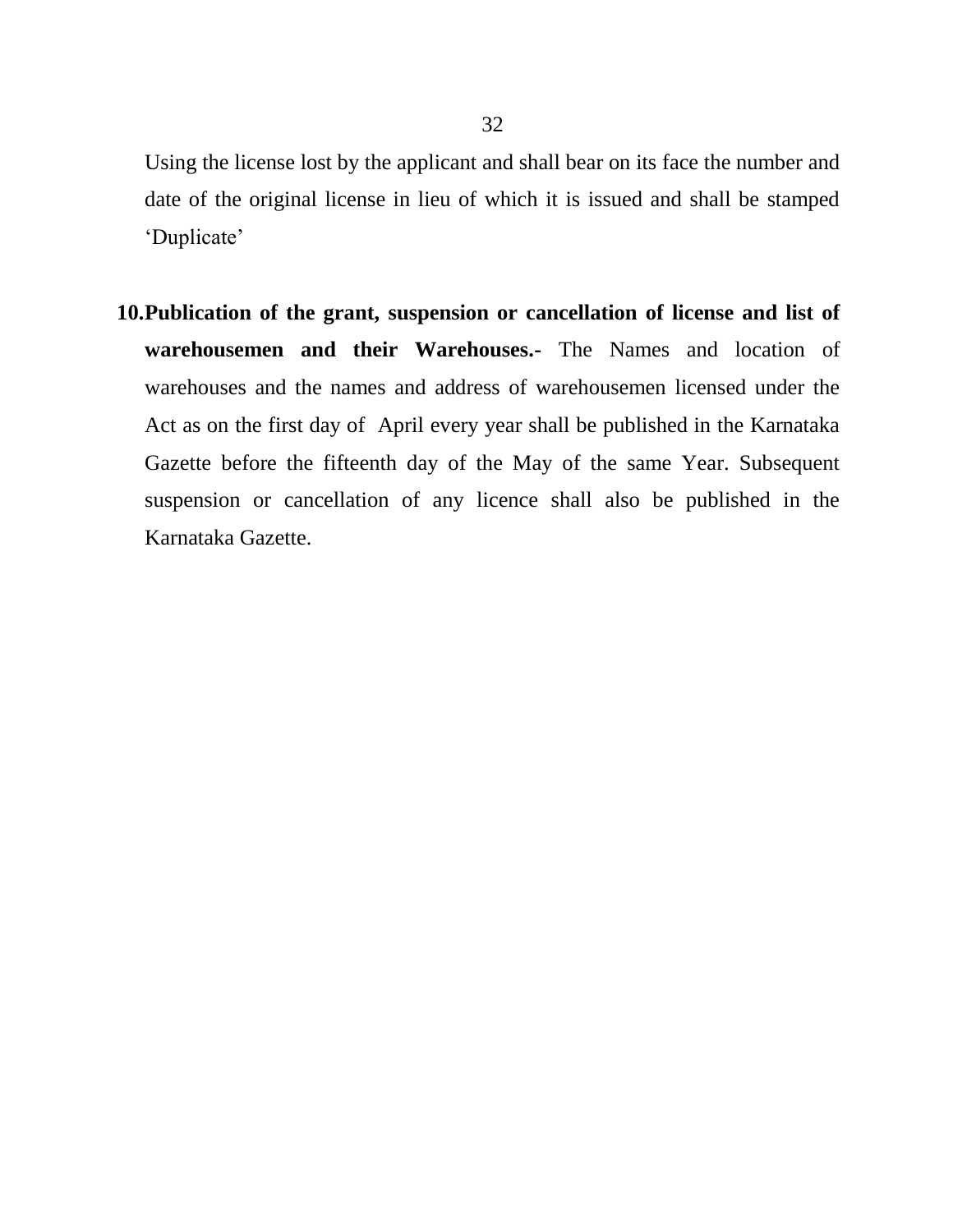## CHAPTER III

33

## DEPOSIT AND MAINTENANCE OF GOODS, ETC

- **11. Application for deposit and delivery of goods to Warehouseman. -** The application for deposit of goods shall be made to a Warehouseman in Form No. 4 and application for delivery of goods shall be made in Form No. 5.
- **12. Receipts.-** Receipts shall be in Form No. 6 and shall specify the following particulars:

(i) the period for Which the goods are accepted for storage,

(ii)Particulars showing the ownership of and liens, mortgages or

other encumbrances on the goods covered by the receipt

- **13.**Warehouseman shall file in the office of the Prescribed Authority information regarding the names and addresses of persons, with their signatures authorised to sign receipts on behalf of the Warehouseman and shall immediately, inform the Prescribed Authority of any change. If new persons are authorised, information in respect of them shall also be supplied.
- **14. Non-Negotiable Receipts.** Every Warehouseman Who issues a nonnegotiable receipt shall cause to be marked upon it the word 'Non-negotiable
- **15.Issue of duplicate receipts.-** (1) An application for grant of a duplicate receipt, if the original is lost or destroyed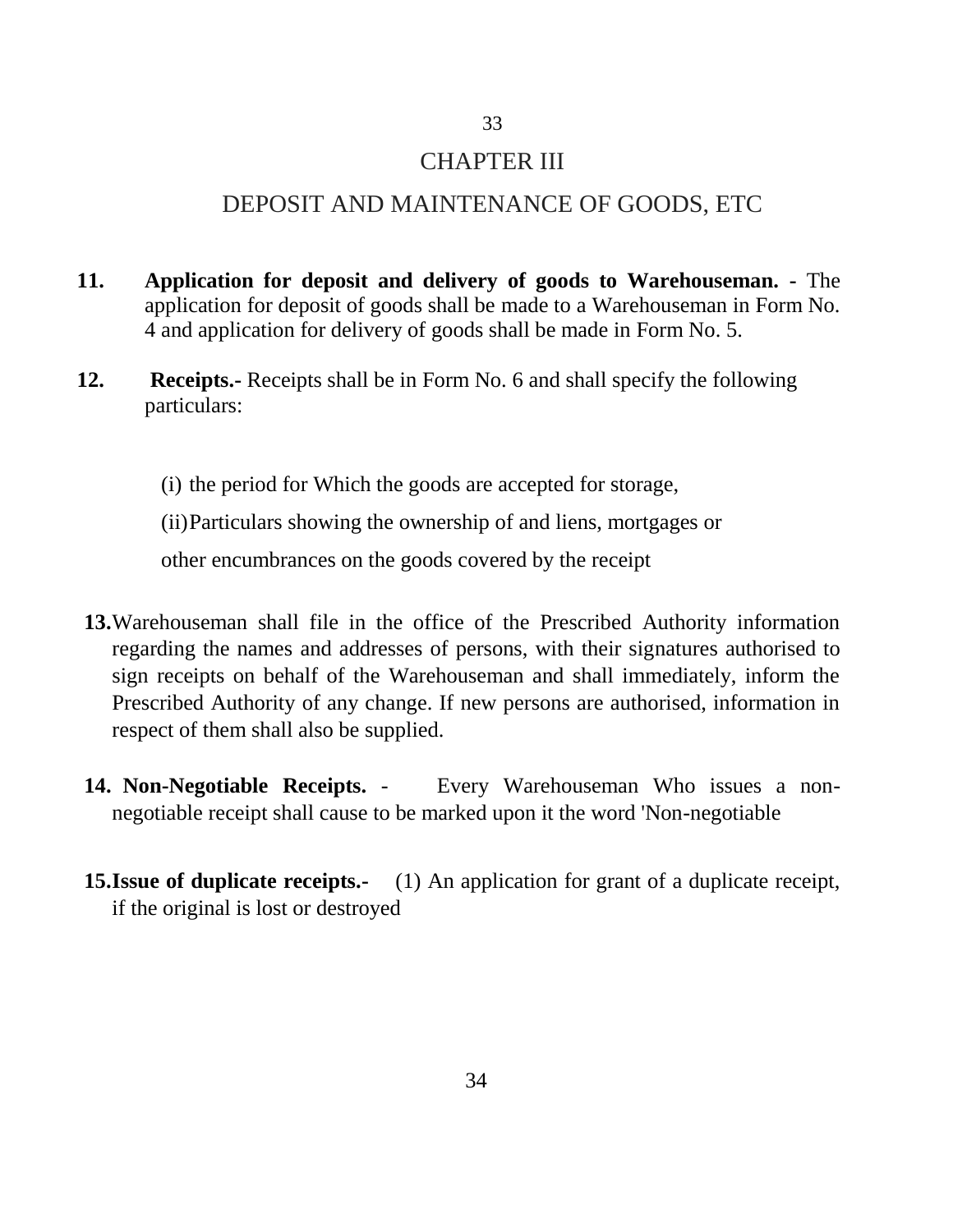shall be made by the depositor to the Warehouseman and shall be accompanied by-

- (a) an affidavit showing that the applicant is lawfully entitled to the possession of the original receipt, that he has not negotiated or assigned it, the circumstances in which the original receipt was lost or destroyed, and if lost, that diligent efforts had been made to find the receipt without success;
- (b) a bond for an amount equal to double the value of the goods represented by the original receipts ; and
- (c) a sum of rupees five.
- (2)On receipt of the application under sub-rule (1) the fact that the receipt is lost, destroyed shall be notified by he Warehouseman once at least in local newspapers giving one week's clear notice of the issue of a duplicate thereof.
- (3) After the expiry of the period referred to in sub- rule (2), a duplicate receipt shall be issued by the Warehouseman. Such duplicate receipt shall be stamped "Duplicate'
- (4) After a duplicate receipt has been issued, the original receipt, if produced, shall not be acted upon.
- (5)The cost of publication of notification in the local news paper shall be met by the person who lost the Warehouse receipt.
- 16) **Depositors to supply information regarding transfer of receipts** Every Depositor shall be bound to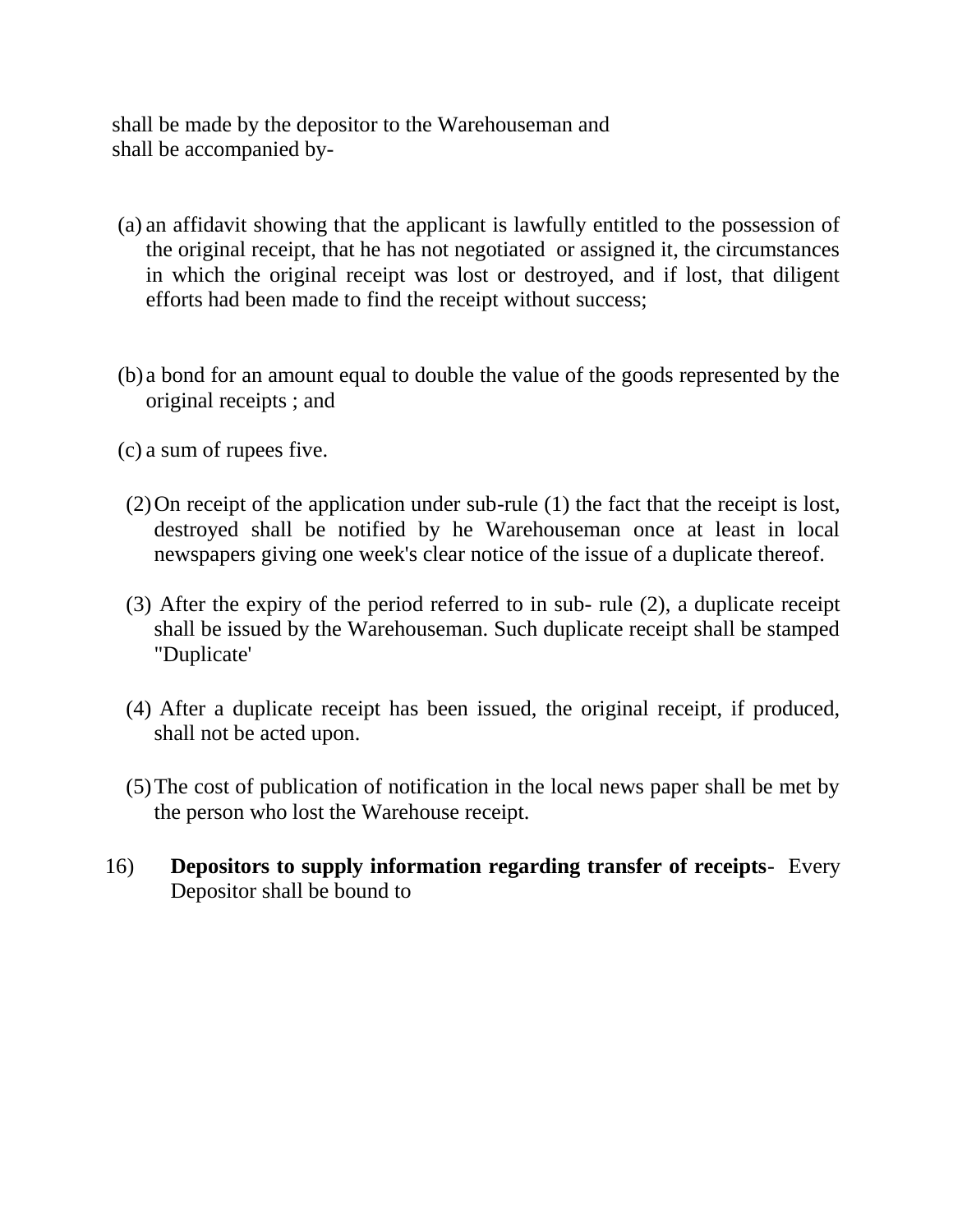supply copies under his signature of any endorsement regarding transfer, mortgage or encumbrance of goods as may be recorded on the warehouse receipt within fortyeight hours from the making of such endorsement.

**17.Charges to be made by Warehouseman.**- No Warehouseman shall levy or recover charges for the services in excess of the schedule of charges filed by him along with the application for licence and approved by the PrescribedAuthority from time to time.

Provided that in the Warehouses established under the Agricultural Produce (Development and Warehousing) Corporations Act 1956, or the Warehousing Corporations Act, 1962, the Corporation may allow a rebate not exceeding ten per cent of the Schedule charges for the deposits received from the Co-operative Societies.

**18.**Maintenance of a Warehouse : Every Warehouseman shall keep his Warehouse in such a manner as to satisfy the following conditions, namely:

- (i) the Warehouse shall be damp proof, bird proof and rat proof
- (ii)the Warehouse shall be repaired whenever necessary shall be kept disinfected;
- (iii) the goods stored in the Warehouse shall be arranged and stored in such a manner as to render stock taking and verification easy and effective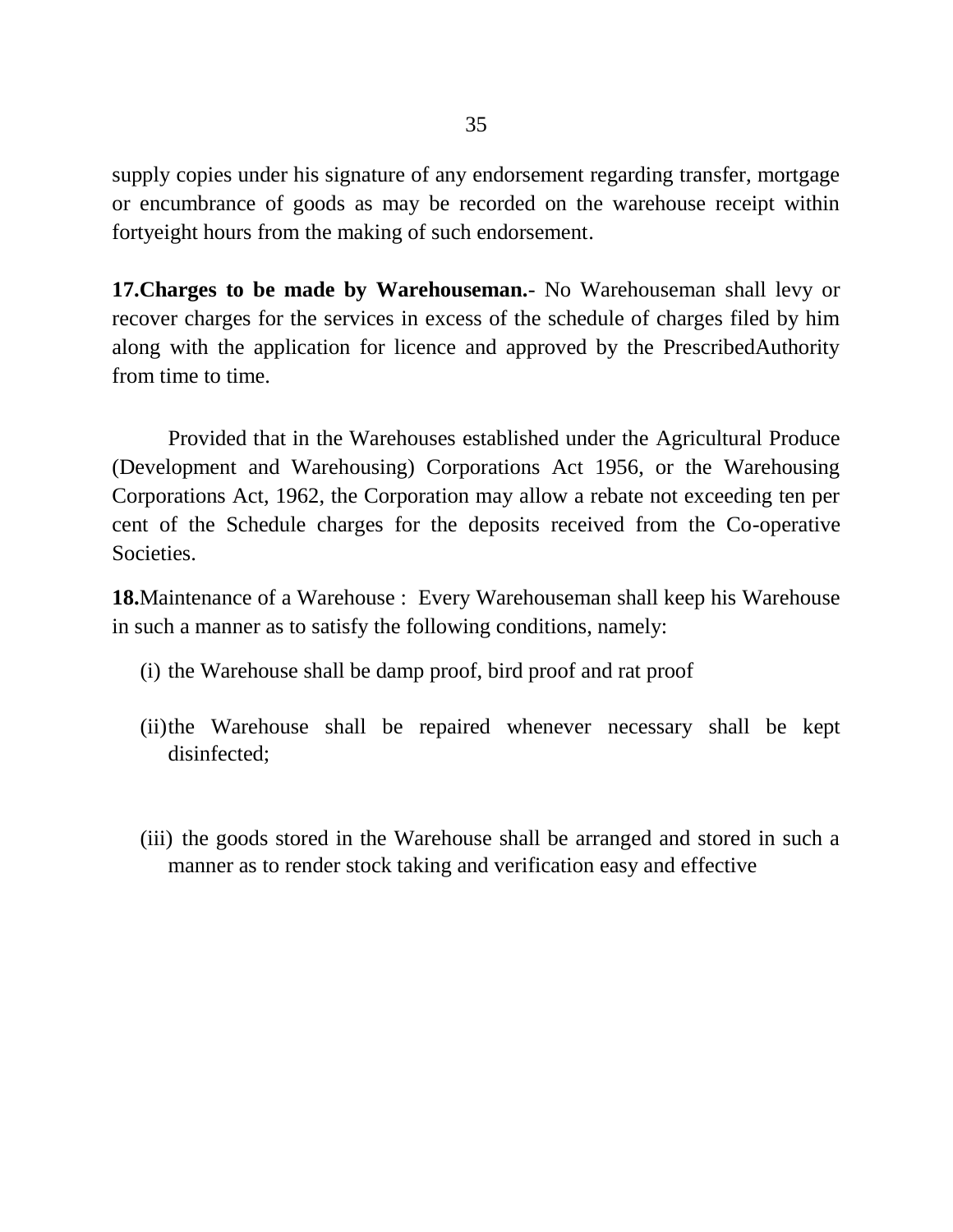(iv) the stocks shall not be stored touching the walls and a space of about

- 0.6 metre shall be left around each stock:
- (v)the stocks shall not ordinarily exceed 9 meters x 6 meters in dimensions and shall not exceed 6.5 meters in height; or
- (vi) the container and the contents of each container shall be ordinarily uniform and shall be as advised by the Prescribed Authority, from time to time;
- (vii) all goods received for storage in the Warehouse shall be measured in cubic meters (length, breadth and height) weighed, as the case may be, and such weight or measure shall be taken by a licencedweigher and such weight or measure shall be duly stencilled on such container or labelled on each stock showing the date and the quantity of the weight or measure
- (viii) the container or the stock shall bear the name of the depositor together with the distinctive mark, if any, bold letters;
- (ix) goods of different classes or grades be stored separately; or qualities shall
- (x) all leakages in roof, dampness in walls and floor during the monsoons shall be carefully watched and repaired in good time;
- (xi) all appliances in the Warehouse, such as scales,weights and measures maintained shall be in conformity with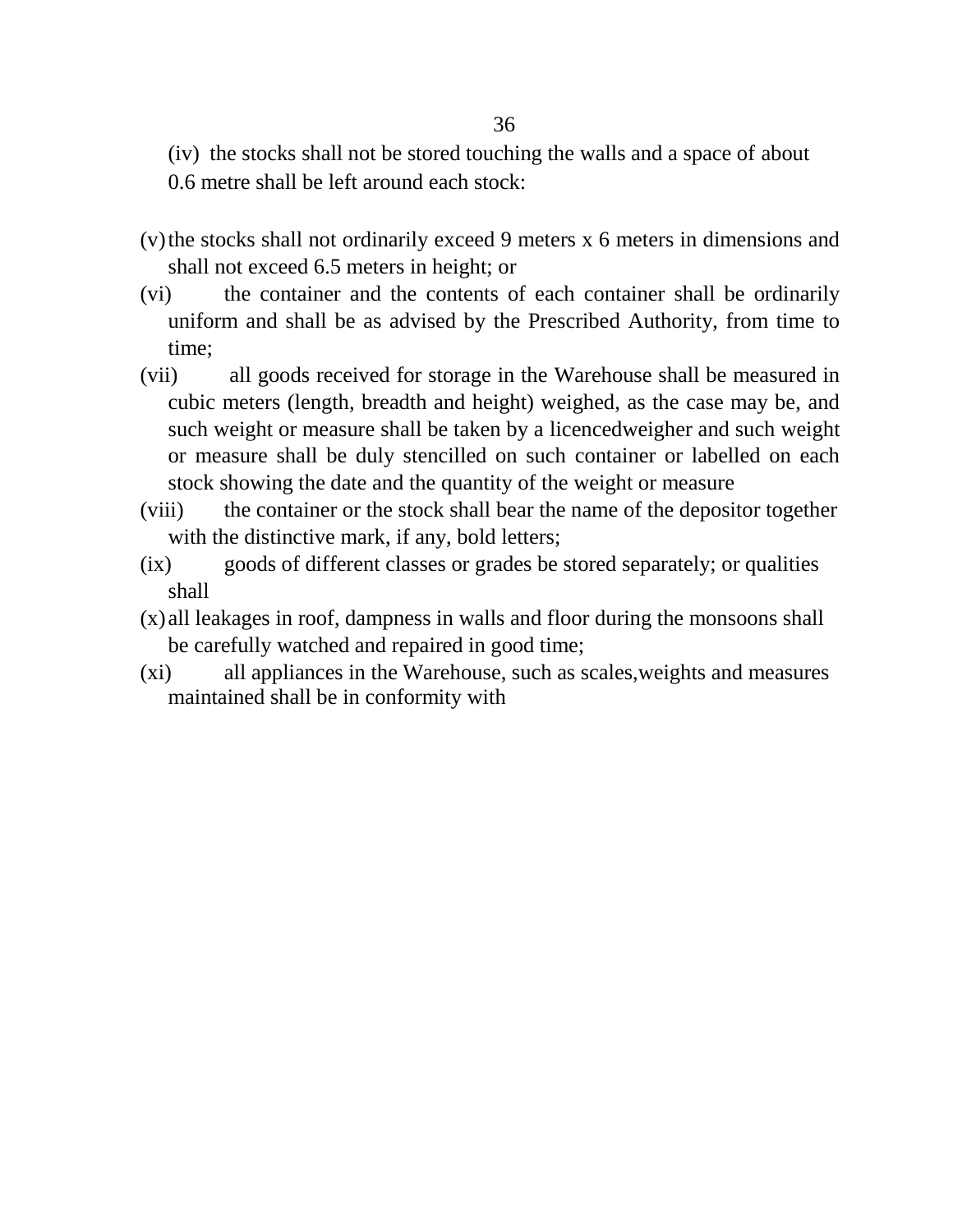the Karnataka Weights and Measures (Enforcement) Act, 1958, and ladders shall be maintained correctly and in good condition.

19. Precaution against injury to goods. Every Warehouseman shall keep goods stored in his Warehousereasonably clean at all times and free from straw, rubbish oraccumulation of materials which may increase risk of fire orinterfere with the handling of goods.

20. Insurance of goods against certain events andthe manner of insurance. - (1) Every warehouseman shallinsure the goods stored in his warehouse against loss ordamage due to fire, flood, theft, burglary, strike and riot:Provided that insurance against loss or damage due tostrike or riot shall be optional

(2) The insurance under sub-rule (1) shall be with acompany approved for this purpose by the PrescribedAuthority to such an extent that the depositor will get themarket value of the goods as on the date of occurrence of theevent against which it is insured.

(3) Nothing in sub-rules (1) and (2) shall apply to a Corporation referred to in the Proviso to sub-section (1) of Section 18, if such Corporation has agreed in writing to compensate the depositor against loss or damage due to theevents specified in sub-rule (1).

21. Warehouseman to report loss or damage. - If at any time loss or damage by fire, theft, riots, floods, burglary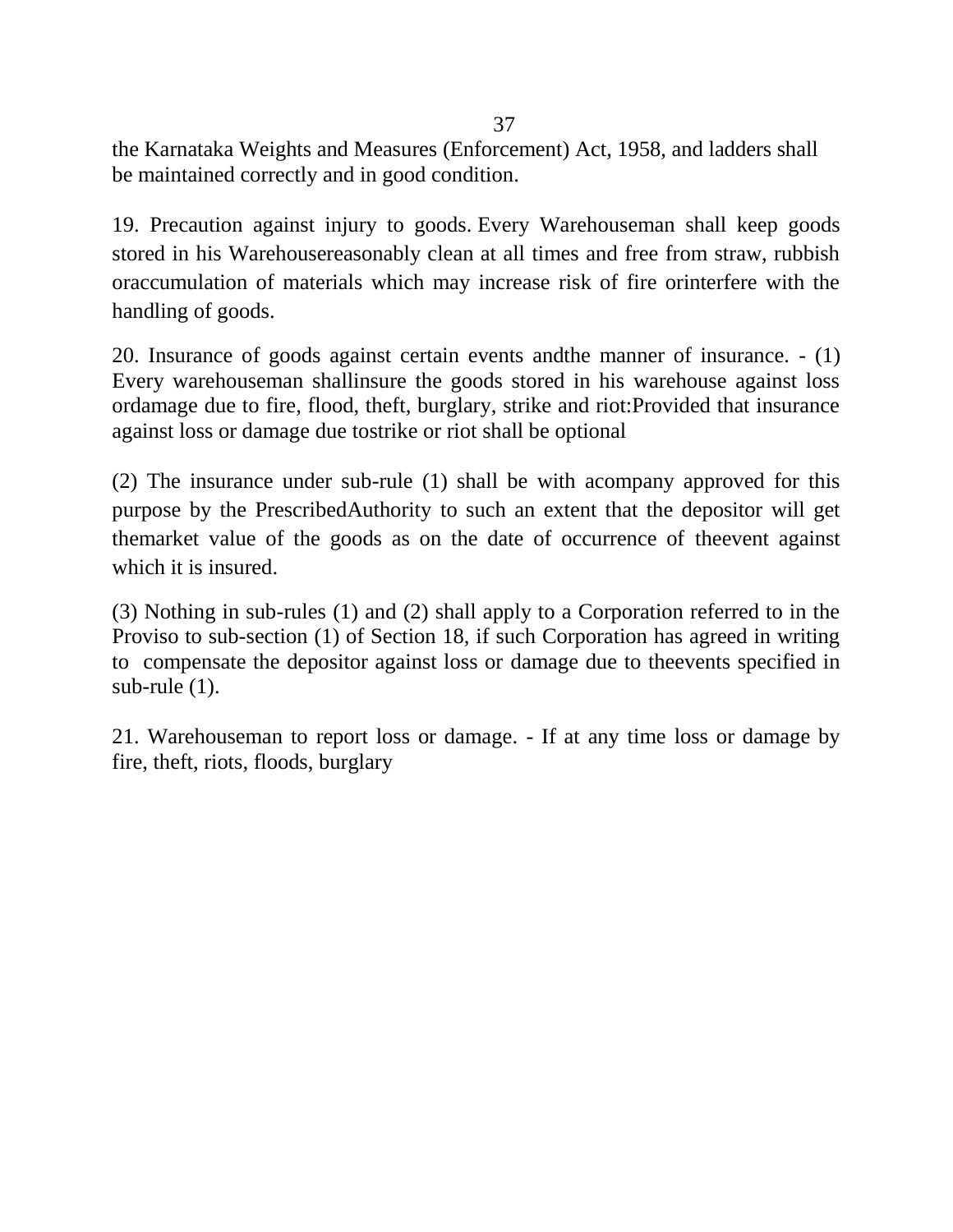or strike occurs at or within a warehouse, the warehouseman shall report within twenty four hours to the Prescribed Authority, the depositor and the insurance company, the occurrence of such event and the extent of loss or damage.

**22. Classification of goods**. (1) Every Warehouseman shall keep the goods stored in his Warehouse in anorderlymanner so as to permit easy access to all lots and to facilitateinspection, sampling, counting and identification of each lot.

(2)Whenever the quality, standard or grade of any ofthe goods stored in a Warehouse is stated or is required to bestated for the purpose of the Act, it shall be in accordancewith the quality, standards or grades, if any, determined forthe particular goods by the Prescribed Authority from timeto time.

**23. Notice of loss or damage to goods.-** If at the timeof taking deliver of the goods deposited, the depositor findsthat the goods are lost or damaged he shall give a notice nwriting with full particulars of the loss or damage of the goodsto the Warehouseman forthwith at the time of delivery.Acopy of the notice shall also be sent to the PrescribedAuthority. No claim against the Warehouseman shall be validif the notice of loss or damage has not been given by the depositor. Similar notice for claim for damages shall be givento the Warehouseman by the depositor in case the depositorcomes to know of the loss or damage while the goods aredeposited in the Warehouse.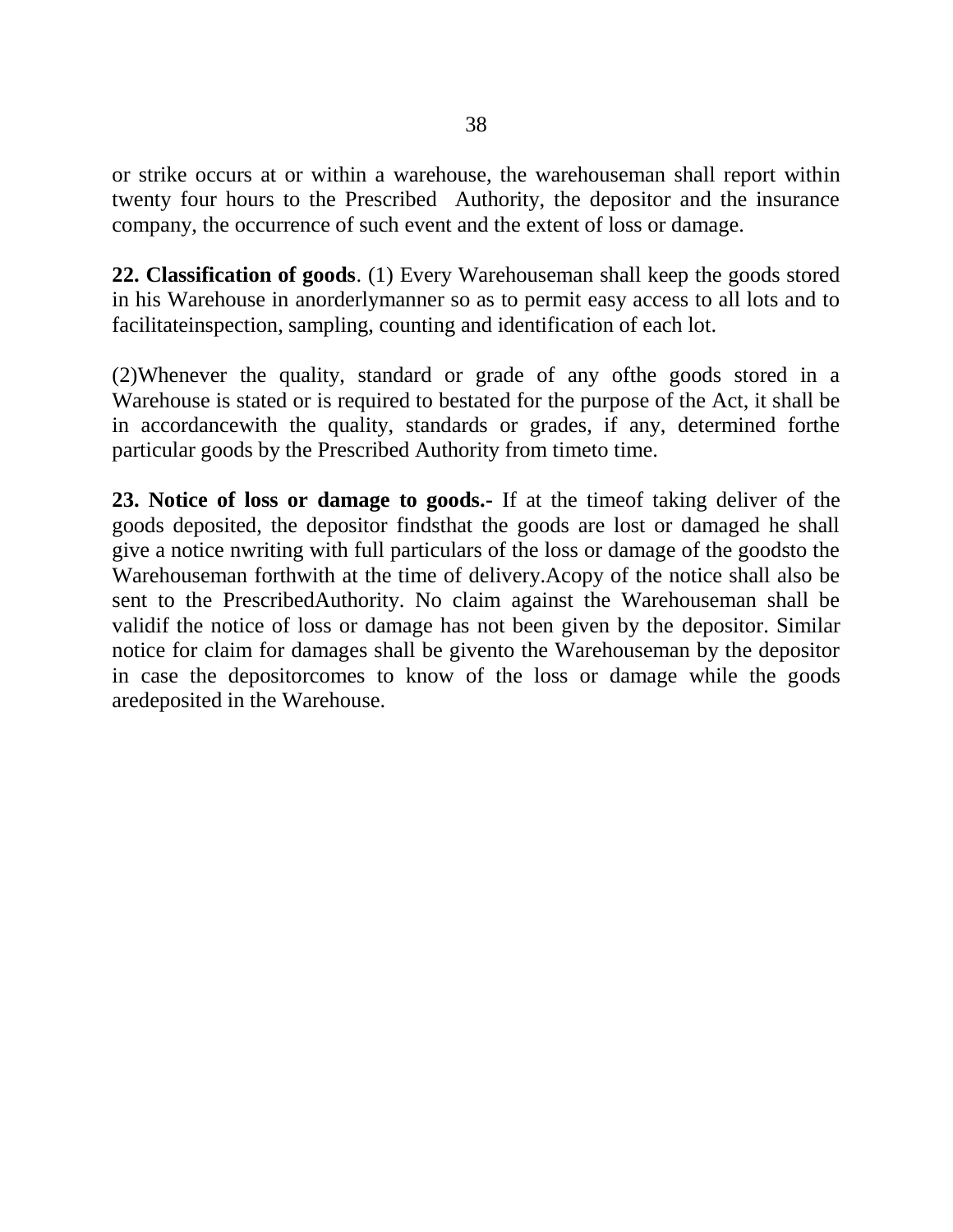24. Part delivery of goods.- If a Warehouseman delivers a part of the goods for which a negotiable receipt has been issued, he shall indicate clearly upon such receipt a statement of the goods or packages which have been so delivered. On his failure to make such statement, the Warehouseman shall be liable for failure to deliver all the goods specified in the receipt to anyone who purchases the receipt in good faith and for valuable consideration whether the purchaser acquired title to the receipt before or after the delivery of any portion of the goods.

25. **Maintenance of books, records etc.** – Every Warehouseman shall maintain –

- (i) A Stock Register in Form No. 7;
- (ii) A ledger for each Depositor in Form No. 8;
- (iii) A general insurance account in Form No.9;

26. **Dispute regarding shortage or excess**.- In the event of any dispute arising as to whether the shortage or excess is due to dryage or absorption of moisture or is due to other causes beyond the Warehouseman"s control, the depositor shall, on delivery of the goods stored in a Warehouse, make a written application to the state Government within thirty days from the date of delivery of goods to the depositor, indicating the shortage or excess, the reason thereof and the loss incurred by him.

27. **Auction sale of goods deteriorating or about to deteriorate in a Warehouse.-**Before effecting sale, by public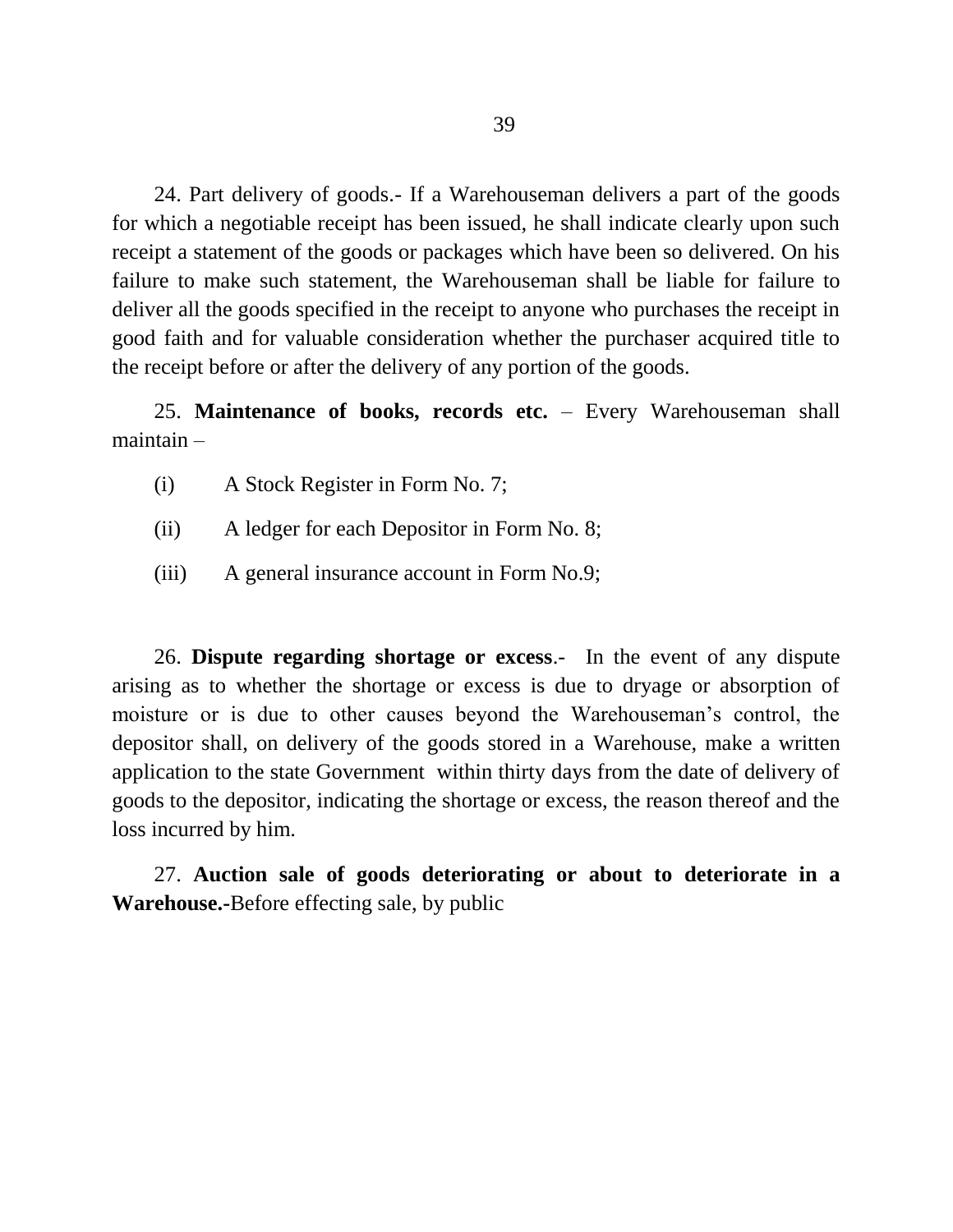auction, under sub-section (2) of Section 15 of goods stored in a Warehouse which have deteriorated, the Warehouseman shall issue a notice to the depositor indicating the date, time and place of auction at least a week before the date of auction. The notice shall be published in a local Newspaper and shall be exhibited on the Notice Board of the local Regulated Market Committee in case the Warehouse is situated in a Regulated market area. Copies of the notice shall also be sent to be Prescribed Authority.

**28. Accounting of proceeds of auction sale.-**Every Warehou**s**eman shall render to the depositor correct accounts and tender to him payment of the sale proceed of goods realized after the auction sale after deducting all charges legally due to him including all reasonable charges for the removal of goods and sale by public auction within a period not exceeding fifteen days from the date of such sale. He shall make payment of the net proceeds of the sale to the depositor on surrender by him of the receipt duly discharged and on payment of all charges due to the Warehouseman.

**29. Removal or transfer of goods by Warehouseman.-** The Warehouseman may remove any goods stored in the Warehouse or transfer them to another warehouse, provided the cancellation of the existing receipt and issuing of a new receipt is effected immediately after the transfer is effected.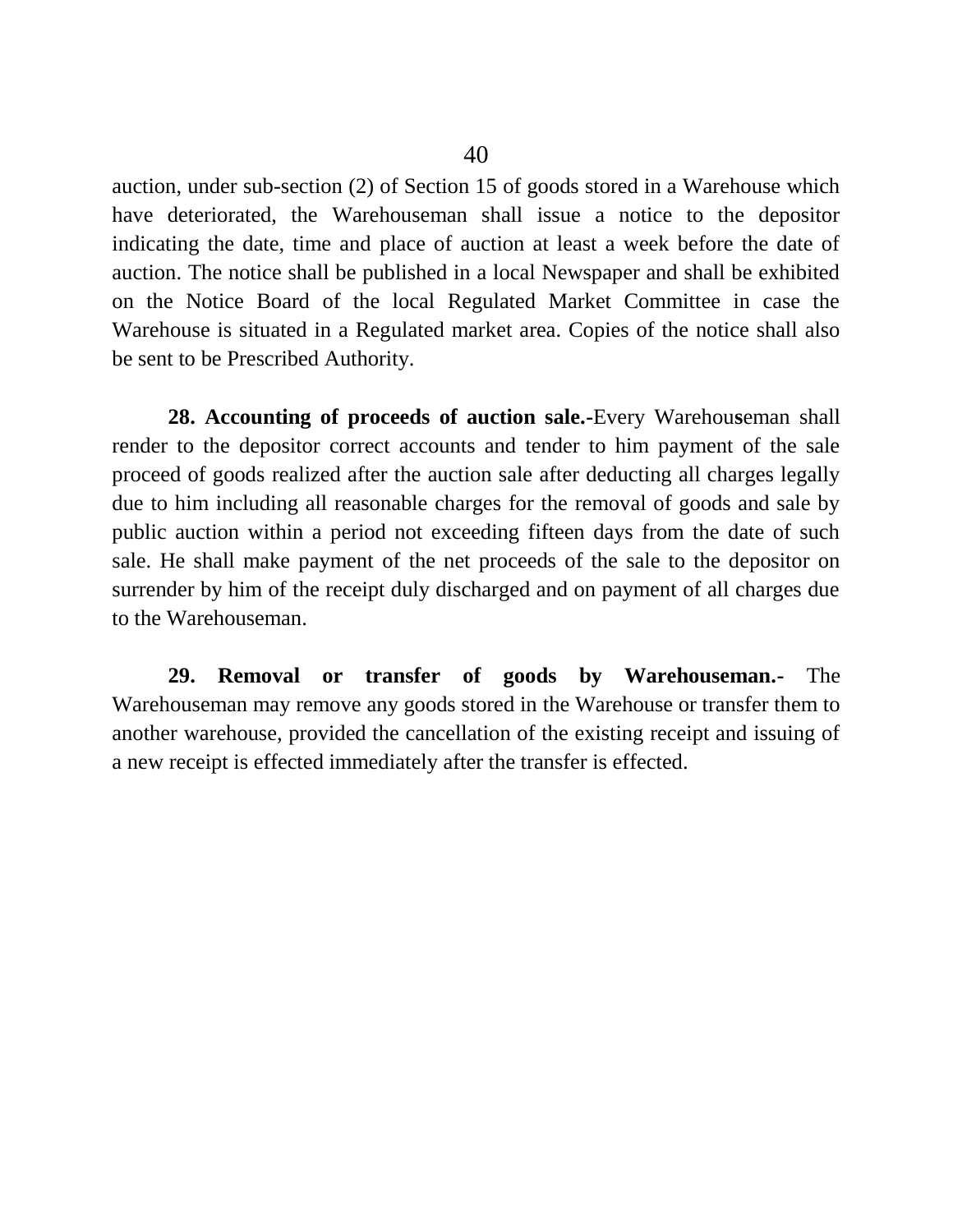# CHAPTER IV

## WEIGHERS, SAMPLERS AND GRADERS

**30**. **Application for licenses by Weighers, Sampler and Graders.-**(1) Application for grant of license as Weighers, Samplers and Graders may be made by persons who possess the qualification specified in sub-rule (2) and every such application shall be accompanied by a fee of five rupees and shall be made in writing in Form No. 10 to the Prescribed Authority.

(2) Every Weigher, Sampler or Grader shall possess the minimum qualification specified below:

- (i) A Weigher shall be a literate person knowing reading and writing of Kannada.
- (ii) A Sampler or Grader shall have passed the VIII standard.
- (3) The Prescribed Authority may, after such enquiry as he deems. Fit, grant the license applied for in Form No.11 on execution of an agreement by the applicant in such form as may be determined by the Prescribed Authority agreeing to confirm with these rules and the conditions specified in sub $rule(4)$
- (4) The license under sub-rule (3) shall be subject to the conditions, namely –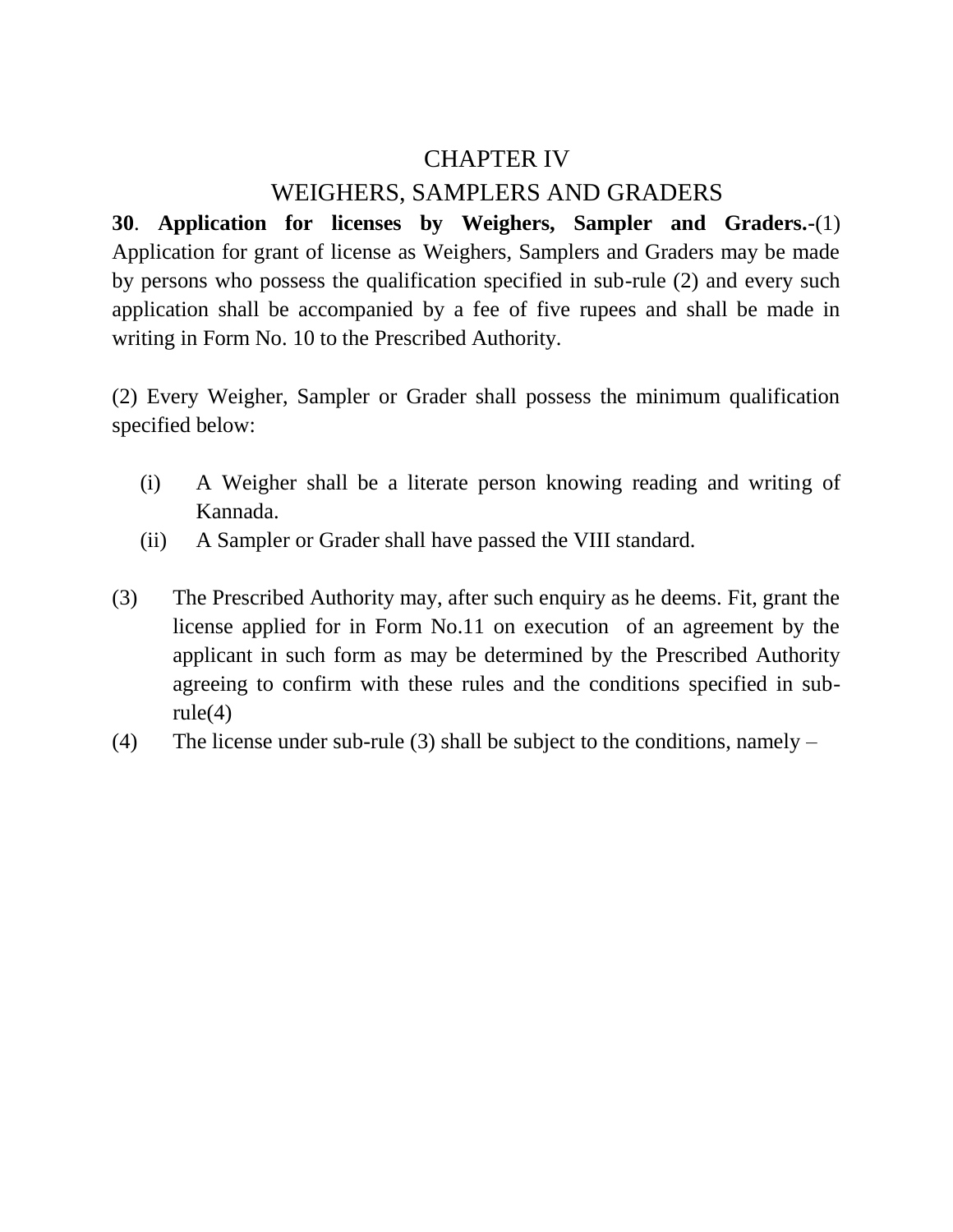- (i) The License shall keep books in such forms and render such prescribed returns and at such times and in such forms as the prescribed authority may from time to time direct;
- (ii) The License shall possess such equipments as may be specified by the prescribed Authority;
- (iii) The License when plying his trade, shall wear a distinguishing badge of a suitable pattern provided by the Prescribed Authority. A deposit of not less than one and not more than five rupees to cover the cost of badge shall be paid by such Weigher, Sampler of Grader to the Prescribed Authority
- (iv) No license shall recover charges excluding the rates laid down by the Prescribed Authority from time to time;
- (v) No license shall enter the service of another person or do business other than that for which he holds a license.
- (5) Notwithstanding anything contained in sub-rule (3), the Prescribed Authority may refuse to grant license to any person who in his opinion is not solvent or whose operations are not likely to further the efficient working of the Warehouse: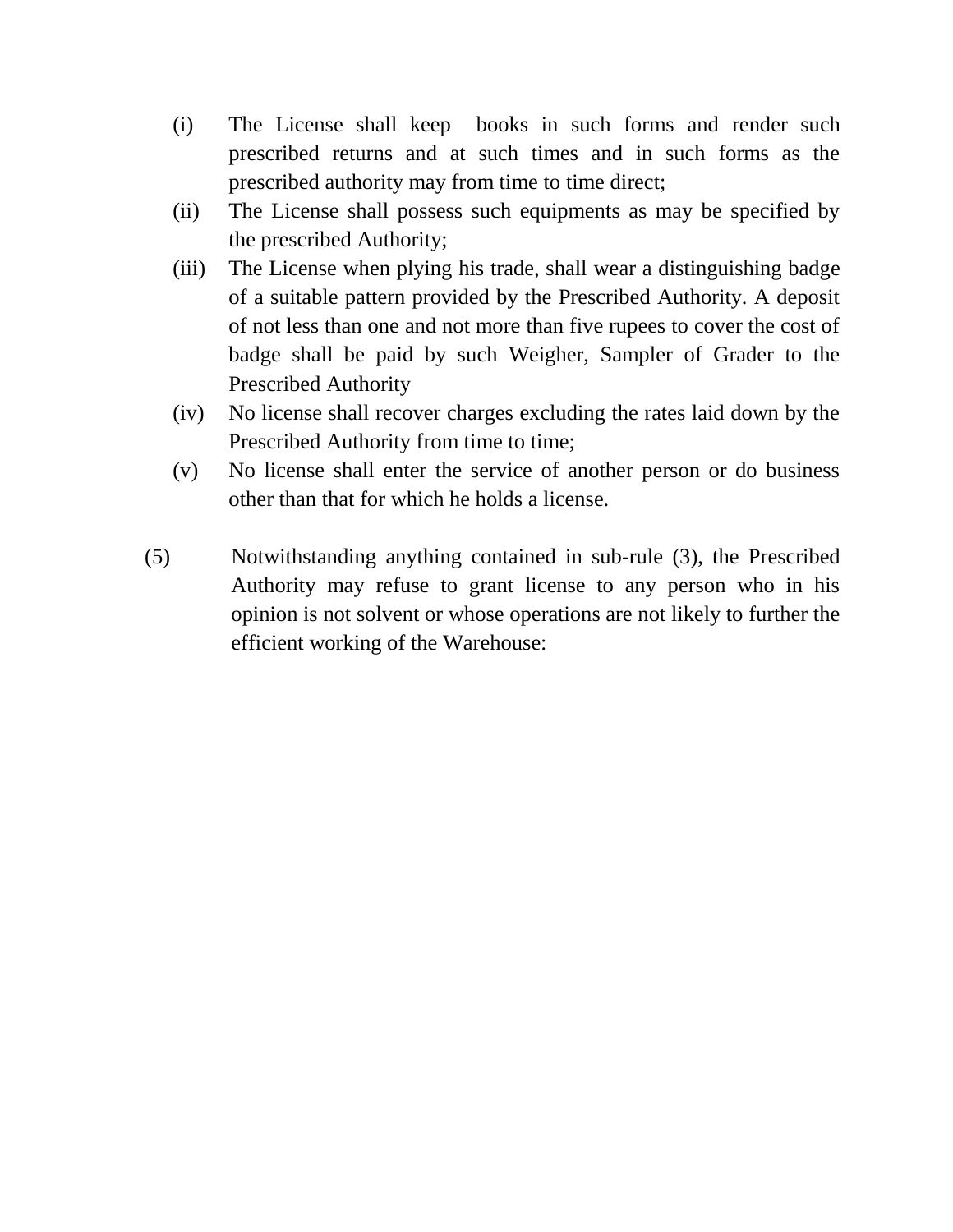Provided that no solvency certificate for the grant of license shall be necessary in the case of Weigher, or Sampler who is an employee of a Warehouse Corporation established under the Agricultural Produce (Development and Warehousing) Corporaiton Act, 1956 or the Warehousing Corporation Act, 1962.

**31. Period of license granted to Weighers, Samplers and Graders.-** Alicenseissued to a Weigher, Sampler or Grader shall remain in force from the date on which it is granted till the  $31<sup>st</sup>$  March following.

**32. Certificate to be issued by Weigher, Samplers or Grader.-** The certificates to be issued by Weighers, Samplers or Graders shall be made at least one month prior to the termination or expiry of the license and shall be accompanied by a fee of rupees five. The conditions for renewal of a license shall be the same as those on which a new license is issued.

**34. Fee for issue of duplicate license to Weighers, Samplers and Graders.-**The fee for issue of duplicate license under sub-section (6) of section 24 shall be five rupees.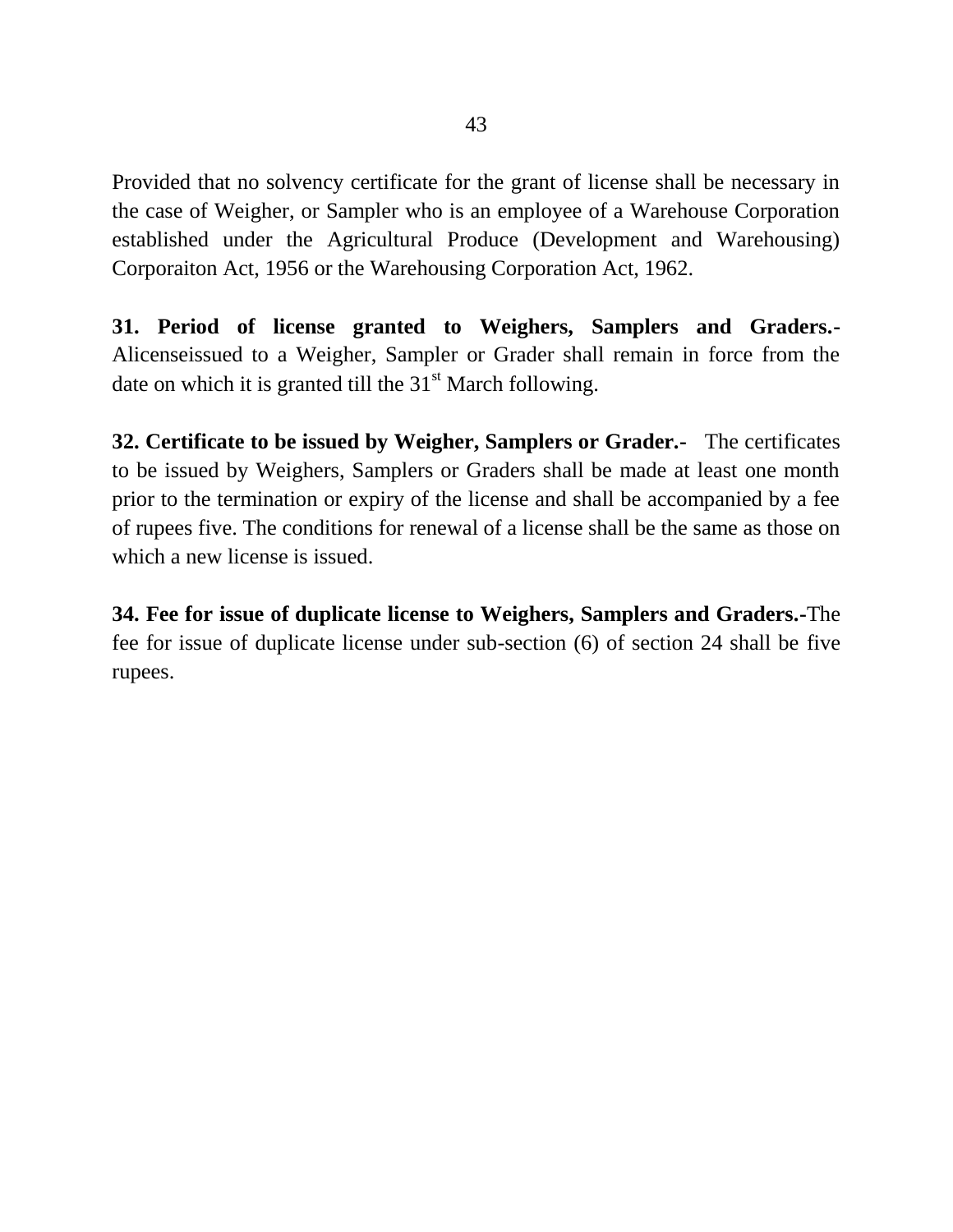**35. Suspension or cancellation of license of Weighers, Samplers and Graders.-** The Prescribed Authority, may, subject to the provisions of Section 24, suspend or cancel the license granted to any Wiegher, Sampler or Grader if he contravenes any of the conditions of the license or of these rules, or if in the opinion of the Prescribed Authority his continuance as a license is likely to be detrimental to the working of the Warehouse.

**36. When a Warehouseman may determine weight, grade or class of goods.-**In areas where there are no Weighers, Graders or samplers licenced under the Act, the Weight, grade, class or quality of the goods covered by a receipt shall be determined by the Warehouseman.

**37. Authority to whom appeal lies.-** An appeal under Section 29 shall be made to the State Government. Such appeal shall be filled within thirty days from the date of receipt of the order of the Prescribed Authority. It shall be returned to the authority within seven days of such expiry, suspension or cancellation.

**38. Manner or giving notices.**- (1) the notices to be given for cancellation of a licence under sub-section (1) of Section 9 shall be for a period of not less than a week and shall be send by the registered post.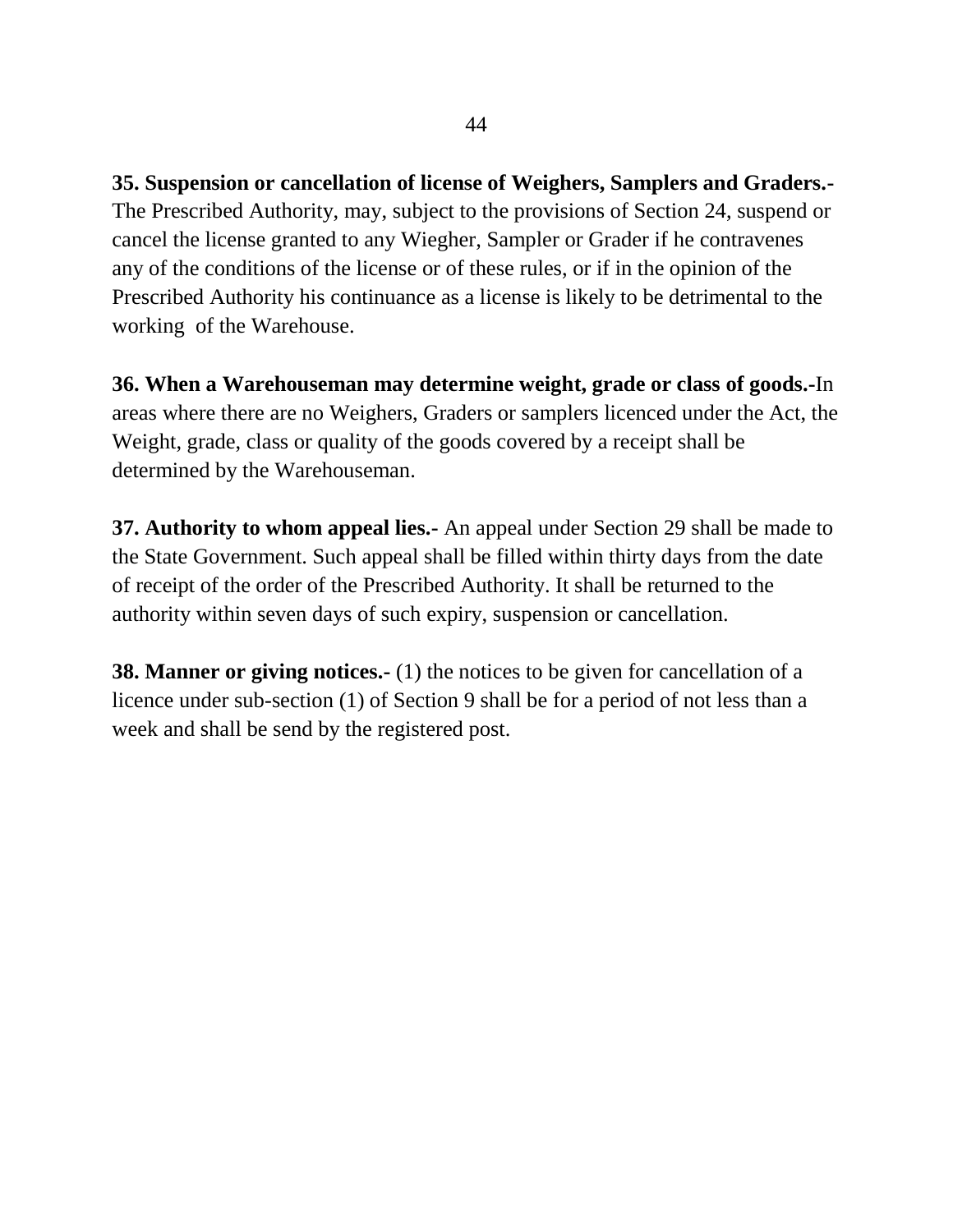(2) The notice to be given to the depositor under sub-section (1) of Section 15 shall be for a period of not less than a week and shall be sent by registered post.

**39. Use of standard weight and measures by Warehouseman**.- Every Warehouseman shall use only such scales, weights and measures and weighing or measuring machines as are duly certified to be correct by an Inspector appointed for the purpose, under the Karnataka Weights and Measures (Enforcement) Act, 1958. They shall be got verified and stamped once in every two years.

**40. Hours of business of warehouses.-** Every Warehouse shall be made available on any working day for transacting warehouse business as may be necessary for at least eight hours a day between the hours of 7-00 A.M. and 7-00 P.M. The actual hours when business can be transacted shall be conspicuously exhibited at each warehouse.

**41. Supply of reports by warehouseman.-** Every warehouseman shall, from time to time, make such reports as may be required by the Prescribed Authority, concerning the condition and contents of the Warehouse and operation of his business as a Warehouseman.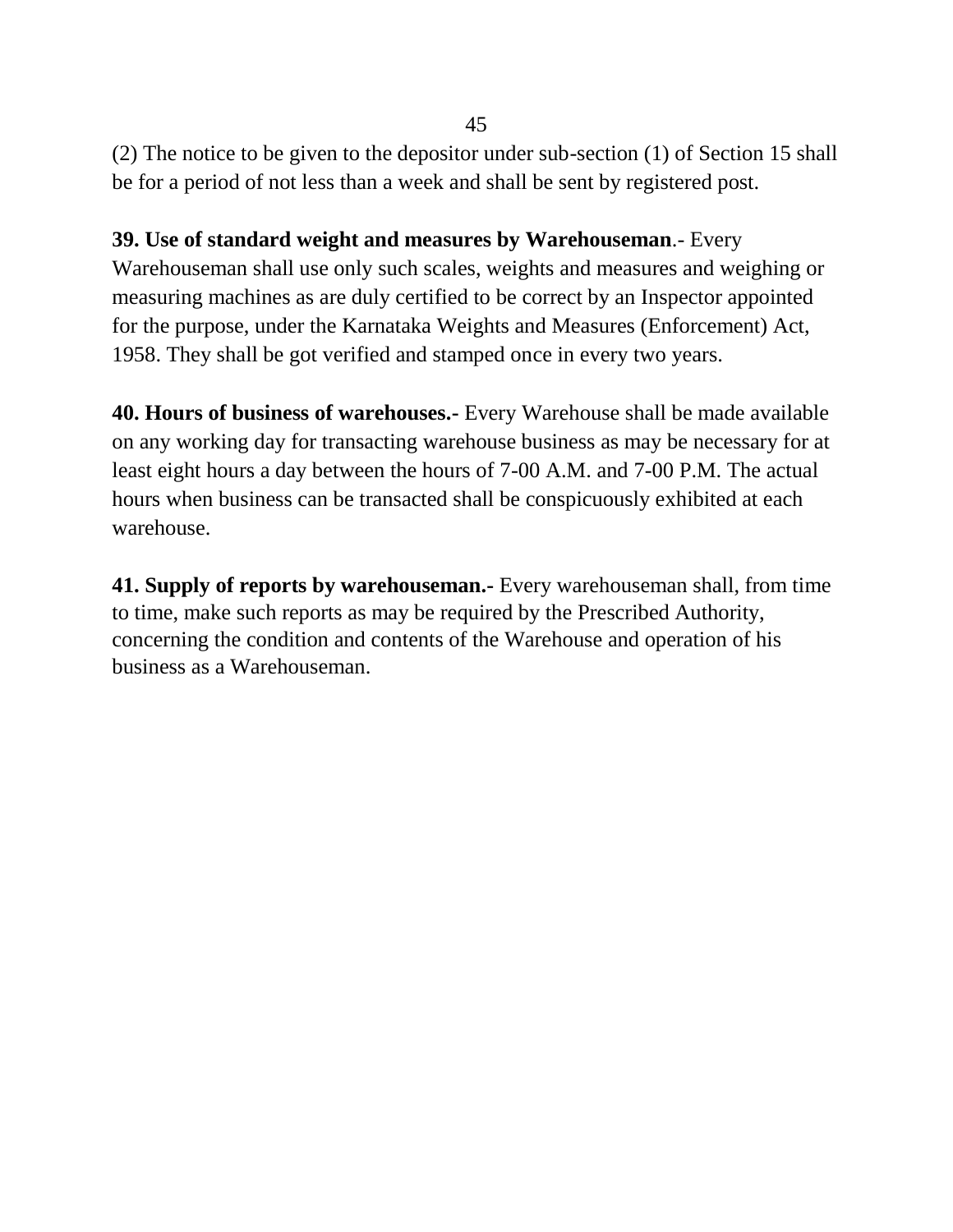## (See Rules 3)

Application for grant/renewal of licence to the prescribed

Authority

To………………………….

………………………….

Sir,

I/We…………………………….residing at…………………….

Taluk……………………District request that I/We may be

Granted a licence as a Warehouseman licence No……………

Granted ti me/us for the storage of goods during/may be renewed for the year ending 31st March20…………….

2. I/We agree to abide by the terms and conditions of the licence which may be granted/renewed;

3. I/We have affix Cash of Treasury challan stamp in payment of the licence fee of Rs………………

4. I/We undertake to execute the security bond of the require amount in the manner prescribed under Rule 7 of Karnataka Warehouse Rules, 1969.

5. I/We have filed along with this application a schedule of charges that would be recoverable from the depositors of goods stored in the warehouse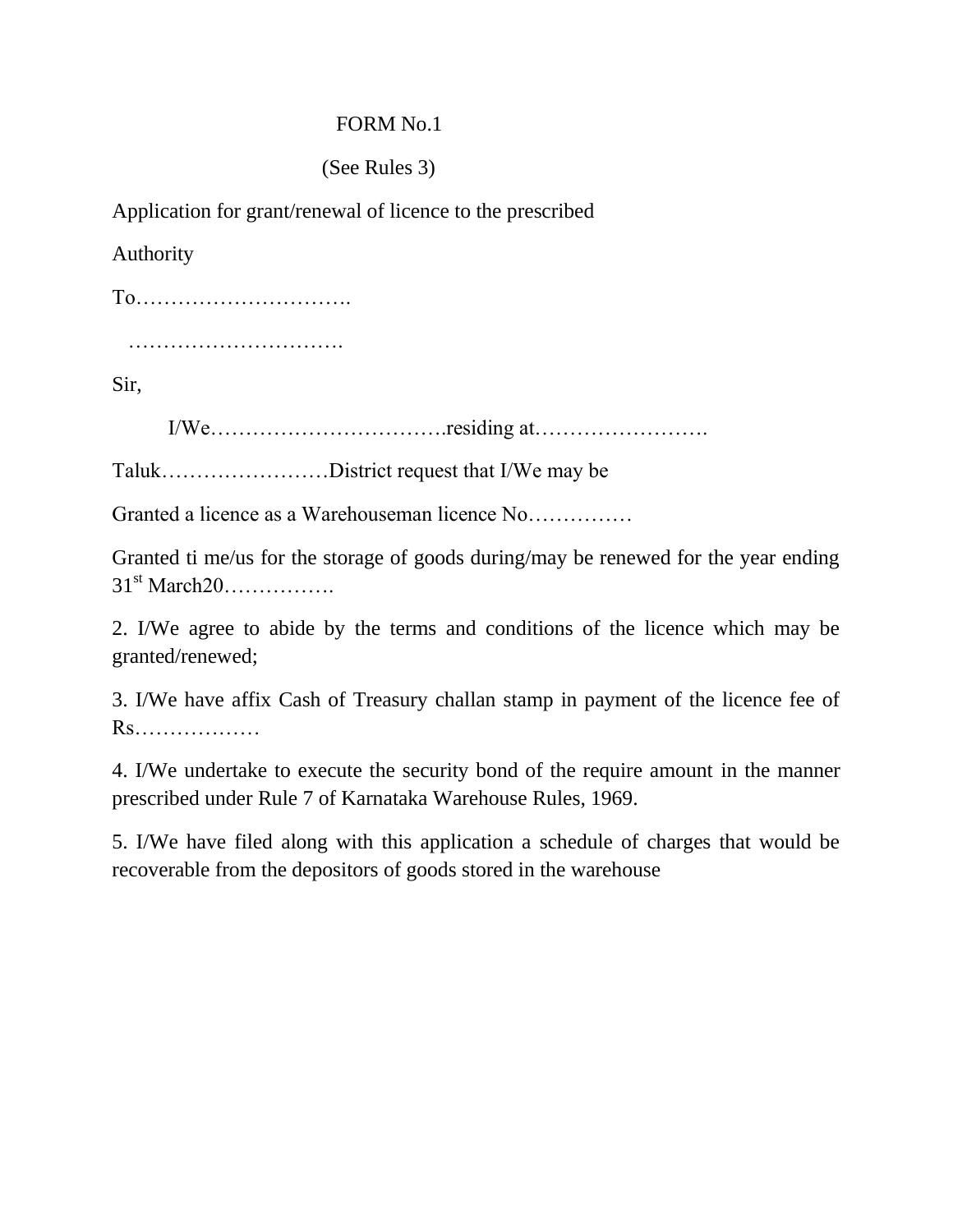6. I/We agree to abide by the provisions of the Karnataka Warehouses Act, 1961, the

Karnataka Warehouses Rules, 1969 and also the terms and conditions regarding the maintenance of a warehouse, etc., and any other administrative or other orders issued in regard to the business by the prescribed Authority or such other officers as may be authorized by him in this behalf.

7. I/We enclose herewith a solvency Certificate to the extent of Rs……………

8. I/We here by solemnly declare that all information herein given is true to the best of my/our knowledge and that in case it proves to be untrue, I/we undertake to indemnity persons concerned in this business against any loss arising out of such false or untrue information.

9. I/We declare that each of the Warehouses specified below is suitable for storage of goods respectively maintained against it and that it is in good condition.

Signature

Description of premises to be used as Dated: Warehouse/Warehouses ----------- District

1. Village or Town

2. House No.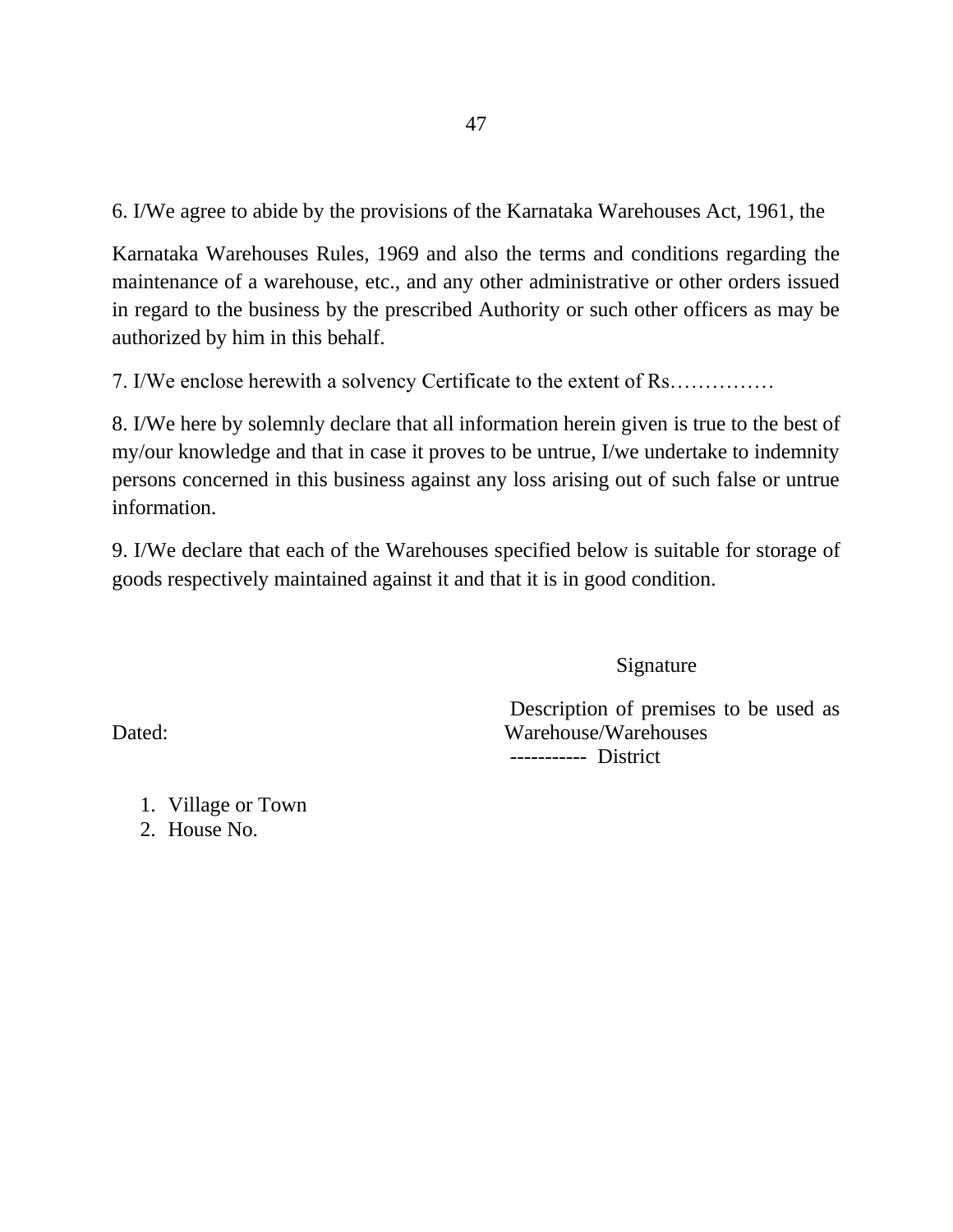- 3. Description of Warehouse and of the number or letter and each, purpose of rooms for storage. the Distinguishing letter or Detailed number of each. description of
- 4. Carpet area and storage Capacity.
- 5. Suitability regarding storage of goods for which it is to be used.
- 6. Quantities of variety of goods stored in the previous year.
- 7. Estimated quantity of goods to be stored during the period of licence.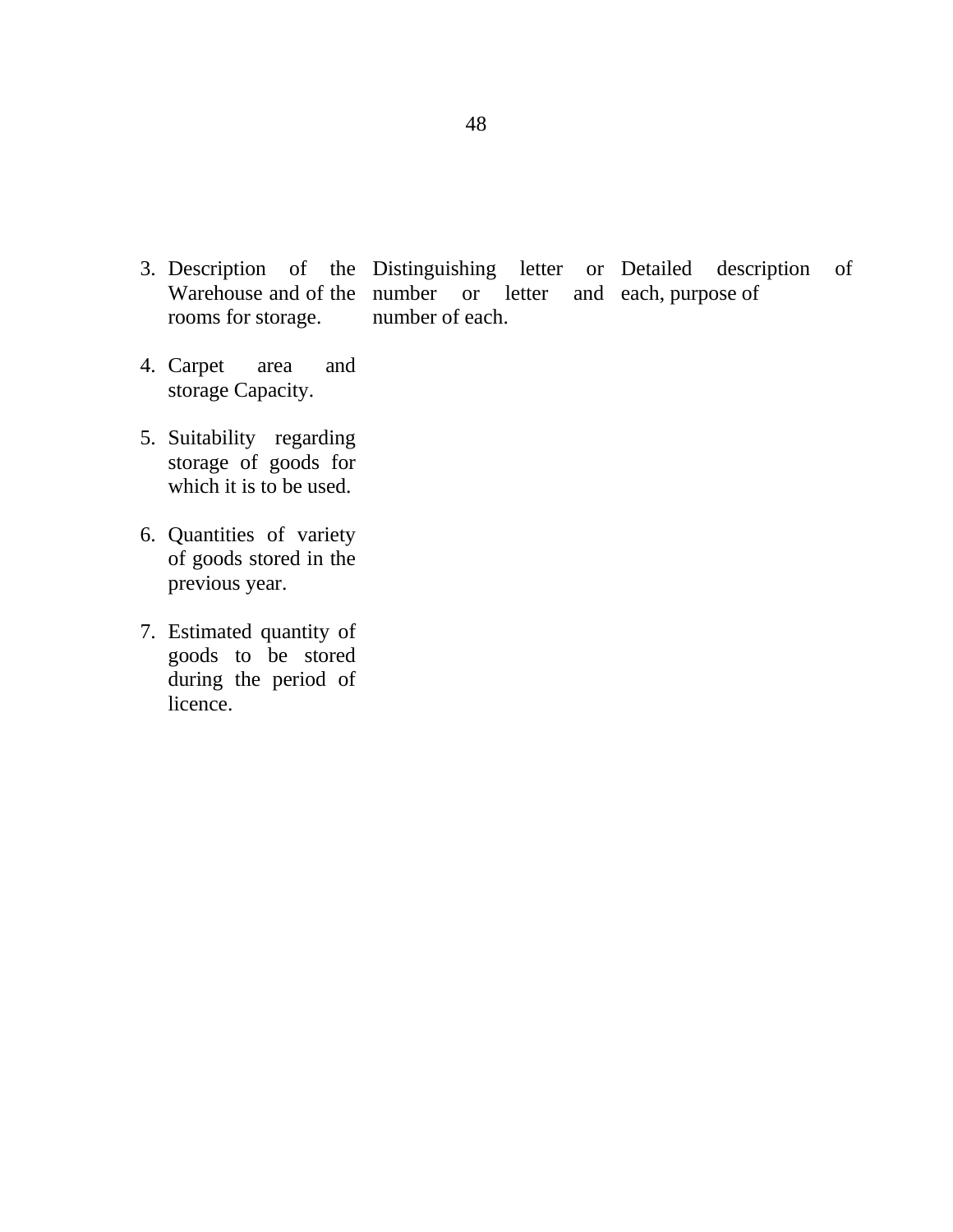## (See Rules  $3 \& 2$ )

Application for grant/renewal of licence to the prescribed

Authority

| $To$ |  |  |  |  |  |  |  |  |  |  |  |  |  |  |
|------|--|--|--|--|--|--|--|--|--|--|--|--|--|--|
|      |  |  |  |  |  |  |  |  |  |  |  |  |  |  |

Sir,

I/We…………………………….residing at…………………….

Taluk……………………District-------------------- request that my/our Warehouse licence number……………………..granted on …………………… for the period ending……………. For the area as been lost/destroyed in the following circumstances;

(here mention the circumstances under which the Licence was lost/destroyed)

2. I/We……………. Therefore request you to grant me/us a duplicate licence on the same terms and conditions on which the aforesaid licence was granted. 3. I/We ……………..have affixed stamp in payment of fee of Rs.5.

4. I/We ………………hereby solemnly declare that the information herein given is true to the best of my/our knowledge.

Witness: 1)

2) Signature

Date: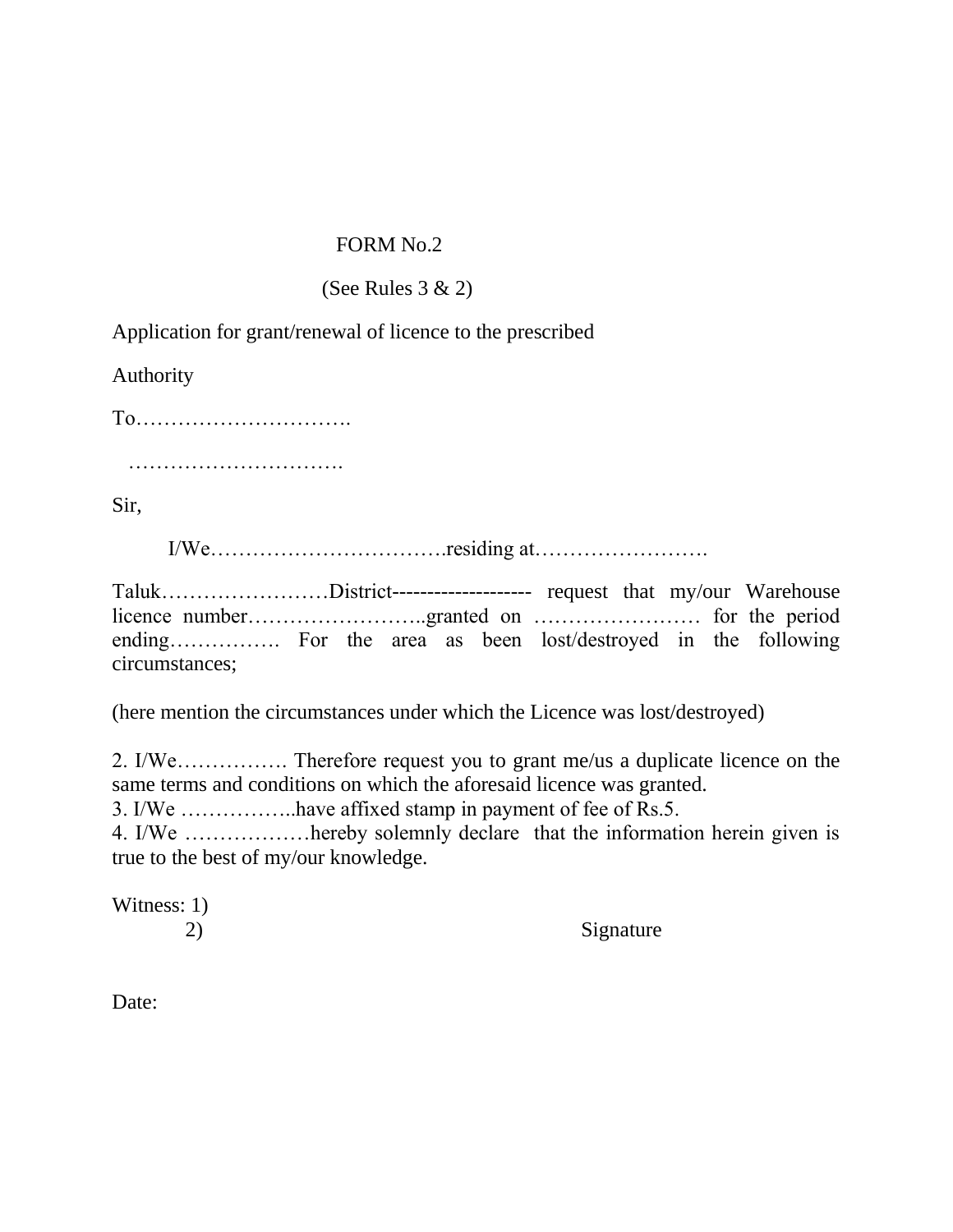#### (See Rules 7) Form of Security Bond

Whereas I/We…………resident(s) of………..Taluk…………Disrict…………..have applied for grant of a licence as warehouseman at………………under the Karnataka Warehouses Act, 1961 (Karnataka Act No. 11 & 1962) Subject to such conditions as may be laid down by the prescribed authority. I/We furnish herewith the security deposit of Rs……………. In cash/Government Securities in accordance with the rates prescribed in Rule 7 & Karnataka Warehouses Rules, 1969 for the observations of conditions and obligations arising out of my/our business as warehouseman and agree that the amount of Security deposited by me/us under this bond shall liable to be forfeited by Government in case of default of any of the conditions of the licence or breach of any of the provisions of the Act or the Rules and that the amount due under this bond shall be recoverable from me/us or my/our heirs or legal representatives as arrears of land revenue.

| <b>SIGNATURE OF</b> |
|---------------------|
| WITNESS             |

#### SIGNATURE OF WAREHOUSEMAN

We………………….and ……………..of …………………are sureties for the said ……………………and do hereby agree that in the event of the said……………… may in default in observance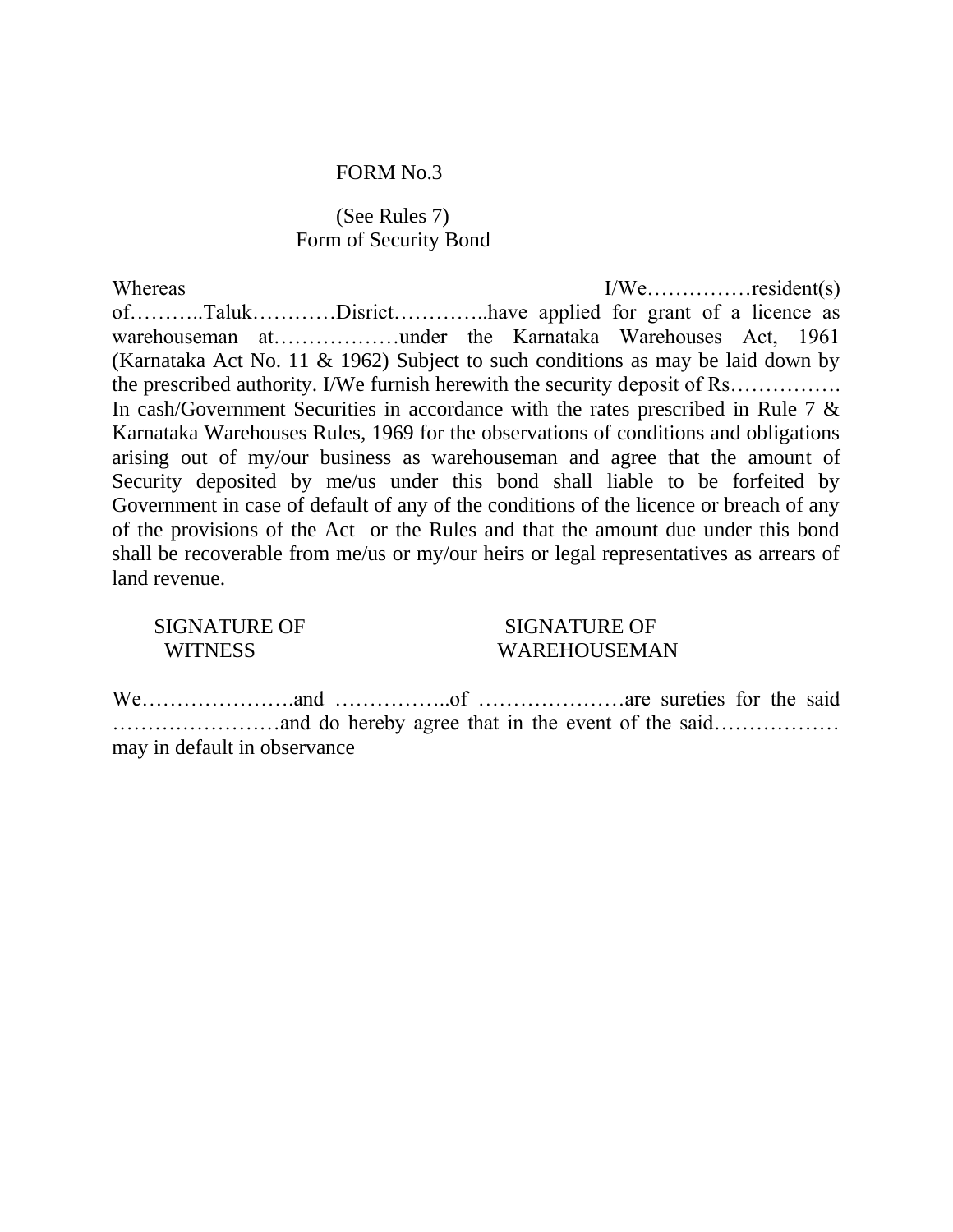Of conditions and obligations arising out of his business as Warehouseman, the amount of security due under the said bond shall be RECOVERABLE by the Government from us or our heirs or legal representatives jointly and severally.

Dated this…………. Day………………..of

 (SIGNATURE OF SURITIES) (SIGNATURE OF WITNESSES)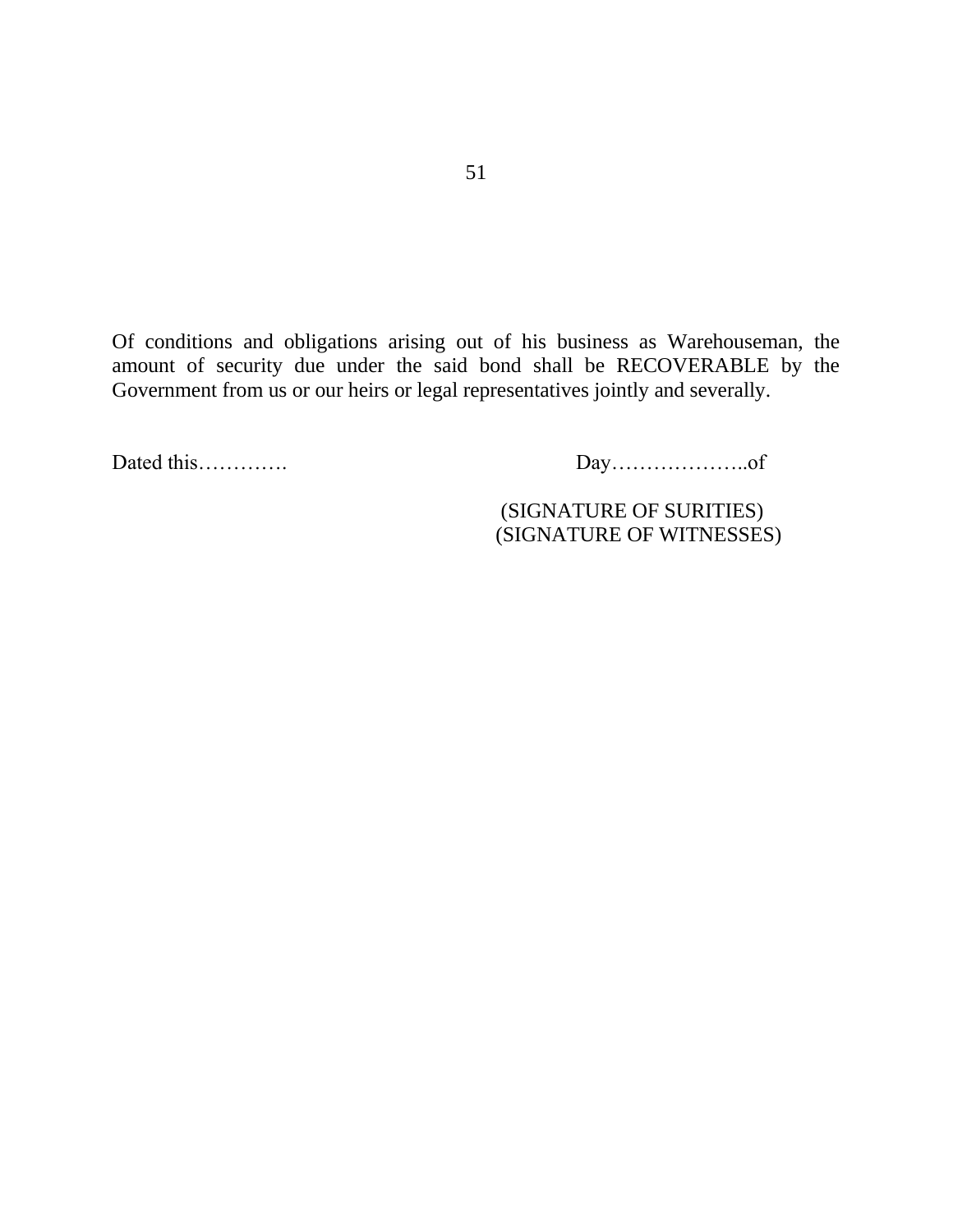## (See Rules 11)

#### Application for Deposit of goods

To,

The Warehouseman

Dear Sir,

Please take Delivery of the following goods

|  | Description<br>of the goods Packages, | Number of Measurement Market<br>bags<br>quantities<br>with<br>distinguishing<br>marks if any. | or/and<br>and Weight | Price | Total<br>Valuation<br>of goods | Remarks if<br>any |
|--|---------------------------------------|-----------------------------------------------------------------------------------------------|----------------------|-------|--------------------------------|-------------------|
|--|---------------------------------------|-----------------------------------------------------------------------------------------------|----------------------|-------|--------------------------------|-------------------|

I Certify that the goods above named are my own property and no other person has any claim against them. (When an agent deposits the goods on behalf of the principal, the form should be as under).

I Certify that the goods above mentioned are the properties of……………and that I am in the possession of the said goods with the consent of the owner and which no other person as any claim.

> Your's faithfully, DEPOSITOR/AGENT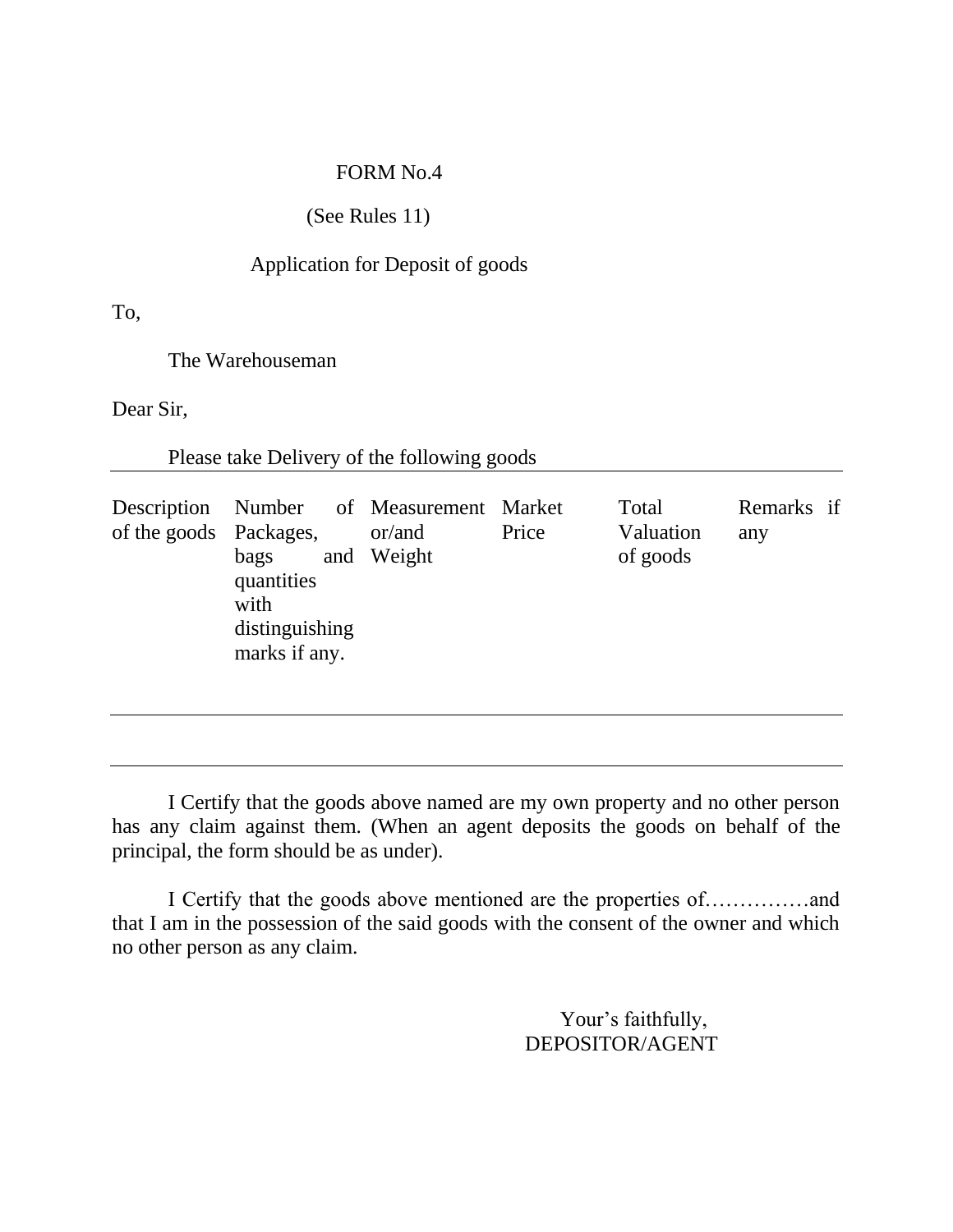Certified that the written description of goods, their grade or quantity and weights and /or measurements and price have been verified by me and or correct.

Place:

Date: WAREHOUSEMAN'S SIGNATURE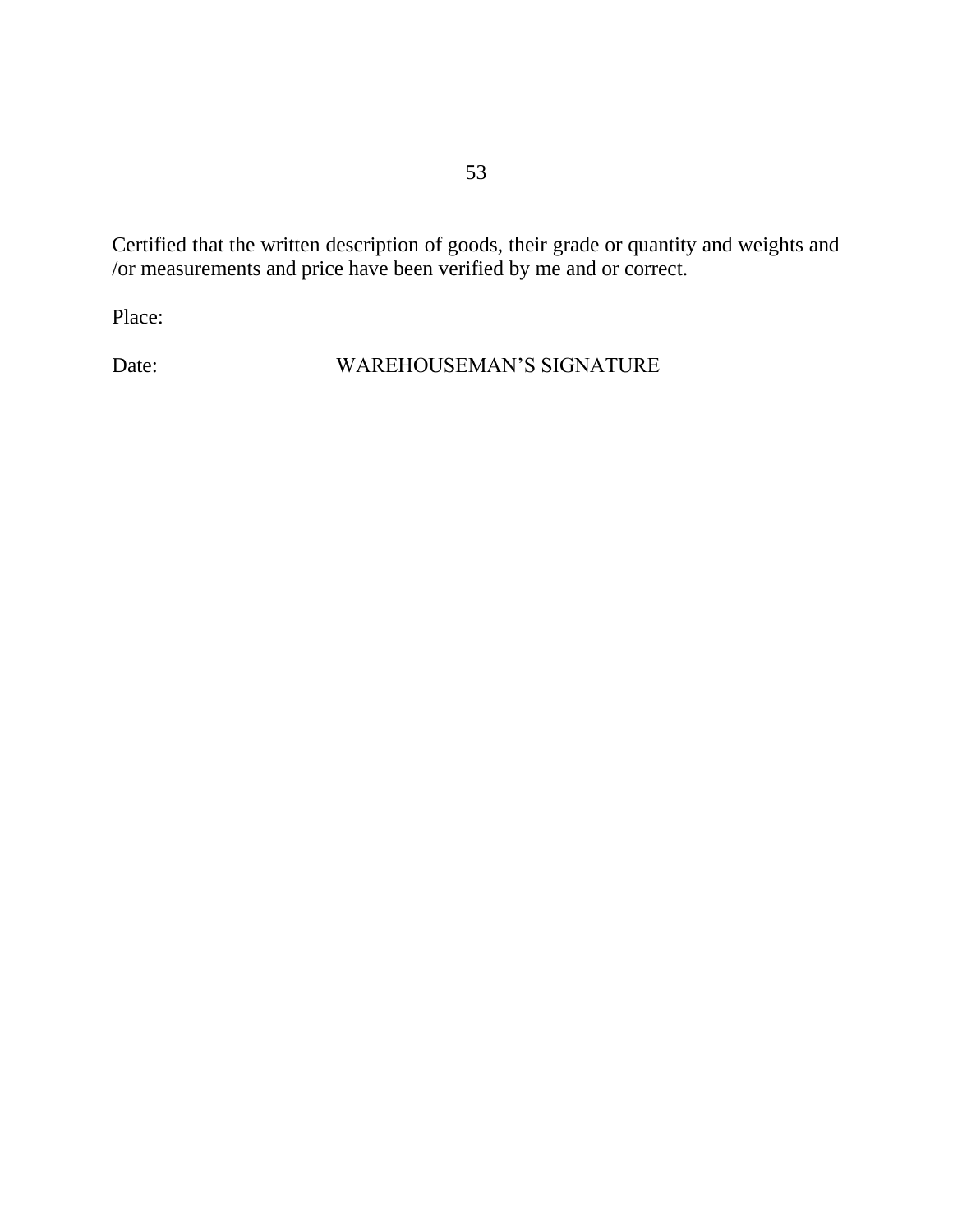## (See Rules 11)

### Application for Delivery order

To,

The Warehouseman

Dear Sir,

Please delivery the goods described below to self or to …………These goods were deposited with you on ……………….The deposit receipt granted by you accompanies.

## **Description of goods to be delivered**

| Description<br>of goods | Number of Weights<br>Packages<br>etc., | or/and<br>Measurement | Market<br>Price | Spl marks if Remarks<br>any |  |
|-------------------------|----------------------------------------|-----------------------|-----------------|-----------------------------|--|
|                         | (both)<br>1n<br>figures and<br>words)  |                       |                 |                             |  |

Your's faithfully,

## DEPOSITOR

Receive the above noted goods in…………….condition.

Place: Date: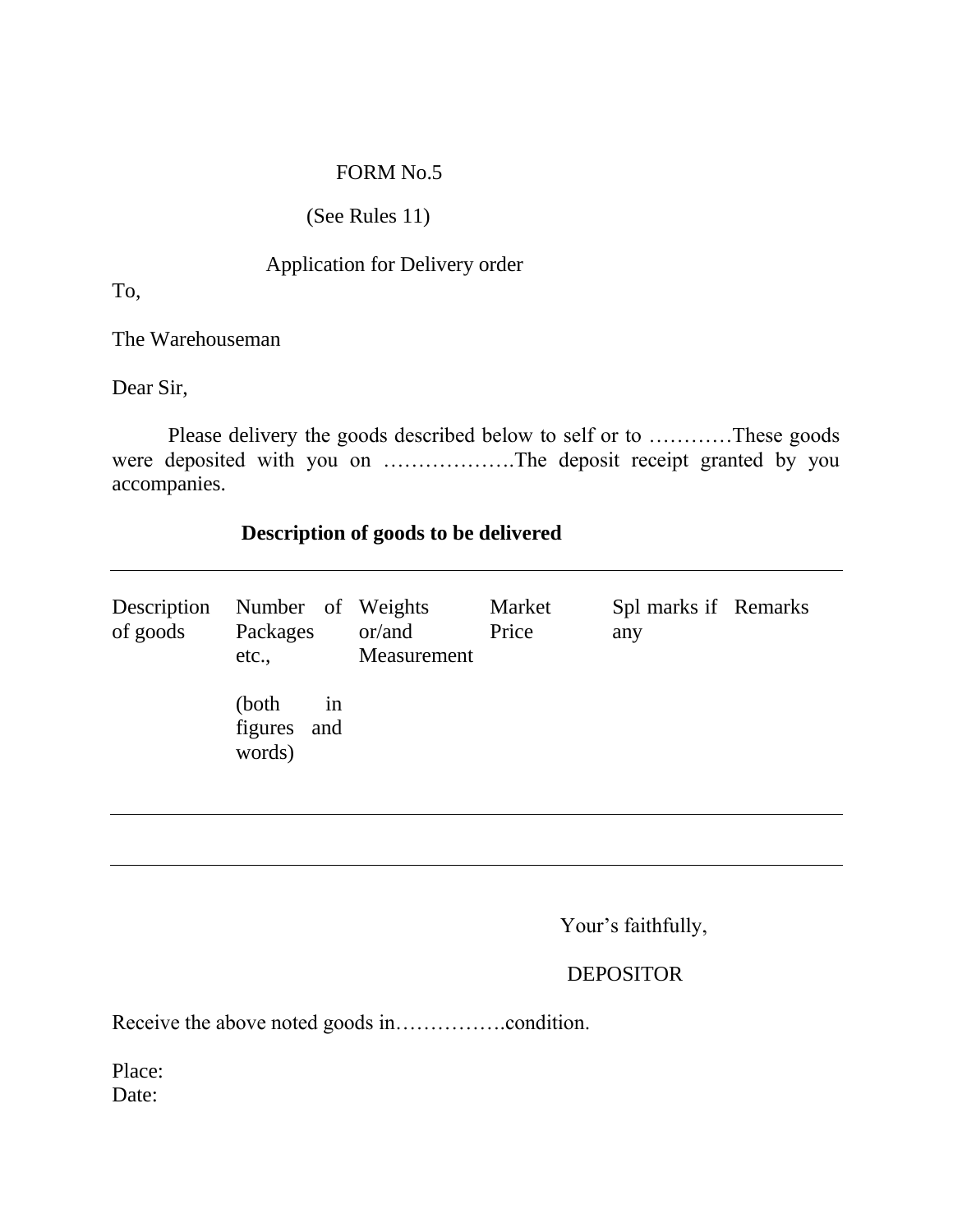#### **DEPOSITOR**

#### FORM No.6

## (See Rules 12)

### ………………..WAREHOUSING CORPORATION **Warehouse Receipt –Negoatiable/Non-Negotiable**

(Serial No. of Receipt)

No. and location of Warehouse…………………… Warehouseman"s Licence No………… Valid up to ……….Received From (Name and Address of the Depositor)…….. ……………………………………………………..

……………………………………………………..

Goods of the following Description

| Kind | Class or | Ω£<br>No.         | Net.      | Name and/or  |
|------|----------|-------------------|-----------|--------------|
|      | Standrad | Packages          | quantity  | Licence      |
|      | quality  | lots<br><b>or</b> | in kg. by | Number<br>of |
|      | and/or   | and               | weight or | the          |
|      |          | grade             | measure   | Weigher/Gra  |
|      |          |                   |           | der/Sampler  |

Conditions of the goods :- (1) Good (2) Fair (3) Average

Private marks of the depositors on the packages, if any……………. Rate of storing and other charges…………………….. Indemnified/Insured for Fire/Flood/Theft/Burglary/Strike/ Riots/other contingency with………………..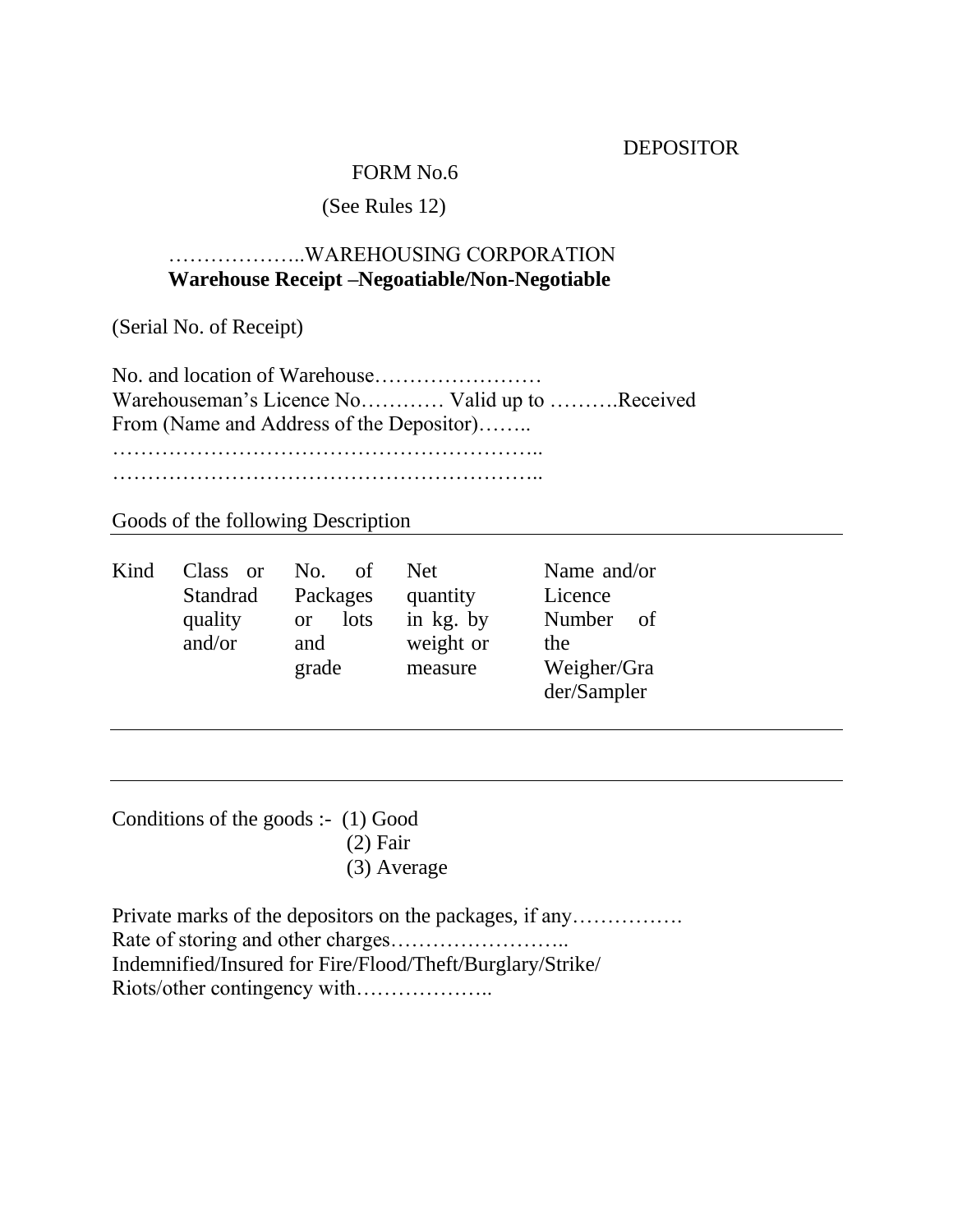| If insured (Name or Insurance Co.) |
|------------------------------------|
|                                    |
|                                    |
|                                    |
|                                    |

Signature of the Warehouseman

56

The Goods mentioned below are hereby released from the receipt for delivery from Warehouse. Any unreleased balance of goods is subject to a lien unpaid charges and advances on the released portion.

| Date | Quantity | Released | Signature | Quantity due<br>on Receipt |
|------|----------|----------|-----------|----------------------------|
|      |          |          |           |                            |

### CONDITONS FOR STORAGE

### 1. **Tender for Storage**

(a) All goods for storage shall be delivered at the warehouse properly marked and packed for handling. In case the warehouseman consider it necessary to make "Pala" and standardize and change the packages, he will be entitled to do so and the depositors shall be liable to pay charges on the account. The Warehouseman may, at his discretion, refuse to accept goods which are in a condition not likely to stand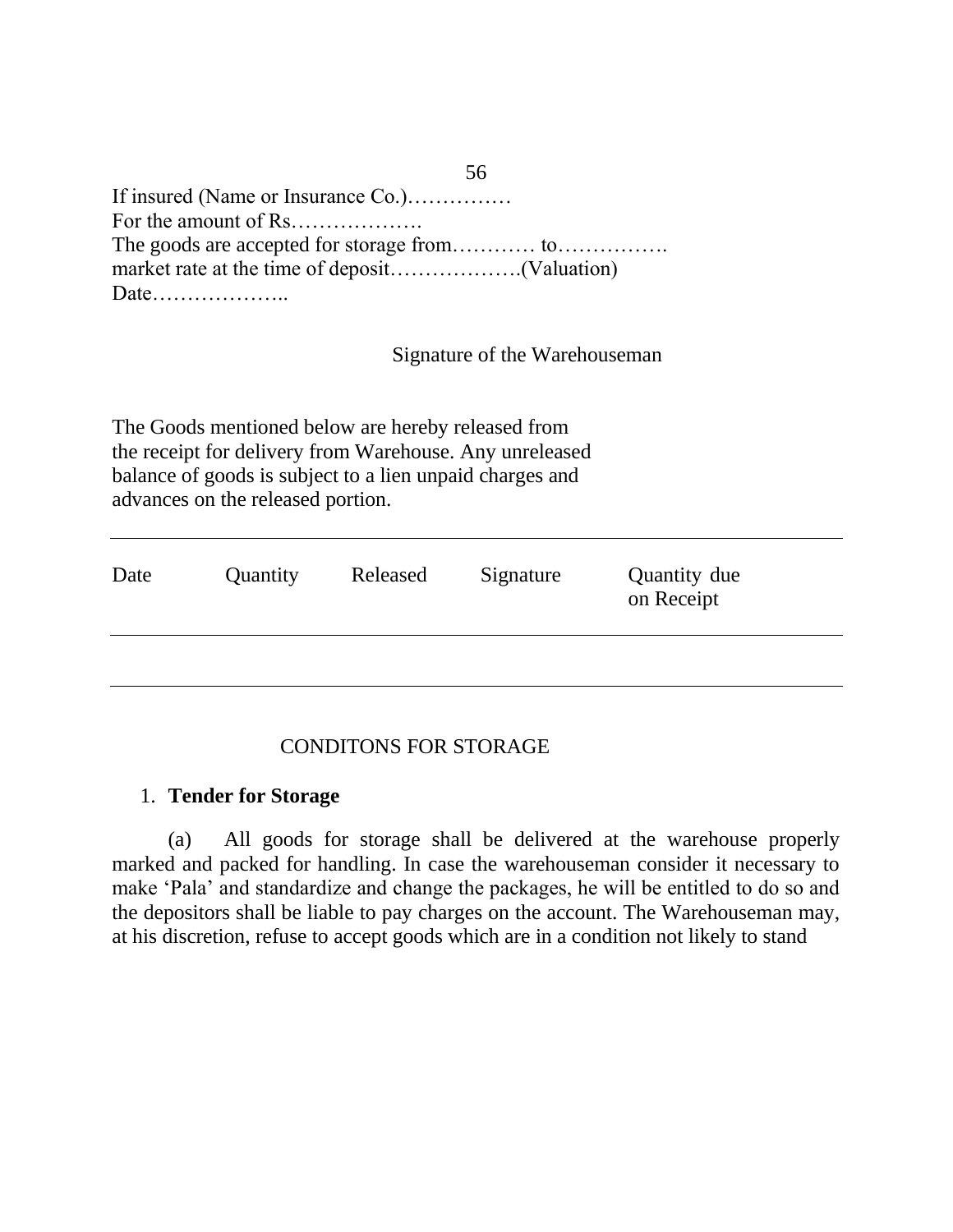storage. The Warehouseman shall give identity mark on each package.

(b) The word "Lot" as used herein means the unit or units of goods for which a separate account is to be kept by the Warehouseman. Delivery of all or any units of a lot shall be made without subsequent sorting except by special arrangement and in that event subject to a charge.

(c) The Warehouseman undertakes to store and deliver goods only in the packages in which they are originally received, unless otherwise provided by arrangement in writing between the Depositor and Warehouseman.

#### 2. **Storage Charges :-**

(a) Storage Charges will be made on monthly basis and number of days in excess of a month will be charged on weekly basis. Unless otherwise provided, where storage is for less than a month, the charges will be for the whole month.

#### 3. **Delivery Requirement :-**

(a) Instructions for delivery or transfer of goods shall always be in writing and signed by the depositor or his authorized agent.

b) When a Warehouse Receipt has been issued, no goods covered by that receipt shall be delivered unless the receipt properly endorsed is surrendered for cancellation or for endorsement of partial delivery thereon.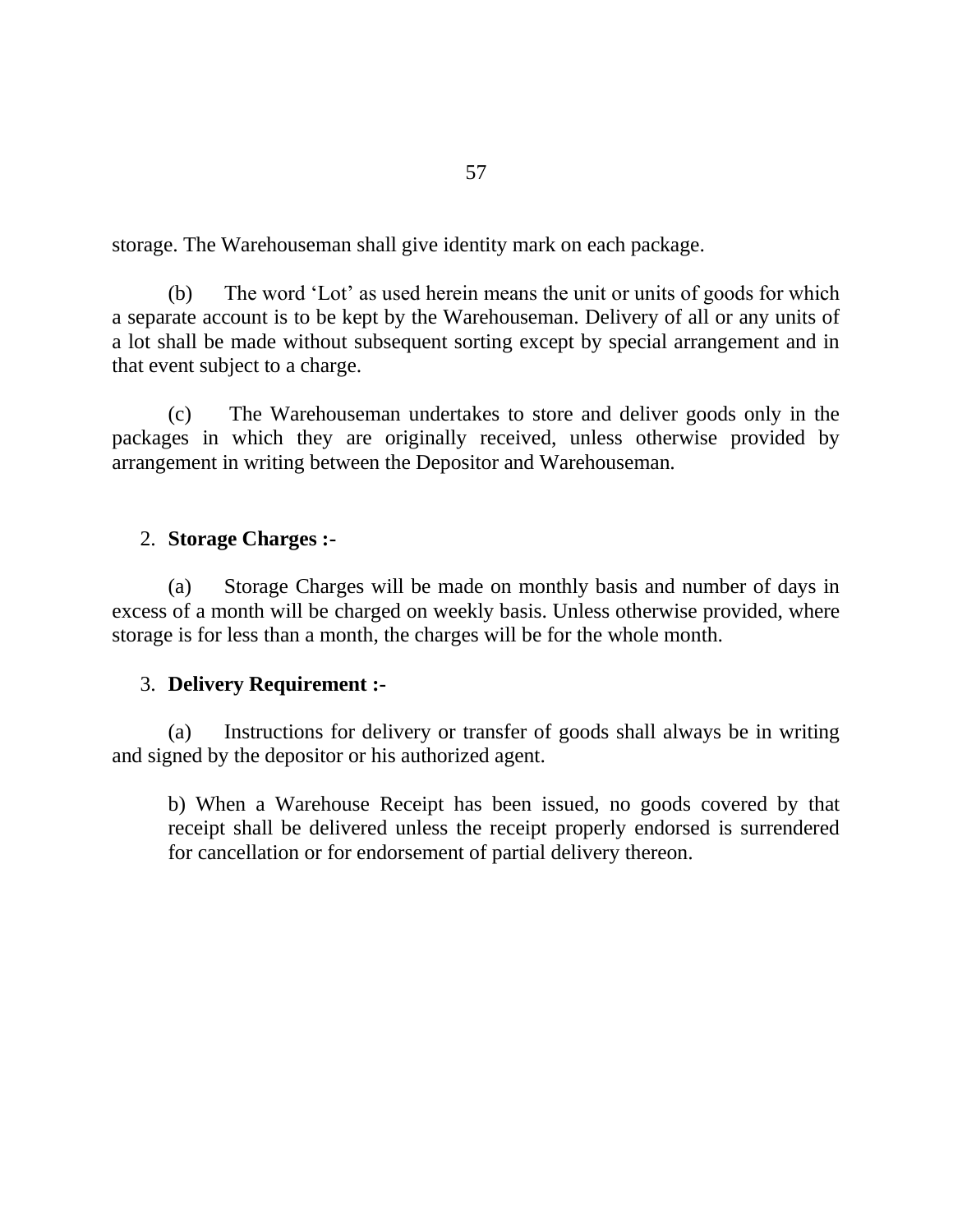c) Should a Warehouse Receipt be lost or destroyed, goods covered by it shall not be delivered until the person lawfully entitled to possession of the goods, obtains and surrenders a duplicate receipt. The duplicate will be issued on such terms and conditions and on furnishing a bond to indemnify Warehouseman against any liability as provided under the Act and the Rules.

#### **4. Liability:**

- (a) The Warehouseman undertakes to exercise reasonable care and diligence required by the law for keeping the goods.
- (b) The Warehouseman"s liability is limited to the value of goods on the date of deposit.
- (c) Perishable goods of goods which are susceptible to damage through temperature or humidity changes are accepted only at owner"s risk for such damage as might result from general storage conditions.
- (d) The Depositor of goods shall examine the contents of goods at the time of taking delivery and shall give notice in writing with full particulars of the loss or damage, if any, caused to the goods, to the Warehouseman, forthwith at the time of taking delivery. A copy of the notice shall also be sent to the prescribed authority. No claim against the Warehouseman shall be valid if the notice of loss of damage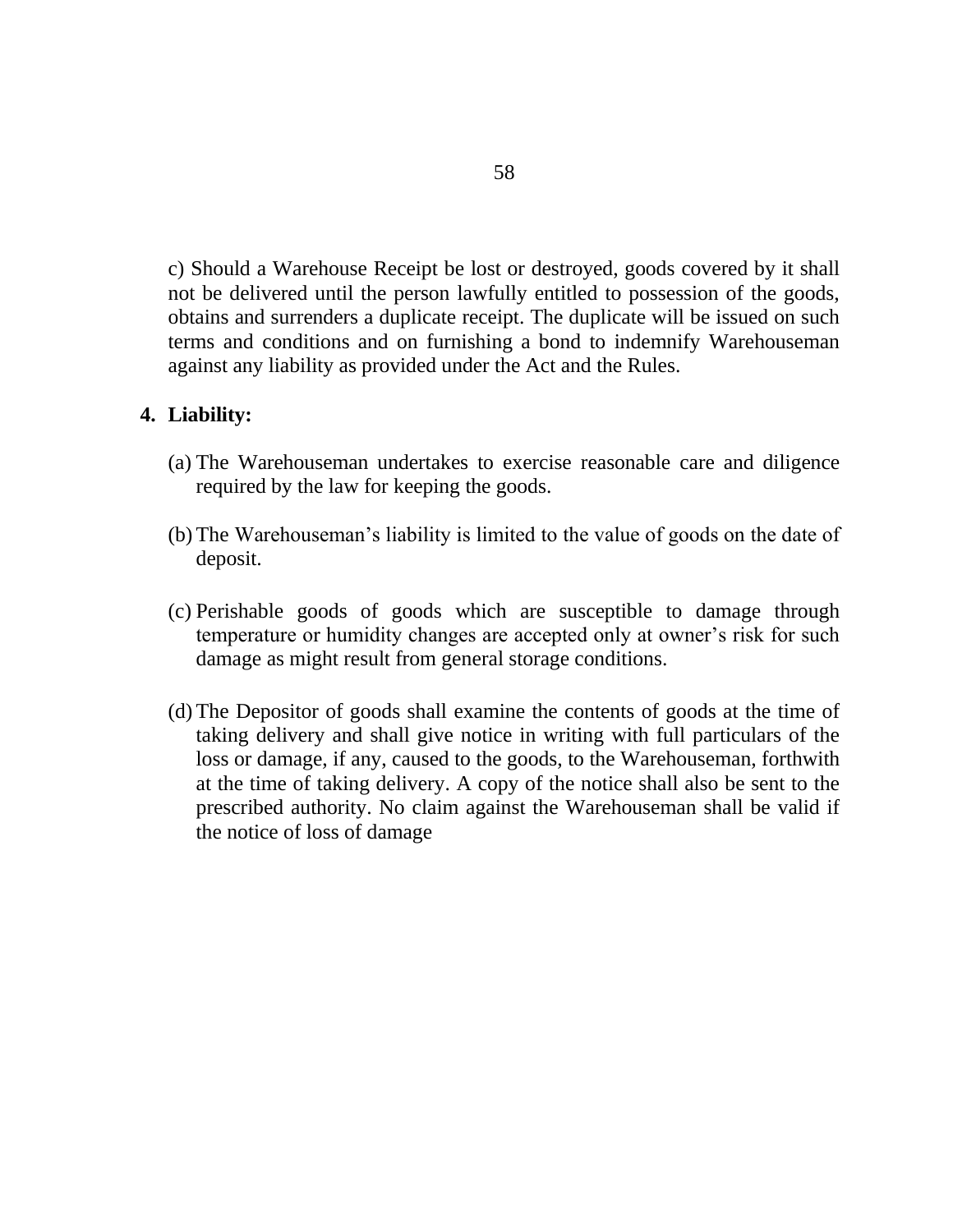has not been given by the depositor. Similar notice for claim for damages shall be given to the Warehouseman by the depositor in case the depositor comes to know of the loss damage while the goods are deposited in the Warehouse.

(e) The Warehouseman is not responsible for the usual and customary shrinkage in weight and effect on quality during storage due to natural causes.

(f) The quality condition, value and content of goods are unknown to the Warehouseman except when specifically mentioned in the Warehouse Receipt.

5. (1) When goods are transferred from one room to another or from one Warehouse to another, at the request of the depositor, a charge for handling and transport, if any, will be made.

(2) The Warehouseman may also transfer at his own expenses without notice, any goods in storage from one room to another in the warehouse provided transfer in values no charge in the class of storage.

6. Charges for handling, loading, unloading and extra services rendered in the interest of the depositor are to be paid by the depositor of goods in addition to the usual Warehouse charges.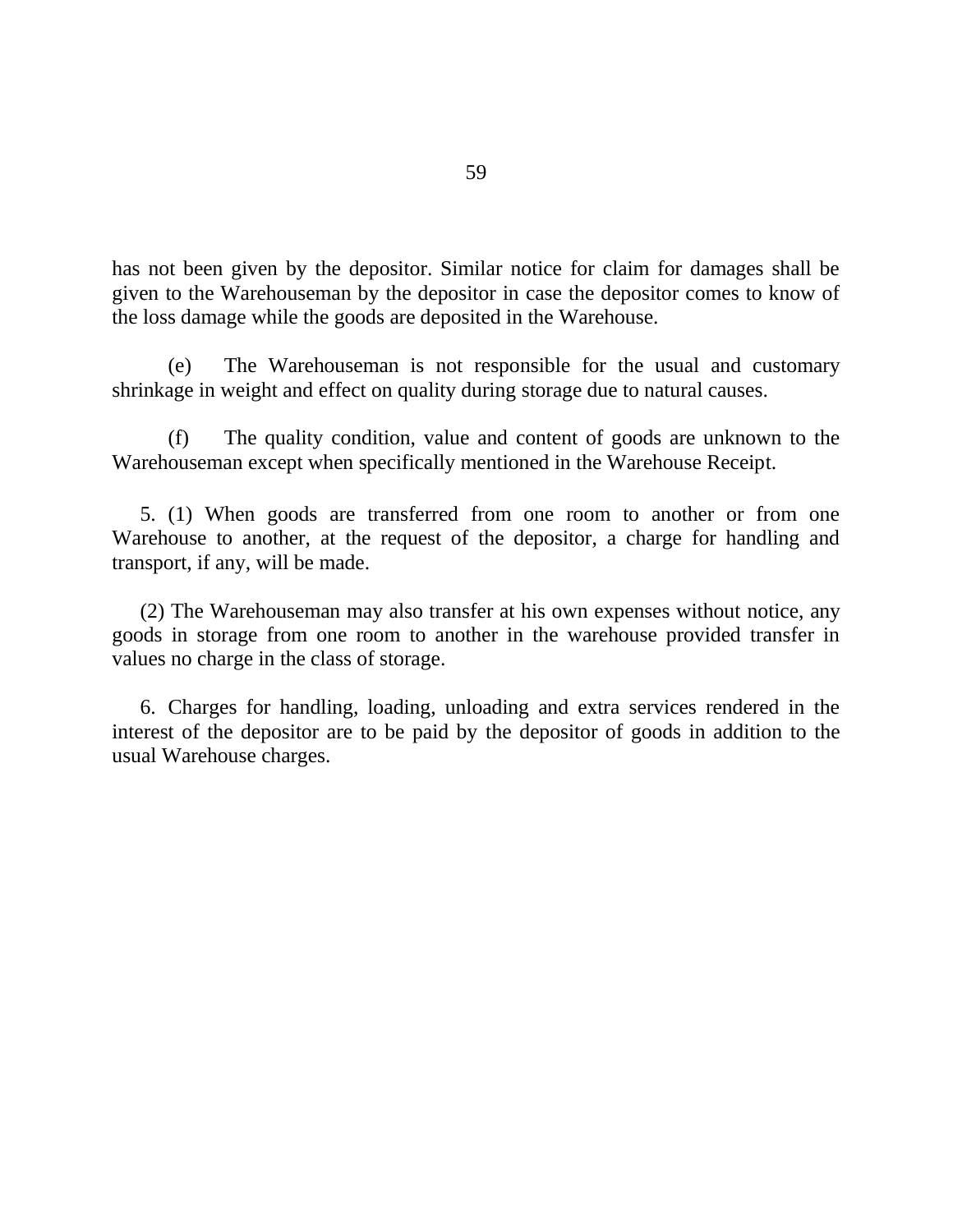| Special<br>Godown No<br>Situated at     | Owner's name                                                                                         |                                              | <b>FORM No.7</b><br>(See Rule 25)<br><b>Stock Register</b> |                                                                                       | Rent Fixed<br>Date payable<br>Date paid           |                           |                                  |                       |
|-----------------------------------------|------------------------------------------------------------------------------------------------------|----------------------------------------------|------------------------------------------------------------|---------------------------------------------------------------------------------------|---------------------------------------------------|---------------------------|----------------------------------|-----------------------|
|                                         |                                                                                                      |                                              |                                                            | If the godown is hired, period of hire from<br>Name of company with whom insured      |                                                   |                           |                                  |                       |
|                                         |                                                                                                      | mark on goods if any                         | Description and quantity of<br>goods received and special  | Description<br>delivered                                                              | of<br>goods release or                            |                           |                                  |                       |
| Deposit                                 | Date of Name of No of<br>persons<br>who<br>deposite<br>the<br><sub>d</sub><br>units<br>- of<br>goods | Weight<br>and/or<br>units<br>measure<br>ment | grade of<br>quantity<br>standard                           | Goods<br>receipts<br>number                                                           | No of Weight<br>units                             | and/or<br>measure<br>ment | Grade<br>quality<br>standard     | Deliv<br>ery<br>order |
| $\mathbf{1}$                            | $\overline{2}$                                                                                       | 3                                            |                                                            | 4                                                                                     |                                                   | 5                         |                                  | 6                     |
| <b>Balance of stock</b><br>No.<br>Units | of Weight<br>and/or<br>measureme                                                                     | Grade or<br>quality<br>Standard              | Market<br>price<br>goods<br>on                             | Initials<br>of the godown<br>keeper<br>the date of received or the date of inspecting | of Initials of Remarks,<br>checking<br>officer or | the                       | Reference<br>if any of to ledger |                       |

delivered the goods

checking

officer

deposit

nt

60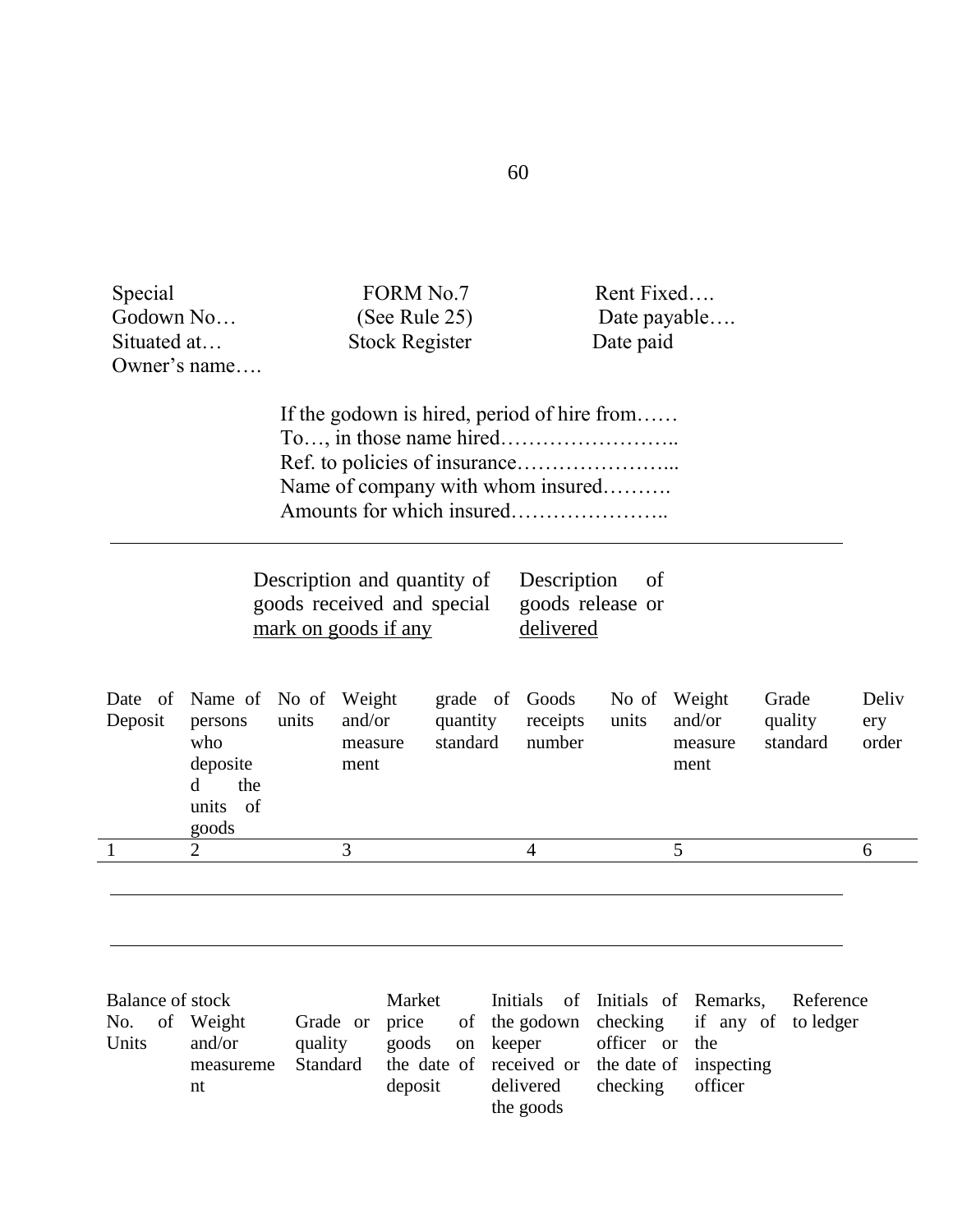## 62

# FORM No.8

# (See Rule 25)

## DEPOSITOR LEDGER

|                          | Deposit No<br>Name of the Depositor<br>Name of operators or transferees<br>Ref. to specimen signature card |                          | No.                                                                                            | Godown<br>Where stored | <b>Godown Registration</b>             |                                                                          | Name of the Company<br>Particulars of Insurance<br>No. of policies |                                                                                                                           |     | Amount<br>Period<br>Date of<br>$Expiry$                                          |                    |
|--------------------------|------------------------------------------------------------------------------------------------------------|--------------------------|------------------------------------------------------------------------------------------------|------------------------|----------------------------------------|--------------------------------------------------------------------------|--------------------------------------------------------------------|---------------------------------------------------------------------------------------------------------------------------|-----|----------------------------------------------------------------------------------|--------------------|
|                          | Description of goods received                                                                              |                          |                                                                                                |                        |                                        | Description of goods<br>Of delivered/released                            |                                                                    | Particular of<br>Payments made<br>by depositors                                                                           |     |                                                                                  |                    |
| Date of<br>Deposit       | Expenses<br>of<br>stocking<br>or<br>cleaning<br>and<br>charges<br>of safe<br>custody                       | Goods<br>Receipt<br>No.  | No. of<br>packages<br>or bags<br><b>or</b><br>Quantity<br>(Spl.<br>Mark on<br>goods if<br>any) | Weights<br>and/or      | measurement                            | Grade<br><b>or</b><br>quantity<br>standard                               | No.of<br>packages<br>or bags<br><b>or</b><br>quality               | Weights<br>and/or<br>measurement                                                                                          |     | Grade<br><b>or</b><br>quality<br>standard                                        | Date of<br>Payment |
|                          | $\overline{2}$                                                                                             | 3                        |                                                                                                | 4                      |                                        |                                                                          | 5                                                                  |                                                                                                                           |     |                                                                                  | 6                  |
| Delivery<br>Order<br>No. | Initial of<br>Godown<br>keeper                                                                             | No of<br>Packages<br>(a) | <b>Balance of Stock</b><br>Weights<br>and/or<br>(b)                                            | measurement            | Grade or<br>quality<br>standard<br>(c) | Market<br>price of<br>goods<br>deposited<br>on the<br>date of<br>deposit | If any                                                             | Name of<br>transferee to<br>whom goods<br>are transferred<br>or by whom<br>they are held<br>as security.<br>For advances, | the | Reference to<br>instrument<br>marks or<br>document<br>transferring<br>Possession | Remar<br>ks        |
| 7                        | 8                                                                                                          |                          | 9                                                                                              |                        |                                        | 10                                                                       | 11                                                                 |                                                                                                                           | 12  |                                                                                  | 13                 |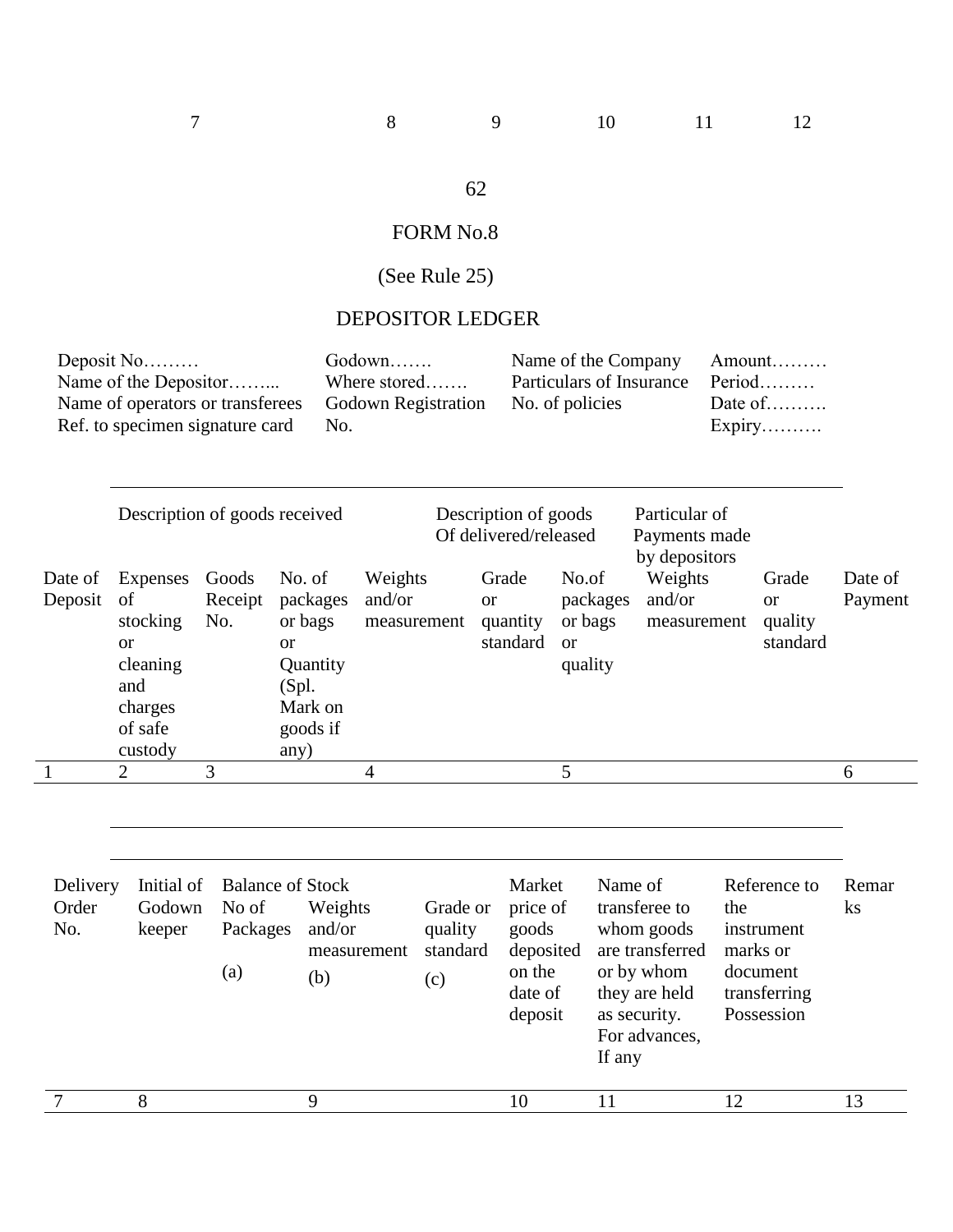## 64

## FORM No.9

# (See Rule 25)

| Name of<br>the<br>Depositor No. | Receipt | of the        | for<br>Goods which<br>insured | for<br>which | Warehouse Value Amount Period Name of No. of<br>the<br>Insurance<br>Insured Companies Policy<br>with<br>Which<br>insured | the | Amount<br>of the<br>Insurance Insurance Pocket<br>charges | of the<br>expense | <b>Amount</b> Remarks |
|---------------------------------|---------|---------------|-------------------------------|--------------|--------------------------------------------------------------------------------------------------------------------------|-----|-----------------------------------------------------------|-------------------|-----------------------|
|                                 |         | $\mathcal{F}$ | 4                             |              | <sub>0</sub>                                                                                                             |     |                                                           | Q                 | 10                    |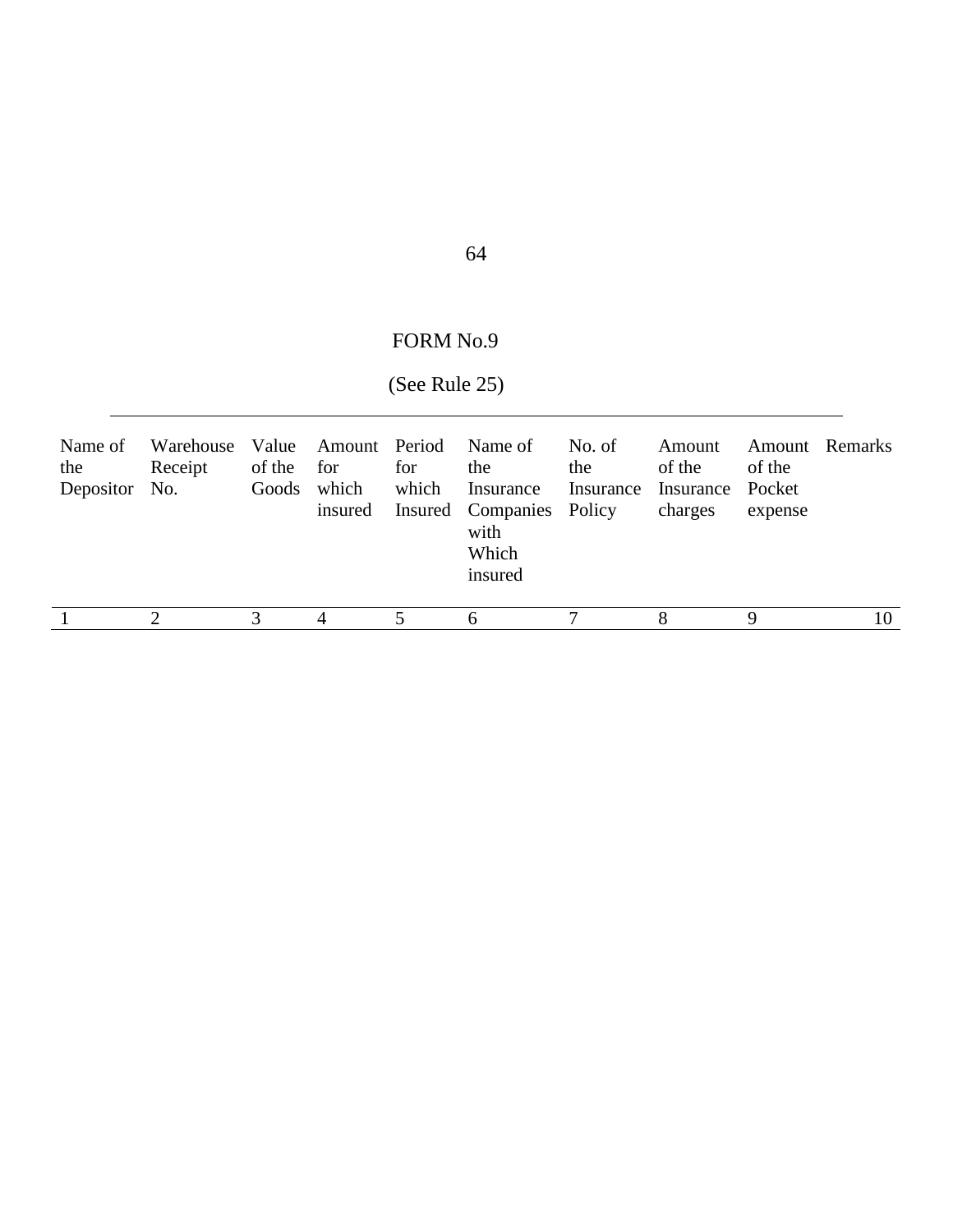### (See Rule 29)

## Application for Licence to Weight/Sample/Grade.

To,

…………………

………………….

Sir,

I hereby apply under the Karnataka Warehouses Act 1961, and the Rules made there under for licence to Weight/Sample/Grade and to certify the Weigh/ class/Grade of the ………… Stored or to be stored in the following Warehouse licensed for which application for licence has made under the Karnataka Warehouse Act, 1961.

| Name of the Warehouse | No. and/or Licence number | <b>Location of Warehouses</b> |
|-----------------------|---------------------------|-------------------------------|
|                       | of Warehouses             |                               |

2. I agree to complain with and abide by the terms of the Act and the Rules so for the same may related to me.

3. I have attached a treasury receipt for the payment of the licence fee of Rs………..

(Questions to be answered by the applicant)

- 1. Full Name
- 2. Residential address
- 3. Date of Birth

### 65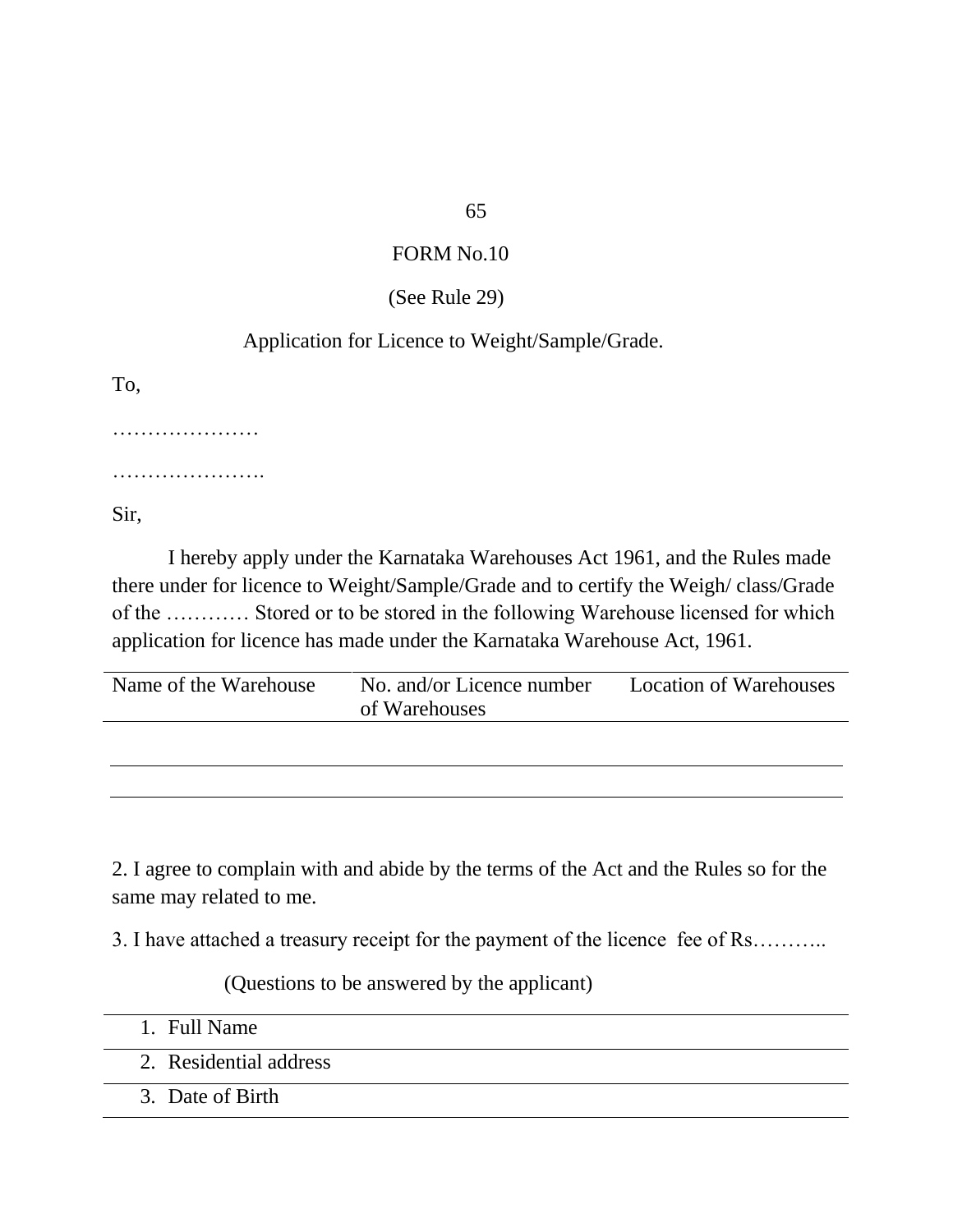#### 4. Present Employment

5. Name and address of present employer

#### 66

- 6. How were you employed during the past five years.
- 7. Have you ever been discharged from employment? If so give name and address of the employer and reasons for discharge
- 8. Have you ever been licensed to perform services similar to those for which licence is applied for? If so give details.
- 9. Have you ever performed services similar those for which the licence applied? If so give details.
- 10. Have you any special qualification?
- 11.Are you physically fit to perform the duties of the post for which license is applied for? Have you any defect of sight disease of the eye?
- 12.Name and address of three persons who have personal knowledge of your qualification (Two of them must be engaged in commercial concern handling products covered by this application).

I declared that the foregoing statements are true to the knowledge and behalf.

Place: Signature of the Applicant

Date:

- X Score out what is needed.
- XX Here enter the name of goods.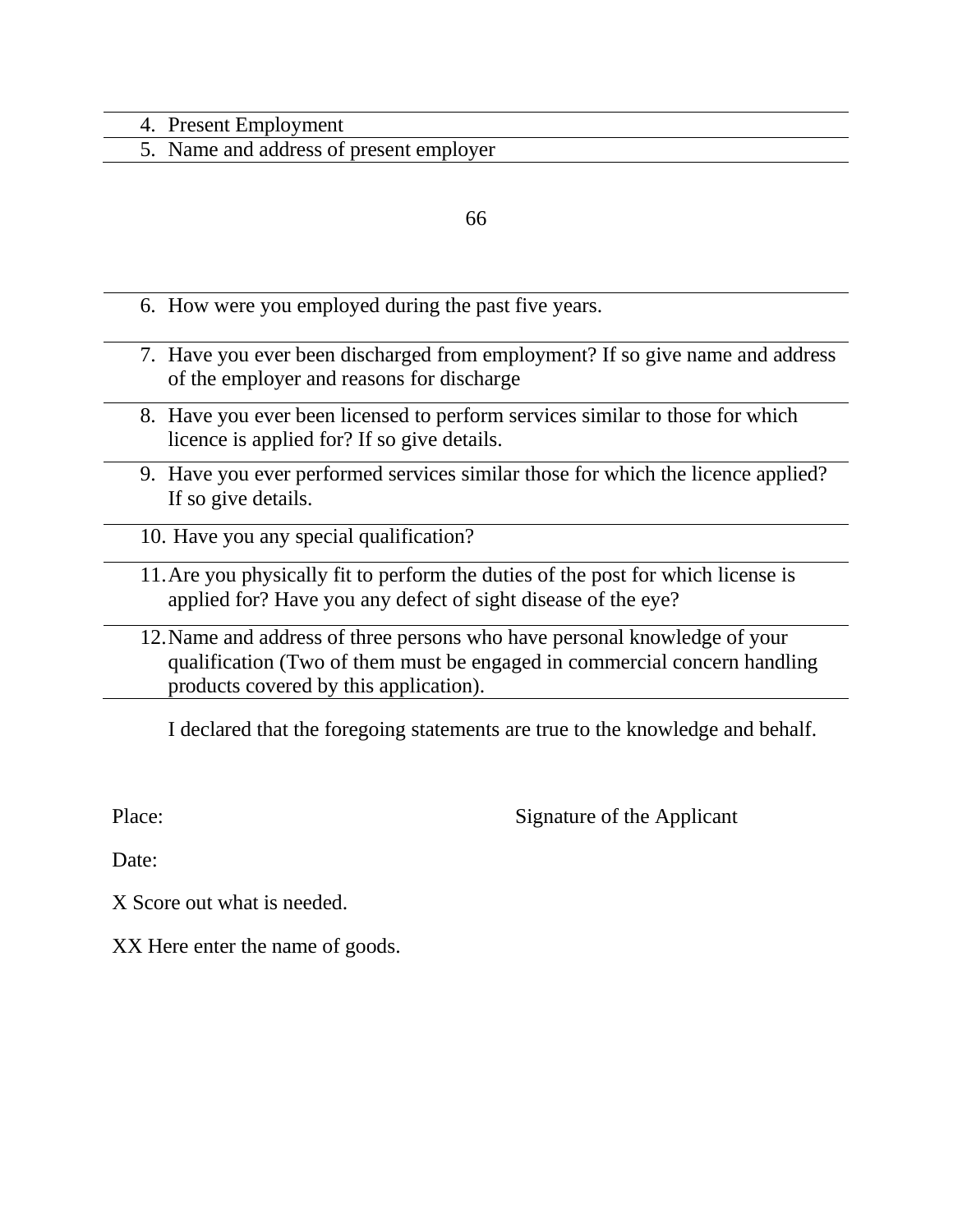### (See Rule 30)

Form of Licence to Weigh/Sample/Grade……………. Commodity.

Sl.No

Valid up to  $31<sup>st</sup>$  March  $20$ .......

Under sub-sec(1)of Section 23 of the Karnataka Warehouse Act,

1961, Sri…………….. Son of………………..

Residing at……………….. of …….. taluk in the

District of .............. Is hereby licensed to Weigh/Sample/Grade and to certify weigh/Class/Grade of the ………………

Stored or to stored in the following Warehouse licensed or for which application for Licence has been made under the said Act.

| Name of the Warehouse | No. and/or Licence number | Location of |  |
|-----------------------|---------------------------|-------------|--|
|                       | of Warehouse              | Warehouses  |  |

Conditions of Licence:-

- 1) This Licence shall be valid up to the  $31<sup>st</sup> March$ …………
- 2) This licence shall be subjected to the provisions of the Karnataka Warehouse Act, 1961 and Rules made thereunder.
- 3) This Licenece shall not be transferable.
- 4) The licence shall be produced whenever demanded by the prescribed Authority or any other person authorised by him

67